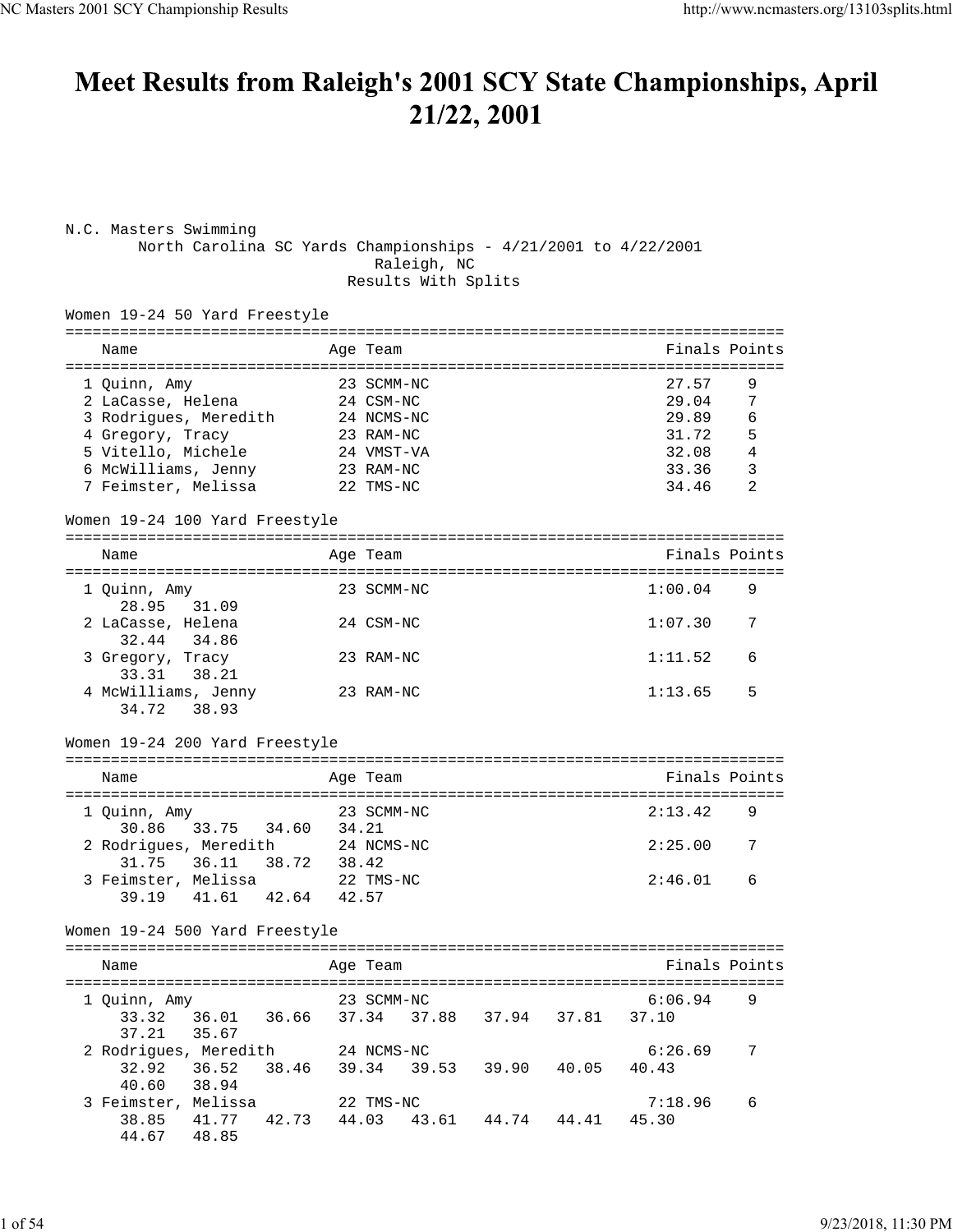| Women 19-24 1000 Yard Freestyle      |            |               |                 |
|--------------------------------------|------------|---------------|-----------------|
| Name                                 | Age Team   | Finals Points |                 |
| 1 Quinn, Amy                         | 23 SCMM-NC | 12:45.87      | 9               |
| Women 19-24 50 Yard Backstroke       |            |               |                 |
| Name                                 | Age Team   | Finals Points |                 |
| 1 McWilliams, Jenny 23 RAM-NC        |            | 37.02         | 9               |
| 2 LaCasse, Helena 24 CSM-NC          |            | 37.76 7       |                 |
| Women 19-24 50 Yard Breaststroke     |            |               |                 |
| Name                                 | Age Team   | Finals Points |                 |
| 1 Gregory, Tracy                     | 23 RAM-NC  | 38.37         | 9               |
| 2 LaCasse, Helena 24 CSM-NC          |            | 39.15         | -7              |
| 3 Feimster, Melissa 22 TMS-NC        |            | 45.13         | $6\overline{6}$ |
| Women 19-24 100 Yard Breaststroke    |            |               |                 |
| Name                                 | Age Team   | Finals Points |                 |
|                                      |            |               |                 |
| 1 Gregory, Tracy<br>40.40 46.64      | 23 RAM-NC  | 1:27.04       | 9               |
| 2 Vitello, Michele                   | 24 VMST-VA | $1:36.14$ 7   |                 |
| 50.54<br>45.60                       |            |               |                 |
| Women 19-24 50 Yard Butterfly        |            |               |                 |
|                                      |            |               |                 |
| Name                                 | Age Team   | Finals Points |                 |
| 1 McWilliams, Jenny 23 RAM-NC        |            | 32.73         | 9               |
| 2 LaCasse, Helena 24 CSM-NC          |            | 32.98         | 7               |
| 3 Vitello, Michele 24 VMST-VA        |            | 35.78         | 6               |
| Women 19-24 100 Yard IM              |            |               |                 |
| Name                                 | Age Team   | Finals Points |                 |
| 1 LaCasse, Helena                    | 24 CSM-NC  | 1:15.48       | 9               |
| 35.75 39.73<br>2 McWilliams, Jenny   | 23 RAM-NC  | 1:19.57       | 7               |
| 34.77<br>44.80<br>3 Vitello, Michele | 24 VMST-VA | 1:23.24       | 6               |
| 39.63 43.61                          |            |               |                 |
| Women 25-29 50 Yard Freestyle        |            |               |                 |
|                                      |            | Finals Points |                 |
| Name                                 | Age Team   |               |                 |
| 1 Mancini, Jennifer 25 RAM-NC        |            | 24.67         | 9               |
| 25 MGCM<br>2 Reves, Betsy            |            | 27.67         | 7               |
| 3 Fairlee, Susan<br>26 RAM-NC        |            | 28.08         | 6               |
| 4 Hall, Virginia                     | 28 NCAM-NC | 28.32         | 5               |
| 5 Tone, Stacey                       | 28 CSM-NC  | 28.78         | $\overline{4}$  |
| 6 Karunungan, Maria                  | 27 DYNA-GA | 30.19         | $\mathbf{3}$    |
| 7 Natunewicz, Cecily 27 SCMM-NC      |            | 32.03         | 2               |
| 29 VMST-VA<br>8 Shahboz, Joyce       |            | 32.37         | 1               |
| 9 Doan, Kelly                        | 29 RAM-NC  | 37.62         |                 |

Women 25-29 100 Yard Freestyle ===============================================================================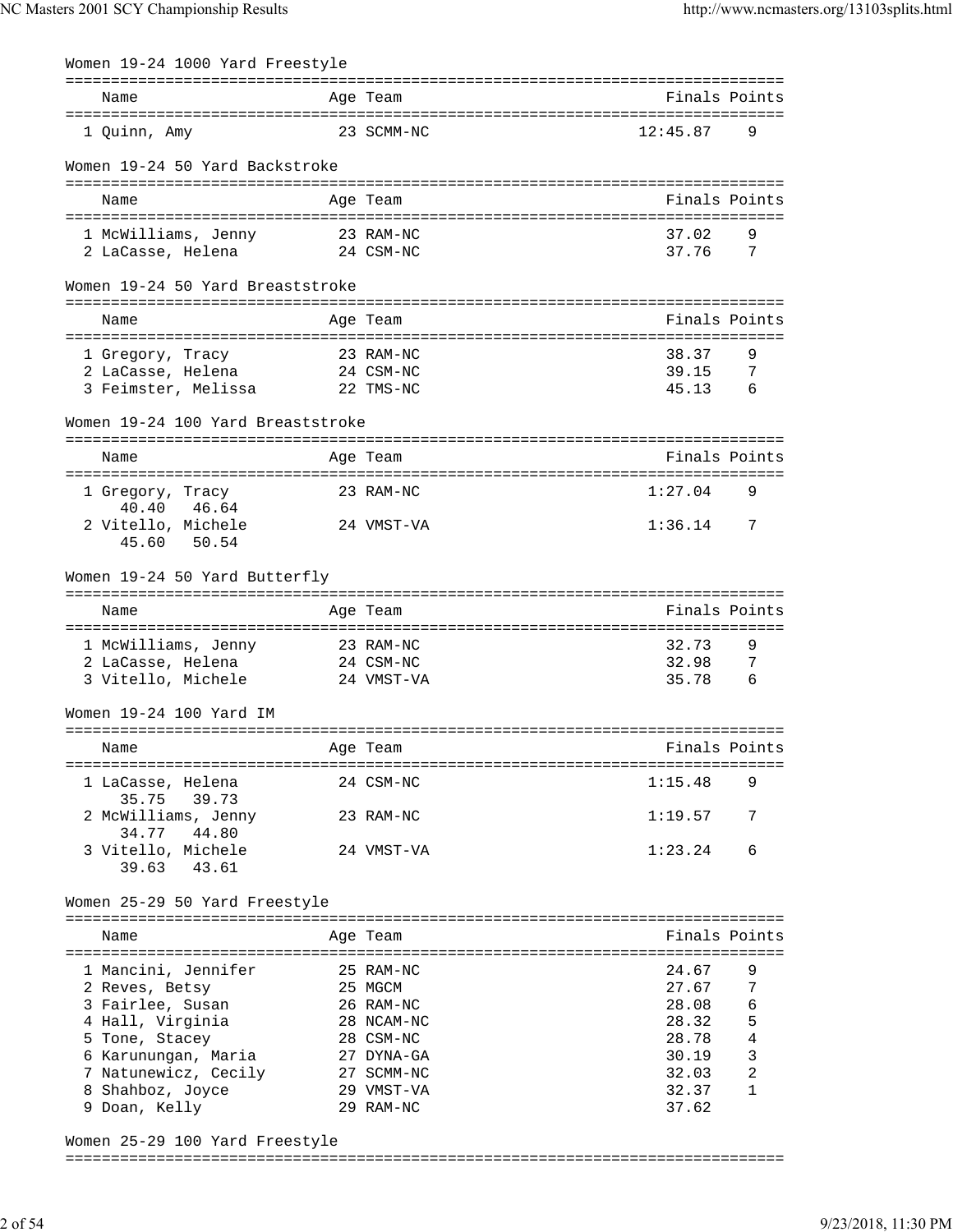| Name                                                         |                | Age Team                 |                   | Finals Points      |              |
|--------------------------------------------------------------|----------------|--------------------------|-------------------|--------------------|--------------|
| 1 Mancini, Jennifer                                          |                | 25 RAM-NC                |                   | 53.81              | 9            |
| 25.96 27.85<br>2 Sullivan, Liz<br>27.43<br>29.34             |                | 27 NCAM-NC               |                   | 56.77              | 7            |
| 3 Riley, Jennifer<br>28.76 30.52                             |                | 28 RAM-NC                |                   | 59.28              | 6            |
| 4 Reves, Betsy<br>28.69<br>31.02                             |                | 25 MGCM                  |                   | 59.71              | 5            |
| 5 Hall, Virginia<br>29.33 32.49                              |                | 28 NCAM-NC               |                   | 1:01.82            | 4            |
| 6 Fairlee, Susan<br>30.23 33.57                              |                | 26 RAM-NC                |                   | 1:03.80            | 3            |
| 7 Dyble, Juli<br>33.27 35.67                                 |                | 25 SCMM-NC               |                   | 1:08.94            | 2            |
| 8 Karunungan, Maria<br>9 Natunewicz, Cecily<br>33.31 37.88   |                | 27 DYNA-GA<br>27 SCMM-NC |                   | 1:09.23<br>1:11.19 | $\mathbf{1}$ |
| Women 25-29 200 Yard Freestyle                               |                |                          |                   |                    |              |
| Name                                                         |                | Age Team                 |                   | Finals Points      |              |
| 1 Sullivan, Liz<br>28.31 30.49                               | 30.63<br>29.97 | 27 NCAM-NC               |                   | 1:59.40            | 9            |
| 2 Mancini, Jennifer<br>27.84<br>30.36<br>31.32               |                | 25 RAM-NC<br>31.42       |                   | 2:00.94            | 7            |
| 3 Riley, Jennifer<br>30.56 32.71<br>33.73                    | 33.32          | 28 RAM-NC                |                   | 2:10.32            | 6            |
| 4 Reves, Betsy<br>33.92<br>30.13 33.15                       | 34.47          | 25 MGCM                  |                   | 2:11.67            | 5            |
| 5 Hall, Virginia<br>32.88<br>35.29<br>35.16                  | 34.11          | 28 NCAM-NC               |                   | 2:17.44            | 4            |
| 6 Glossop, Amanda<br>33.74<br>35.97                          | 37.54<br>36.85 | 25 CSM-NC                |                   | 2:24.10            | 3            |
| 7 Karunungan, Maria<br>34.64 38.21<br>38.55                  |                | 27 DYNA-GA<br>37.98      |                   | 2:29.38            | 2            |
| Women 25-29 500 Yard Freestyle                               |                |                          |                   |                    |              |
| Name                                                         |                | Age Team                 |                   | Finals Points      |              |
| 1 Sullivan, Liz                                              |                | 27 NCAM-NC               |                   | 5:21.94            | 9            |
| 28.70 31.71 32.24 33.14 32.80 32.99 33.06<br>32.70 31.72     |                |                          |                   | 32.88              |              |
| 2 Romash, Manon<br>31.92<br>34.34<br>35.12<br>36.51<br>35.51 |                | 25 VMST-VA<br>35.52      | 35.99 36.29 36.18 | 5:53.82<br>36.44   | 7            |
| 3 Hall, Virginia<br>34.13 37.17 37.49<br>38.28 36.13         | 37.71          | 28 NCAM-NC               | 37.90 37.75 37.90 | 6:12.86<br>38.40   | 6            |
| Women 25-29 1000 Yard Freestyle                              |                |                          |                   |                    |              |
| Name                                                         |                | Age Team                 |                   | Finals Points      |              |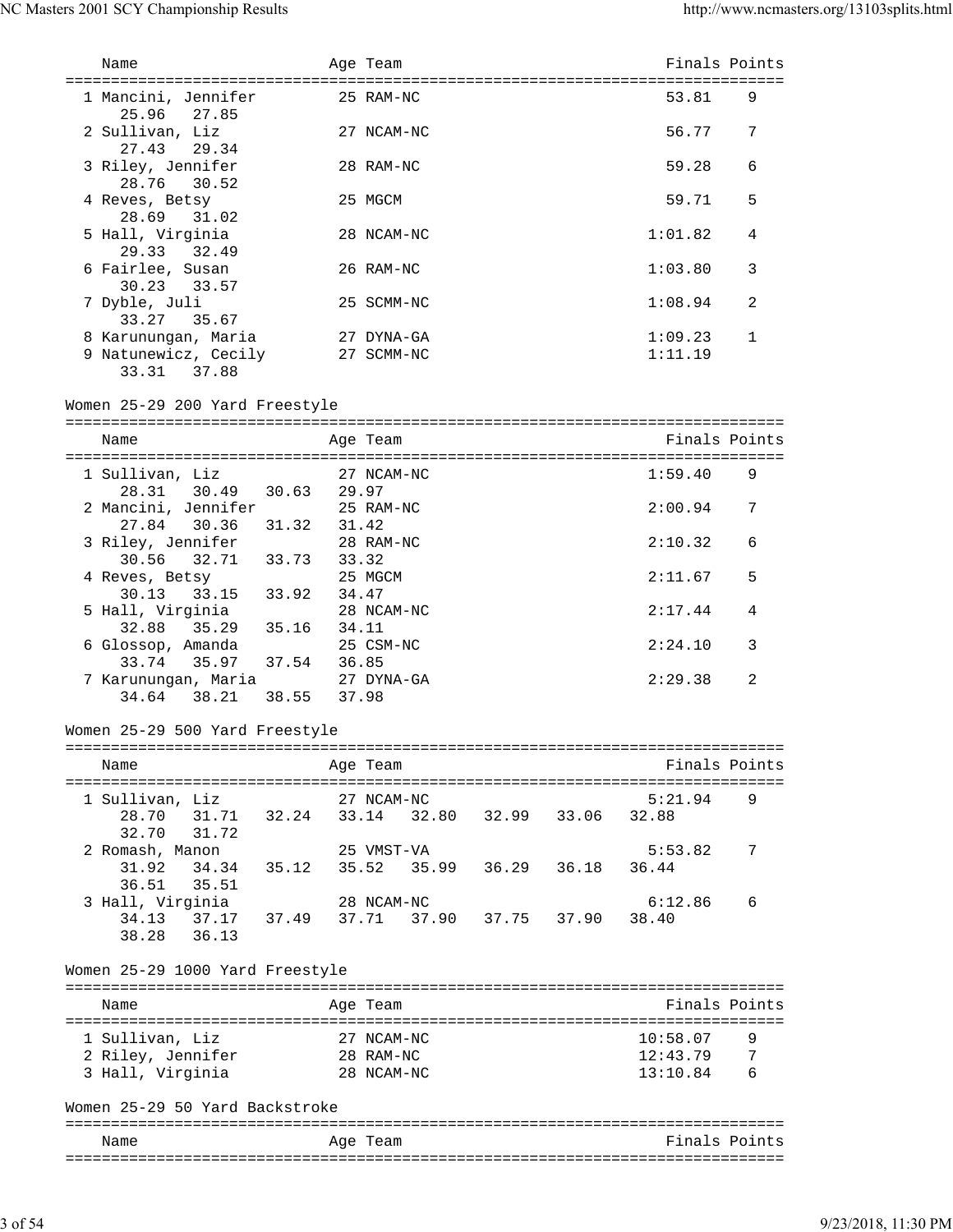| 1 Tello, Adrienne                                      |         | 26 RAM-NC               | 32.04<br>9               |  |
|--------------------------------------------------------|---------|-------------------------|--------------------------|--|
| 2 Reves, Betsy                                         | 25 MGCM |                         | 34.34<br>7               |  |
| 3 Hall, Virginia                                       |         | 28 NCAM-NC              | 36.64<br>6               |  |
| 4 Natunewicz, Cecily 27 SCMM-NC                        |         |                         | 5<br>40.51               |  |
| Women 25-29 100 Yard Backstroke                        |         |                         |                          |  |
| Name                                                   |         | Age Team                | Finals Points            |  |
| 1 Sullivan, Liz                                        |         | 27 NCAM-NC              | 1:02.10<br>9             |  |
| 30.41 31.69<br>2 DeMilia, Mary                         |         | 29 RAM-NC               | 1:09.59<br>7             |  |
| 35.49<br>34.10                                         |         |                         |                          |  |
| 3 Tello, Adrienne<br>33.95 37.84                       |         | 26 RAM-NC               | 1:11.79<br>6             |  |
| 4 Hall, Virginia<br>37.39 38.81                        |         | 28 NCAM-NC              | 1:16.20<br>5             |  |
| 5 Karunungan, Maria<br>36.76<br>40.55                  |         | 27 DYNA-GA              | 1:17.31<br>4             |  |
| 6 Reves, Betsy                                         |         | 25 MGCM                 | 1:17.84<br>3             |  |
| 37.96 39.88<br>7 Natunewicz, Cecily<br>41.74 44.29     |         | 27 SCMM-NC              | 1:26.03<br>2             |  |
| Women 25-29 200 Yard Backstroke                        |         |                         |                          |  |
| Name                                                   |         | Age Team                | Finals Points            |  |
|                                                        |         |                         |                          |  |
| 1 Sullivan, Liz<br>30.77 33.35 34.00 33.55             |         | 27 NCAM-NC              | 2:11.67<br>9             |  |
| Women 25-29 50 Yard Breaststroke                       |         |                         |                          |  |
| Name                                                   |         | Age Team                | Finals Points            |  |
|                                                        |         |                         |                          |  |
| 1 Tone, Stacey                                         |         | 28 CSM-NC               | 36.77<br>9               |  |
| 2 Karunungan, Maria<br>3 Fairlee, Susan                |         | 27 DYNA-GA<br>26 RAM-NC | 37.95<br>7<br>38.00<br>6 |  |
| 4 Dyble, Juli                                          |         | 25 SCMM-NC              | 5<br>38.64               |  |
| 5 Reves, Betsy                                         |         | 25 MGCM                 | 40.80<br>4               |  |
| 6 Natunewicz, Cecily                                   |         | 27 SCMM-NC              | 43.08<br>3               |  |
| 7 Shahboz, Joyce                                       |         | 29 VMST-VA              | 2<br>44.44               |  |
| 8 Doan, Kelly                                          |         | 29 RAM-NC               | 48.58<br>1               |  |
| Women 25-29 100 Yard Breaststroke                      |         |                         |                          |  |
| Name                                                   |         | Age Team                | Finals Points            |  |
| 1 DeMilia, Mary                                        |         | 29 RAM-NC               | 1:13.58<br>9             |  |
| 34.75<br>38.83<br>2 Frawley, Tabitha<br>35.72<br>38.63 |         | 27 VMST-VA              | 1:14.35<br>7             |  |
| 3 Karunungan, Maria                                    |         | 27 DYNA-GA              | 1:22.00<br>6             |  |
| 42.50<br>39.50<br>4 Fairlee, Susan                     |         | 26 RAM-NC               | 1:22.85<br>5             |  |
| 43.81<br>39.04<br>5 Dyble, Juli                        |         | 25 SCMM-NC              | 1:23.67<br>4             |  |
| 39.82<br>43.85<br>6 Romash, Manon                      |         | 25 VMST-VA              | 1:24.04<br>3             |  |
| 43.46<br>40.58                                         |         |                         |                          |  |
| Women 25-29 200 Yard Breaststroke                      |         |                         |                          |  |
| Name                                                   |         | Age Team                | Finals Points            |  |
|                                                        |         |                         |                          |  |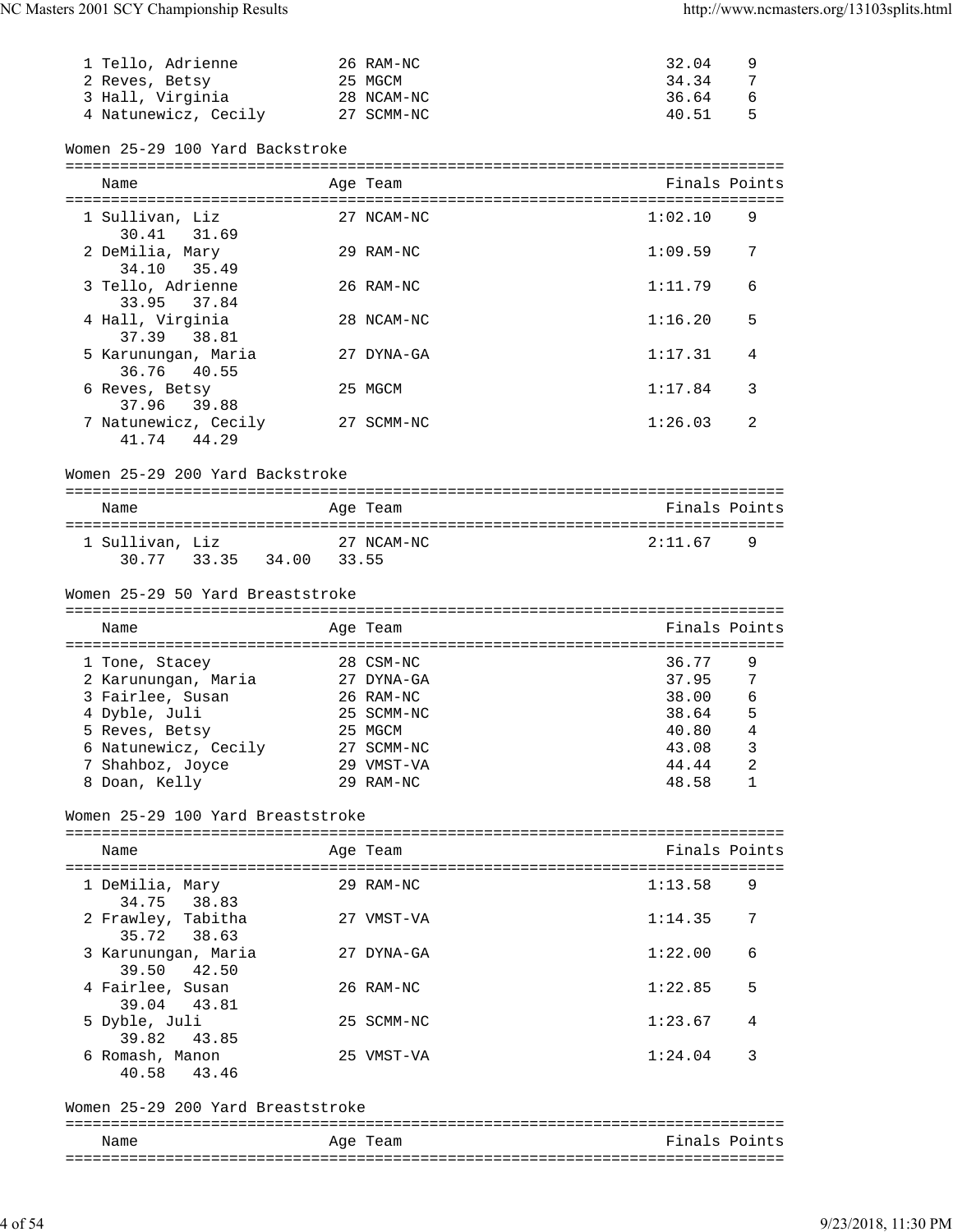| 1 Frawley, Tabitha              |            | 27 VMST-VA | 2:41.48        | 9              |
|---------------------------------|------------|------------|----------------|----------------|
| 37.84<br>41.42 41.43 40.79      |            |            |                |                |
| 2 Karunungan, Maria             |            | 27 DYNA-GA | 2:58.16        | 7              |
| 40.64 44.84 46.25 46.43         |            |            |                |                |
| 3 Dyble, Juli                   |            | 25 SCMM-NC | 2:59.16        | 6              |
| $41.40$ $44.80$ $46.11$ $46.85$ |            |            |                |                |
| Women 25-29 50 Yard Butterfly   |            |            |                |                |
|                                 |            |            |                |                |
| Name                            |            | Age Team   |                | Finals Points  |
| 1 Sullivan, Liz                 | 27 NCAM-NC |            | 28.10          | 9              |
|                                 |            | 29 RAM-NC  | 28.37          | 7              |
| 2 DeMilia, Mary                 |            |            |                |                |
| 3 Frawley, Tabitha              |            | 27 VMST-VA | 30.12          | 6              |
| 4 Glossop, Amanda               |            | 25 CSM-NC  | 31.35          | 5              |
| 5 Fairlee, Susan                |            | 26 RAM-NC  | 32.93<br>33.01 | $\overline{4}$ |
| 6 Reves, Betsy                  |            | 25 MGCM    |                | $\mathbf{3}$   |
| 7 Hall, Virginia                |            | 28 NCAM-NC | 33.91          | $\overline{2}$ |
| 8 Natunewicz, Cecily 27 SCMM-NC |            |            | 38.93          | 1              |
|                                 |            |            |                |                |
| Women 25-29 100 Yard Butterfly  |            |            |                |                |
| Name                            |            | Age Team   |                | Finals Points  |
|                                 |            |            |                |                |
| 1 DeMilia, Mary                 |            | 29 RAM-NC  | 1:03.23        | 9              |
| 29.59 33.64                     |            |            |                |                |
| 2 Frawley, Tabitha              |            | 27 VMST-VA | 1:08.05        | 7              |
| 31.04 37.01                     |            |            |                |                |
| 3 Romash, Manon                 |            | 25 VMST-VA | 1:10.38        | 6              |
| 32.87 37.51                     |            |            |                |                |
| Name                            |            | Age Team   |                | Finals Points  |
| 1 DeMilia, Mary                 |            | 29 RAM-NC  | 2:28.54        | 9              |
| 31.79 38.57 39.55 38.63         |            |            |                |                |
| 2 Frawley, Tabitha              |            | 27 VMST-VA | 2:36.26        | 7              |
| 39.99 41.12<br>34.10            | 41.05      |            |                |                |
|                                 |            |            |                |                |
| Women 25-29 100 Yard IM         |            |            |                |                |
| Name                            |            | Age Team   |                | Finals Points  |
|                                 |            |            |                |                |
| 1 Mancini, Jennifer             |            | 25 RAM-NC  | 1:02.35        | 9              |
| 2 Sullivan, Liz                 |            | 27 NCAM-NC | 1:02.59        | 7              |
|                                 |            | 25 VMST-VA |                | 6              |
| 3 Romash, Manon                 |            |            | 1:12.62        |                |
| 35.00<br>37.62                  |            |            |                |                |
| 4 Reves, Betsy                  |            | 25 MGCM    | 1:12.71        | 5              |
| 5 Hall, Virginia                |            | 28 NCAM-NC | 1:14.01        | 4              |
| 39.89<br>34.12                  |            |            |                |                |
| 6 Karunungan, Maria             |            | 27 DYNA-GA | 1:14.47        | 3              |
| 34.47<br>40.00                  |            |            |                |                |
| 7 Glossop, Amanda               |            | 25 CSM-NC  | 1:15.02        | 2              |
|                                 |            |            |                |                |
| 8 Dyble, Juli                   |            | 25 SCMM-NC | 1:19.51        | 1              |
| 39.20<br>40.31                  |            |            |                |                |
| 9 Natunewicz, Cecily            |            | 27 SCMM-NC | 1:23.31        |                |
| 38.55<br>44.76                  |            |            |                |                |
| -- Doan, Kelly                  |            | 29 RAM-NC  | DQ             |                |
| 52.09<br>50.12                  |            |            |                |                |
|                                 |            |            |                |                |
| Women 25-29 200 Yard IM         |            |            |                |                |
| Name                            |            | Age Team   |                | Finals Points  |
|                                 |            |            |                |                |

| wallle. | ⊶د.<br>المصاب<br>___ |  |
|---------|----------------------|--|
|         |                      |  |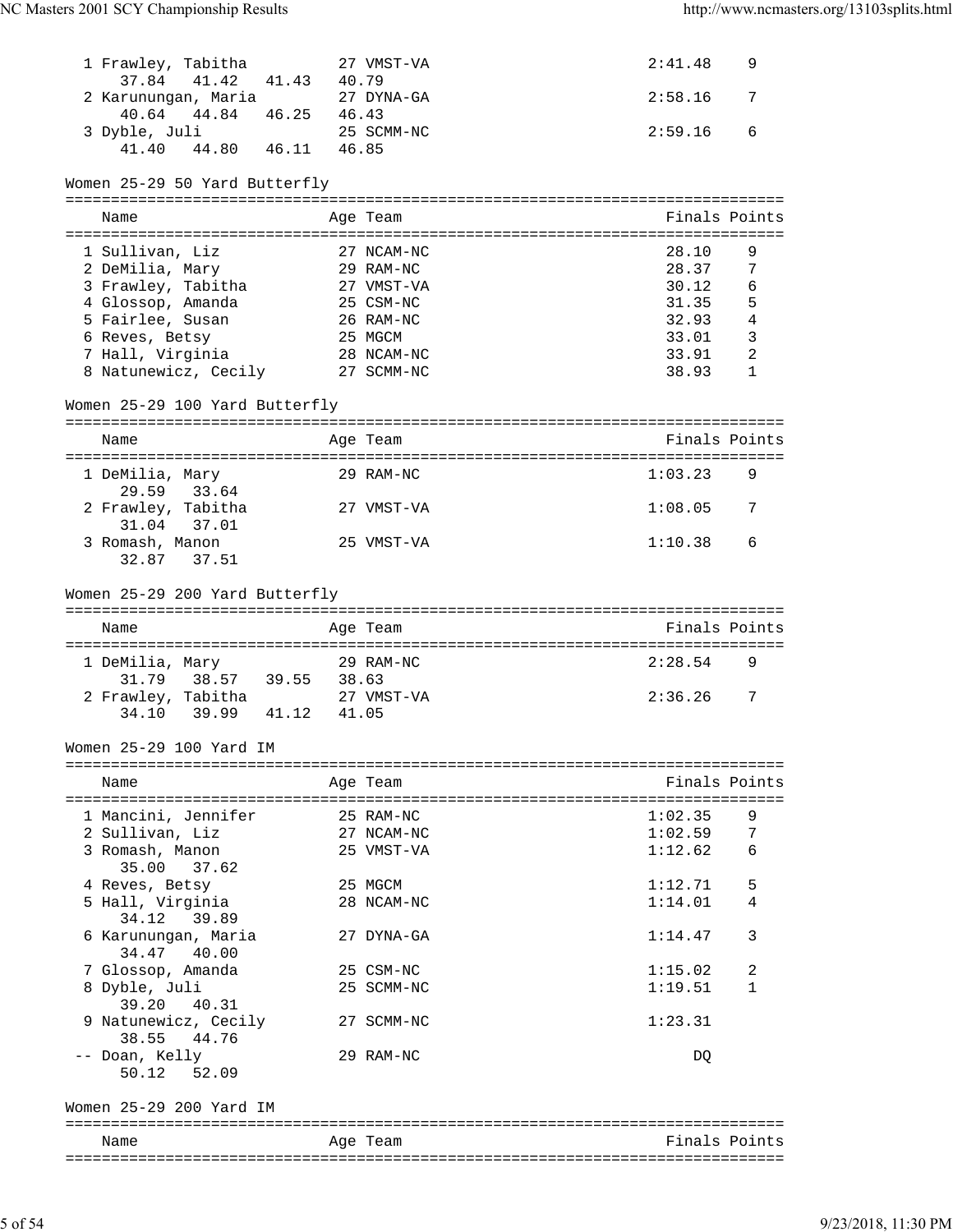| 1 Sullivan, Liz                                                 |             |       | 27 NCAM-NC |  | 2:12.58       | 9 |
|-----------------------------------------------------------------|-------------|-------|------------|--|---------------|---|
| 28.33 33.57 39.96                                               |             | 30.72 |            |  |               |   |
| 2 Frawley, Tabitha                                              |             |       | 27 VMST-VA |  | 2:24.43       | 7 |
| 30.36 37.36                                                     | 41.43 35.28 |       |            |  |               |   |
| 3 Romash, Manon                                                 |             |       | 25 VMST-VA |  | 2:29.60       | 6 |
| 32.19 40.04 43.70                                               |             | 33.67 |            |  |               |   |
| 4 Reves, Betsy                                                  |             |       | 25 MGCM    |  | 2:35.02       | 5 |
| 32.31 40.52 47.70                                               |             | 34.49 |            |  |               |   |
| 5 Glossop, Amanda                                               |             |       | 25 CSM-NC  |  | 2:42.75       | 4 |
| 32.83 39.95 51.50 38.47                                         |             |       |            |  |               |   |
| 6 Hall, Virginia                                                |             |       | 28 NCAM-NC |  | 2:43.17       | 3 |
| 34.94 41.53 50.33                                               |             | 36.37 |            |  |               |   |
| 7 Karunungan, Maria                                             |             |       | 27 DYNA-GA |  | 2:47.84       | 2 |
| 38.44<br>44.52 46.50                                            |             | 38.38 |            |  |               |   |
| 8 Dyble, Juli                                                   |             |       | 25 SCMM-NC |  | 2:52.74       | 1 |
| 39.41 45.17 46.83 41.33                                         |             |       |            |  |               |   |
| 9 Natunewicz, Cecily 27 SCMM-NC                                 |             |       |            |  | 3:07.51       |   |
| 40.05 45.97 56.11 45.38                                         |             |       |            |  |               |   |
|                                                                 |             |       |            |  |               |   |
| Women 25-29 400 Yard IM                                         |             |       |            |  |               |   |
|                                                                 |             |       |            |  |               |   |
| Name                                                            |             |       | Age Team   |  | Finals Points |   |
| 1 DeMilia, Mary                                                 |             |       | 29 RAM-NC  |  | 5:03.34       | 9 |
|                                                                 |             |       |            |  | 32.40         |   |
| 31.38 37.76 39.86 39.67 44.02 43.32 34.93<br>2 Frawley, Tabitha |             |       | 27 VMST-VA |  | 5:03.47       | 7 |
| $33.27$ $37.70$ $40.55$ $39.87$ $41.91$ $42.47$ $34.77$         |             |       |            |  | 32.93         |   |
| 3 Karunungan, Maria (27 DYNA-GA                                 |             |       |            |  | 6:02.29       | 6 |
| 41.51 50.16 48.10 46.59 49.21 47.70 40.33                       |             |       |            |  | 38.69         |   |
|                                                                 |             |       |            |  |               |   |
| Women 30-34 50 Yard Freestyle                                   |             |       |            |  |               |   |
|                                                                 |             |       |            |  |               |   |
| Name                                                            |             |       | Age Team   |  | Finals Points |   |
|                                                                 |             |       |            |  |               |   |
| 1 Waterston, Adrienne                                           |             |       | 34 RAM-NC  |  | 27.90         | 9 |
| 2 Szott, Margaret 31 TMS-NC                                     |             |       |            |  | 29.68         | 7 |
| 3 Alexander, Janet                                              |             |       | 33 NCAM-NC |  | 30.07         | 6 |
|                                                                 |             |       | 32 CHSM-IL |  | 30.25         | 5 |
| 4 Braunstein, Cheryl<br>5 Petit, Sharon                         |             |       | 30 VMST-VA |  | 31.78         | 4 |
| 6 Angel, Lisa                                                   |             |       | 32 RAM-NC  |  | 32.99         | 3 |
|                                                                 |             |       |            |  |               |   |
| Women 30-34 100 Yard Freestyle                                  |             |       |            |  |               |   |
|                                                                 |             |       |            |  |               |   |
| Name                                                            |             |       | Age Team   |  | Finals Points |   |
|                                                                 |             |       |            |  |               |   |
| 1 Williams, Heidi                                               |             |       | 32 DAMA-NC |  | 58.96         | 9 |
| 28.50<br>30.46                                                  |             |       |            |  |               |   |
| 2 Rock, Jennifer                                                |             |       | 33 TMS-NC  |  | 1:01.43       | 7 |
| 29.39<br>32.04                                                  |             |       |            |  |               |   |
| 3 Hogan, Patricia                                               |             |       | 31 NCAM-NC |  | 1:03.86       | 6 |
| 31.25<br>32.61                                                  |             |       |            |  |               |   |
| 4 Petit, Sharon                                                 |             |       | 30 VMST-VA |  | 1:14.71       | 5 |
| 36.31 38.40                                                     |             |       |            |  |               |   |
|                                                                 |             |       |            |  |               |   |
| Women 30-34 200 Yard Freestyle                                  |             |       |            |  |               |   |
|                                                                 |             |       |            |  |               |   |
| Name                                                            |             |       | Age Team   |  | Finals Points |   |
|                                                                 |             |       |            |  |               |   |
| 1 Williams, Heidi                                               |             |       | 32 DAMA-NC |  | 2:10.56       | 9 |
| 33.02<br>30.06                                                  | 34.12 33.36 |       |            |  |               |   |
| 2 Rock, Jennifer                                                |             |       | 33 TMS-NC  |  | 2:15.15       | 7 |
| 30.71 34.11                                                     | 35.44       | 34.89 |            |  |               |   |
| 3 Hogan, Patricia                                               |             |       | 31 NCAM-NC |  | 2:19.68       | 6 |
| 35.22 36.14<br>32.23                                            |             | 36.09 |            |  |               |   |
| 4 Szott, Margaret                                               |             |       | 31 TMS-NC  |  | 2:24.25       | 5 |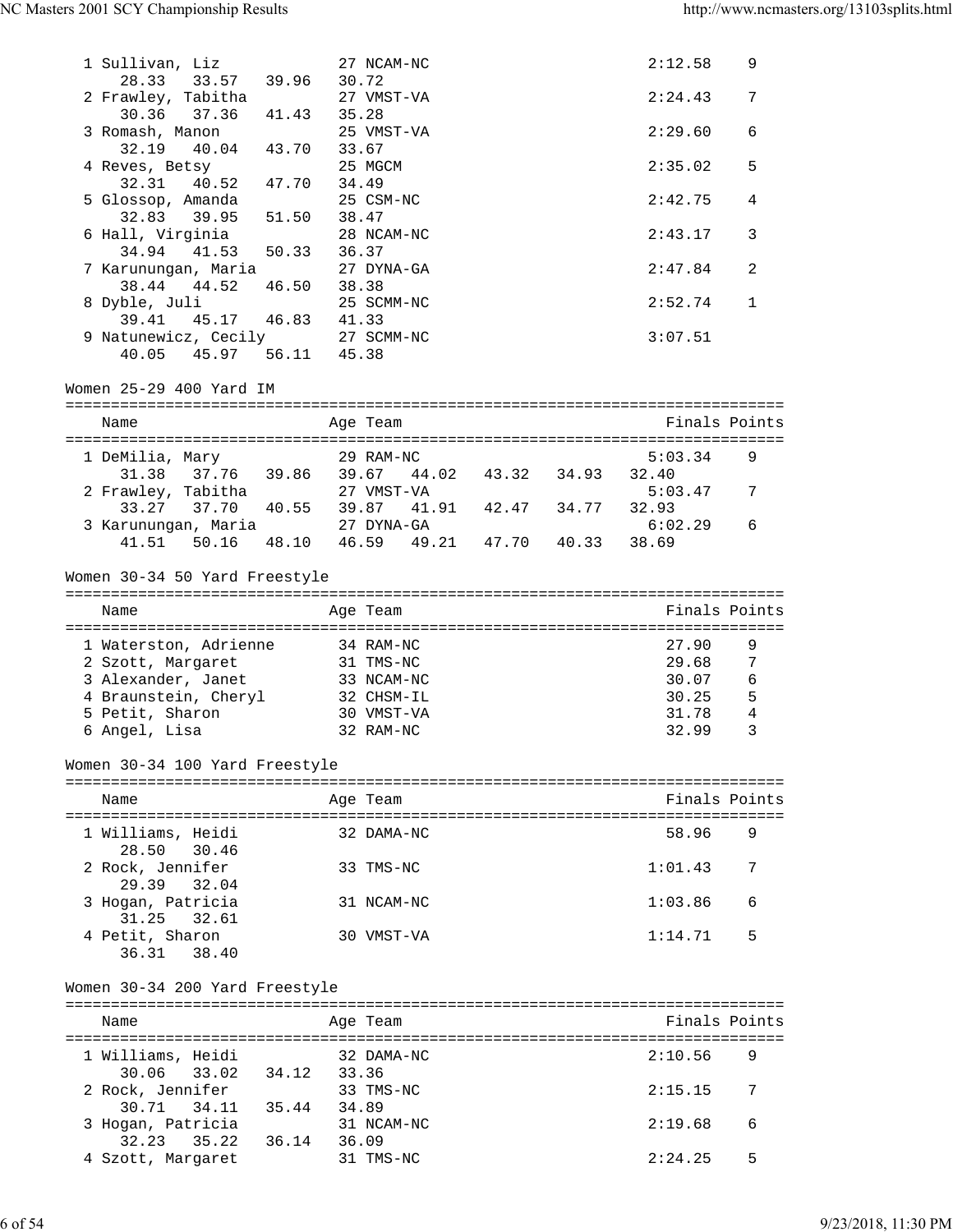| 32.26 36.91 38.24 36.84                                  |       |            |  |                        |   |
|----------------------------------------------------------|-------|------------|--|------------------------|---|
| 5 Duval, Michelle                                        |       | 31 RAM-NC  |  | 2:25.22                | 4 |
| 36.86 37.87 37.30<br>33.19                               |       |            |  |                        |   |
| 6 Alexander, Janet                                       |       | 33 NCAM-NC |  | 2:25.28                | 3 |
| 31.43 34.53 38.92<br>7 Petit, Sharon                     | 40.40 |            |  |                        |   |
| 37.85 42.59 45.86 41.70                                  |       | 30 VMST-VA |  | 2:48.00                | 2 |
|                                                          |       |            |  |                        |   |
| Women 30-34 500 Yard Freestyle                           |       |            |  |                        |   |
|                                                          |       |            |  |                        |   |
| Name                                                     |       | Age Team   |  | Finals Points          |   |
| 1 Hogan, Patricia                                        |       | 31 NCAM-NC |  | 6:01.12                | 9 |
| 31.84  34.87  36.17  36.71  37.20  37.06  37.63  37.34   |       |            |  |                        |   |
| 37.00 35.30                                              |       |            |  |                        |   |
| 2 Duval, Michelle                                        |       | 31 RAM-NC  |  | 6:30.04<br>40.14       | 7 |
| 34.46 38.54 39.30 39.60 39.44 40.10 40.28<br>39.91 38.27 |       |            |  |                        |   |
| 3 Braunstein, Cheryl                                     |       | 32 CHSM-IL |  | 6:46.04                | 6 |
| 38.03 40.93 42.31 41.86 41.70 41.27 40.87                |       |            |  | 41.07                  |   |
| 40.20 37.80                                              |       |            |  |                        |   |
| Women 30-34 1000 Yard Freestyle                          |       |            |  |                        |   |
|                                                          |       |            |  |                        |   |
| Name                                                     |       | Age Team   |  | Finals Points          |   |
|                                                          |       |            |  |                        |   |
| 1 Hogan, Patricia<br>2 Duval, Michelle 31 RAM-NC         |       | 31 NCAM-NC |  | 12:24.43<br>13:20.38 7 | 9 |
| 3 Braunstein, Cheryl 32 CHSM-IL                          |       |            |  | $13:49.81$ 6           |   |
|                                                          |       |            |  |                        |   |
| Women 30-34 1650 Yard Freestyle                          |       |            |  |                        |   |
|                                                          |       |            |  |                        |   |
|                                                          |       |            |  |                        |   |
| Name                                                     |       | Age Team   |  | Finals Points          |   |
| 1 Williams, Heidi 32 DAMA-NC                             |       |            |  | $20:12.10$ 9           |   |
|                                                          |       |            |  |                        |   |
| Women 30-34 50 Yard Backstroke                           |       |            |  |                        |   |
| Name                                                     |       | Age Team   |  | Finals Points          |   |
|                                                          |       |            |  |                        |   |
| 1 Szott, Margaret 31 TMS-NC                              |       |            |  | 37.17 9                |   |
| 2 Braunstein, Cheryl                                     |       | 32 CHSM-IL |  | 40.32                  | 7 |
|                                                          |       |            |  |                        |   |
| Women 30-34 100 Yard Backstroke                          |       |            |  |                        |   |
| Name                                                     |       | Age Team   |  | Finals Points          |   |
|                                                          |       |            |  |                        |   |
| 1 Williams, Heidi<br>32.48                               |       | 32 DAMA-NC |  | 1:06.74                | 9 |
| 34.26<br>2 Rock, Jennifer                                |       | 33 TMS-NC  |  | 1:09.59                | 7 |
| 33.59<br>36.00                                           |       |            |  |                        |   |
| 3 Hogan, Patricia                                        |       | 31 NCAM-NC |  | 1:11.53                | 6 |
| 35.32<br>36.21                                           |       |            |  |                        |   |
| Women 30-34 200 Yard Backstroke                          |       |            |  |                        |   |
|                                                          |       |            |  |                        |   |
| Name                                                     |       | Age Team   |  | Finals Points          |   |
|                                                          |       |            |  |                        |   |
| 1 Williams, Heidi                                        |       | 32 DAMA-NC |  | 2:28.23                | 9 |
| 35.40<br>37.93 38.06                                     | 36.84 | 31 NCAM-NC |  | 2:29.74                | 7 |
| 2 Hogan, Patricia<br>37.49 38.73 37.88<br>35.64          |       |            |  |                        |   |
| 3 Szott, Margaret<br>42.26 43.94<br>40.03                | 42.84 | 31 TMS-NC  |  | 2:49.07                | 6 |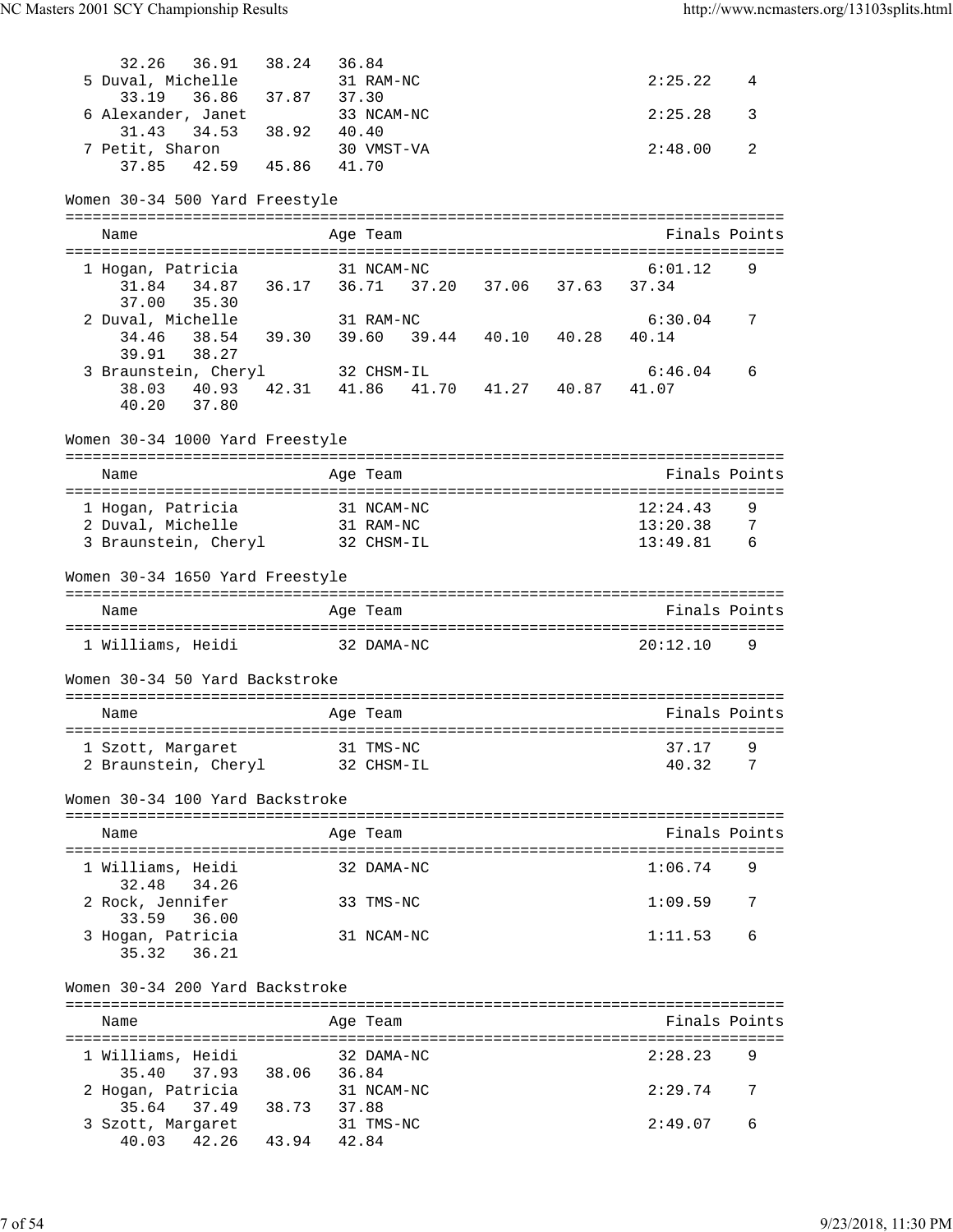| Women 30-34 50 Yard Breaststroke                      |            |                |        |
|-------------------------------------------------------|------------|----------------|--------|
| Name                                                  | Age Team   | Finals Points  |        |
| 1 Waterston, Adrienne                                 | 34 RAM-NC  | 35.55          | 9      |
| Women 30-34 100 Yard Breaststroke                     |            |                |        |
| Name                                                  | Age Team   | Finals Points  |        |
| 1 Rock, Jennifer<br>39.73 42.05                       | 33 TMS-NC  | 1:21.78        | 9      |
| 2 Bredeson, Cami<br>42.00 47.73                       | 31 CSM-NC  | 1:29.73        | 7      |
| Women 30-34 200 Yard Breaststroke                     |            |                |        |
| Name                                                  | Age Team   | Finals Points  |        |
| 1 Rock, Jennifer 33 TMS-NC<br>40.63 45.65 46.14 44.52 |            | 2:56.94        | 9      |
| Women 30-34 50 Yard Butterfly                         |            |                |        |
| Name                                                  | Age Team   | Finals Points  |        |
| 1 Haqman, Heather<br>2 Waterston, Adrienne 34 RAM-NC  | 30 CSM-NC  | 30.26<br>31.14 | 9<br>7 |
| Women 30-34 100 Yard Butterfly                        |            |                |        |
| Name                                                  | Age Team   | Finals Points  |        |
| 1 Rock, Jennifer<br>30.67 35.21                       | 33 TMS-NC  | 1:05.88        | 9      |
| 2 Alexander, Janet<br>35.49<br>40.54                  | 33 NCAM-NC | 1:16.03        | 7      |
| 3 Duval, Michelle<br>38.82<br>43.78                   | 31 RAM-NC  | 1:22.60        | 6      |
| Women 30-34 200 Yard Butterfly                        |            |                |        |
| Name                                                  | Age Team   | Finals Points  |        |
| 1 Rock, Jennifer                                      | 33 TMS-NC  | 2:32.13        | 9      |
| Women 30-34 100 Yard IM                               |            |                |        |
| Name                                                  | Age Team   | Finals Points  |        |
| 1 Williams, Heidi<br>30.96 38.01                      | 32 DAMA-NC | 1:08.97        | 9      |
| 2 Waterston, Adrienne 34 RAM-NC                       |            | 1:10.66        | 7      |
| 3 Hogan, Patricia<br>35.90 40.64                      | 31 NCAM-NC | 1:16.54        |        |
| 4 Braunstein, Cheryl<br>38.61<br>43.91                | 32 CHSM-IL | 1:22.52        | 5      |
| 5 Petit, Sharon<br>40.87 50.25                        | 30 VMST-VA | 1:31.12        | 4      |
| Women 30-34 200 Yard IM                               |            |                |        |
| Name                                                  | Age Team   | Finals Points  |        |
|                                                       |            |                |        |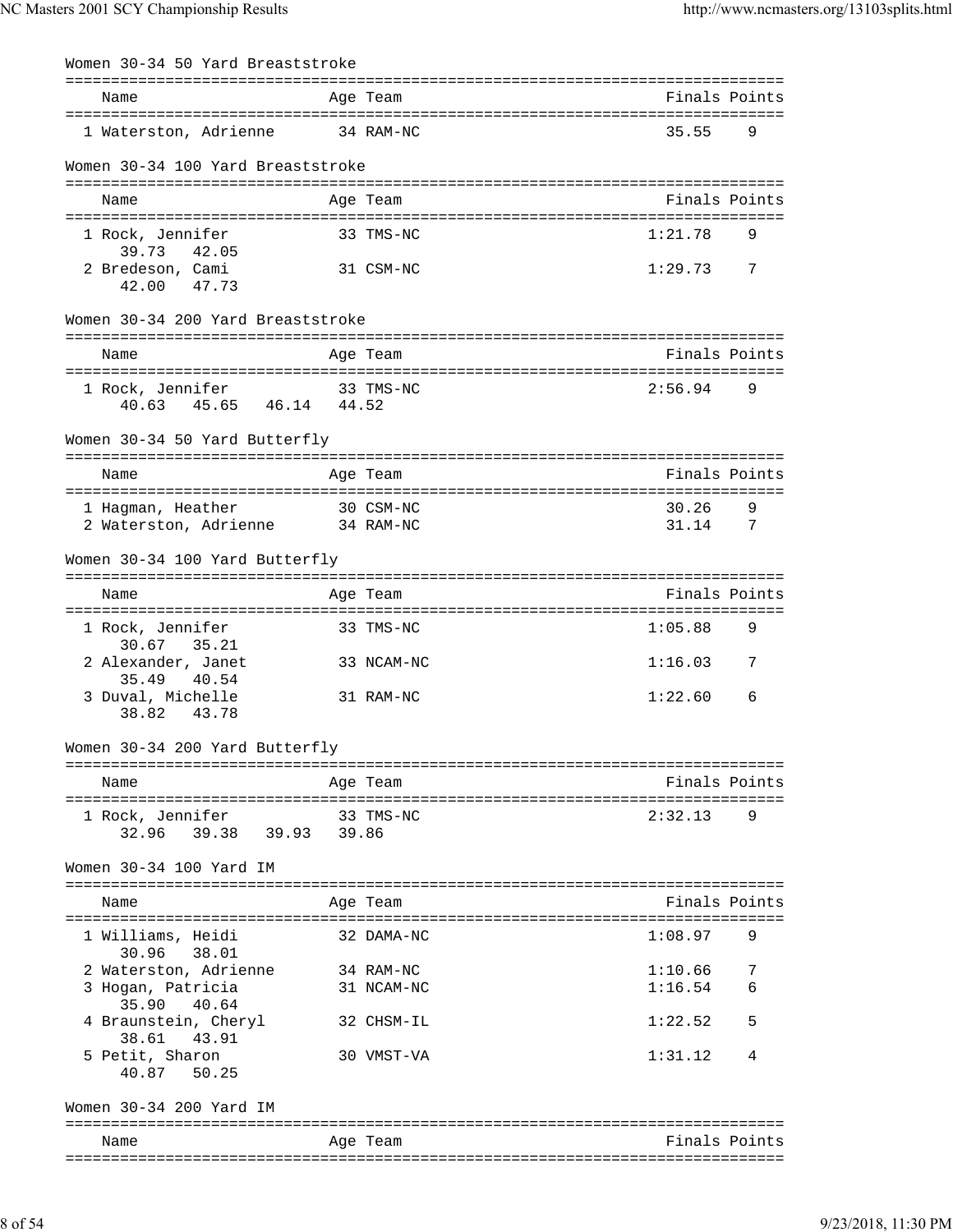| 1 Williams, Heidi          |                                                 |             |       | 32 DAMA-NC |  | 2:28.94 | 9              |
|----------------------------|-------------------------------------------------|-------------|-------|------------|--|---------|----------------|
| 30.74                      | 38.93<br>2 Rock, Jennifer                       | 45.23       | 34.04 | 33 TMS-NC  |  | 2:30.70 | 7              |
| 31.02                      | 37.78                                           | 46.72       | 35.18 |            |  |         |                |
|                            | 3 Waterston, Adrienne                           |             |       | 34 RAM-NC  |  | 2:34.22 | 6              |
| 31.82                      | 42.59                                           | 42.65 37.16 |       |            |  | 2:41.43 | 5              |
| 38.40                      | 4 Hogan, Patricia<br>38.81 49.62 34.60          |             |       | 31 NCAM-NC |  |         |                |
|                            | 5 Szott, Margaret                               |             |       | 31 TMS-NC  |  | 2:49.02 | 4              |
|                            | 37.37 44.03 51.06                               |             | 36.56 |            |  |         |                |
|                            | 6 Bredeson, Cami                                |             |       | 31 CSM-NC  |  | 2:59.44 | 3              |
| 38.90                      | 49.91 47.91 42.72                               |             |       |            |  |         |                |
|                            | 7 Braunstein, Cheryl                            |             |       | 32 CHSM-IL |  | 3:04.44 | 2              |
| 41.80                      | 47.83                                           | 55.40 39.41 |       |            |  |         |                |
|                            | Women 35-39 50 Yard Freestyle                   |             |       |            |  |         |                |
|                            |                                                 |             |       |            |  |         |                |
| Name                       |                                                 |             |       | Age Team   |  |         | Finals Points  |
|                            | 1 Geiss, Angelique                              |             |       | 36 NCAM-NC |  | 27.80   | 9              |
|                            | 2 McEachran, Frances                            |             |       | 39 TMS-NC  |  | 27.95   | $\overline{7}$ |
|                            | 3 Barrell, Sharon                               |             |       | 39 RAM-NC  |  | 28.89   | 6              |
| 4 Leddon, Julie            |                                                 |             |       | 35 AM-SC   |  | 29.13   | 5              |
|                            | 5 Sinyard, Alyssa                               |             |       | 35 SMAC-NC |  | 29.53   | $\overline{4}$ |
| 6 Coneys, Suznne           |                                                 |             |       | 36 CSM-NC  |  | 30.65   | 3              |
| 7 Davis, Cathy             |                                                 |             |       | 36 RAM-NC  |  | 32.06   | 2              |
|                            |                                                 |             |       |            |  |         |                |
|                            | Women 35-39 100 Yard Freestyle                  |             |       |            |  |         |                |
| Name                       |                                                 |             |       | Age Team   |  |         | Finals Points  |
|                            |                                                 |             |       |            |  |         |                |
| 30.89                      | 1 Geiss, Angelique<br>31.71                     |             |       | 36 NCAM-NC |  | 1:02.60 | 9              |
| 30.61                      | 2 McEachran, Frances<br>32.86                   |             |       | 39 TMS-NC  |  | 1:03.47 | 7              |
| 3 Sinyard, Alyssa<br>30.70 | 34.49                                           |             |       | 35 SMAC-NC |  | 1:05.19 | 6              |
| 4 Coneys, Suznne<br>31.83  | 33.73                                           |             |       | 36 CSM-NC  |  | 1:05.56 | 5              |
|                            | Women 35-39 200 Yard Freestyle                  |             |       |            |  |         |                |
|                            |                                                 |             |       |            |  |         |                |
| Name                       |                                                 |             |       | Age Team   |  |         | Finals Points  |
|                            | 1 Mistretta, Claire 37 NCAM-NC                  |             |       |            |  | 2:26.19 | 9              |
|                            | $31.48$ $35.79$ $38.93$ $39.99$                 |             |       |            |  |         |                |
|                            | Women 35-39 500 Yard Freestyle                  |             |       |            |  |         |                |
|                            |                                                 |             |       |            |  |         |                |
| Name                       |                                                 |             |       | Age Team   |  |         | Finals Points  |
|                            | 1 Haugh, Sue                                    |             |       | 39 RAM-NC  |  | 5:45.73 | 9              |
|                            | 31.50 33.68 34.59 34.88 35.11 35.54 35.05 35.76 |             |       |            |  |         |                |
| 35.31                      | 34.31                                           |             |       |            |  |         |                |
|                            | 2 Coneys, Suznne                                | 36 CSM-NC   |       |            |  | 6:41.73 | 7              |
|                            | 35.48 38.69 40.20 41.55 41.54 41.35 41.26       |             |       |            |  | 41.35   |                |
|                            | 41.53 38.78                                     |             |       |            |  |         |                |
| 3 Leddon, Julie            |                                                 |             |       | 35 AM-SC   |  | 6:42.24 | 6              |
|                            | 34.67 39.25 40.28 40.96 42.16 41.66 42.26 40.99 |             |       |            |  |         |                |
|                            | 41.52 38.49                                     |             |       |            |  |         |                |
|                            |                                                 |             |       |            |  |         |                |
|                            | Women 35-39 1000 Yard Freestyle                 |             |       |            |  |         |                |
| Name                       |                                                 |             |       | Age Team   |  |         | Finals Points  |
|                            |                                                 |             |       |            |  |         |                |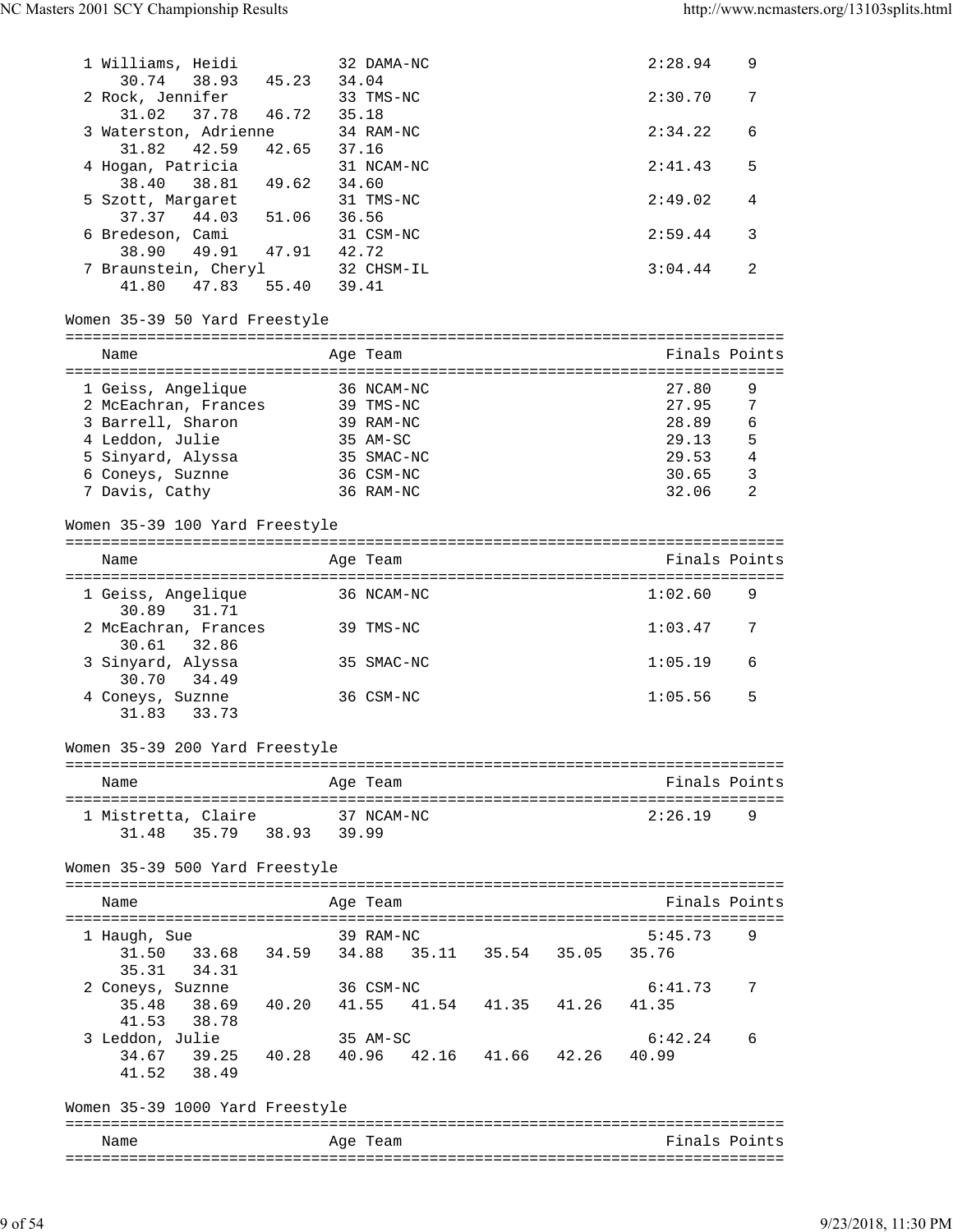| 1 Davis, Cathy                         |       | 36 RAM-NC  | 16:08.65                | 9   |
|----------------------------------------|-------|------------|-------------------------|-----|
| Women 35-39 50 Yard Backstroke         |       |            |                         |     |
| Name                                   |       | Age Team   | Finals Points           |     |
|                                        |       |            |                         |     |
| 1 McEachran, Frances                   |       | 39 TMS-NC  | 32.47                   | 9   |
| 2 Geiss, Angelique                     |       | 36 NCAM-NC | 33.71                   | 7   |
| 3 Barrell, Sharon                      |       | 39 RAM-NC  | 34.77                   | 6   |
| 4 Sinyard, Alyssa                      |       | 35 SMAC-NC | 35.13                   | 5   |
| 5 Coneys, Suznne                       |       | 36 CSM-NC  | 37.67                   | 4   |
| 6 Davis, Cathy                         |       | 36 RAM-NC  | 38.04                   | 3   |
| Women 35-39 100 Yard Backstroke        |       |            |                         |     |
| Name                                   |       | Age Team   | Finals Points           |     |
|                                        |       |            |                         |     |
| 1 McEachran, Frances<br>37.15<br>34.88 |       | 39 TMS-NC  | 1:12.03                 | 9   |
| 2 Sinyard, Alyssa<br>36.14 38.45       |       | 35 SMAC-NC | 1:14.59                 | 7   |
| 3 Davis, Cathy<br>40.30<br>44.93       |       | 36 RAM-NC  | 1:25.23                 | 6   |
| Women 35-39 200 Yard Backstroke        |       |            |                         |     |
|                                        |       |            |                         |     |
| Name                                   |       | Age Team   | Finals Points           |     |
| 1 McEachran, Frances                   |       | 39 TMS-NC  | 2:44.95                 | 9   |
| 41.84 43.56<br>39.16                   | 40.39 |            |                         |     |
| Women 35-39 50 Yard Breaststroke       |       |            |                         |     |
| Name                                   |       | Age Team   | Finals Points           |     |
|                                        |       |            |                         |     |
| 1 Haugh, Sue                           |       | 39 RAM-NC  | 36.22                   | 9   |
| 2 Geiss, Angelique                     |       | 36 NCAM-NC | 37.22                   | 7   |
| Women 35-39 100 Yard Breaststroke      |       |            |                         |     |
| Name                                   |       | Age Team   | Finals Points           |     |
|                                        |       |            | :====================== |     |
| 1 Geiss, Angelique                     |       | 36 NCAM-NC | 1:22.33                 | 9   |
| 43.02<br>39.31                         |       |            |                         |     |
| Women 35-39 200 Yard Breaststroke      |       |            |                         |     |
|                                        |       |            |                         |     |
| Name                                   |       | Age Team   | Finals Points           |     |
| 1 Haugh, Sue                           |       | 39 RAM-NC  | 2:45.70                 | 9   |
| 37.49 41.65<br>42.78                   | 43.78 |            |                         |     |
| Women 35-39 50 Yard Butterfly          |       |            |                         |     |
|                                        |       |            |                         |     |
| Name                                   |       | Age Team   | Finals Points           |     |
| 1 Haugh, Sue                           |       | 39 RAM-NC  | 29.86                   | 9   |
| 2 McEachran, Frances                   |       | 39 TMS-NC  | 31.95                   | 7   |
| 3 Sinyard, Alyssa                      |       | 35 SMAC-NC | 34.22                   | - 6 |
|                                        |       |            |                         |     |
| Women 35-39 100 Yard Butterfly         |       |            |                         |     |
| Name                                   |       | Age Team   | Finals Points           |     |
|                                        |       | 35 SMAC-NC | 1:20.99                 | 9   |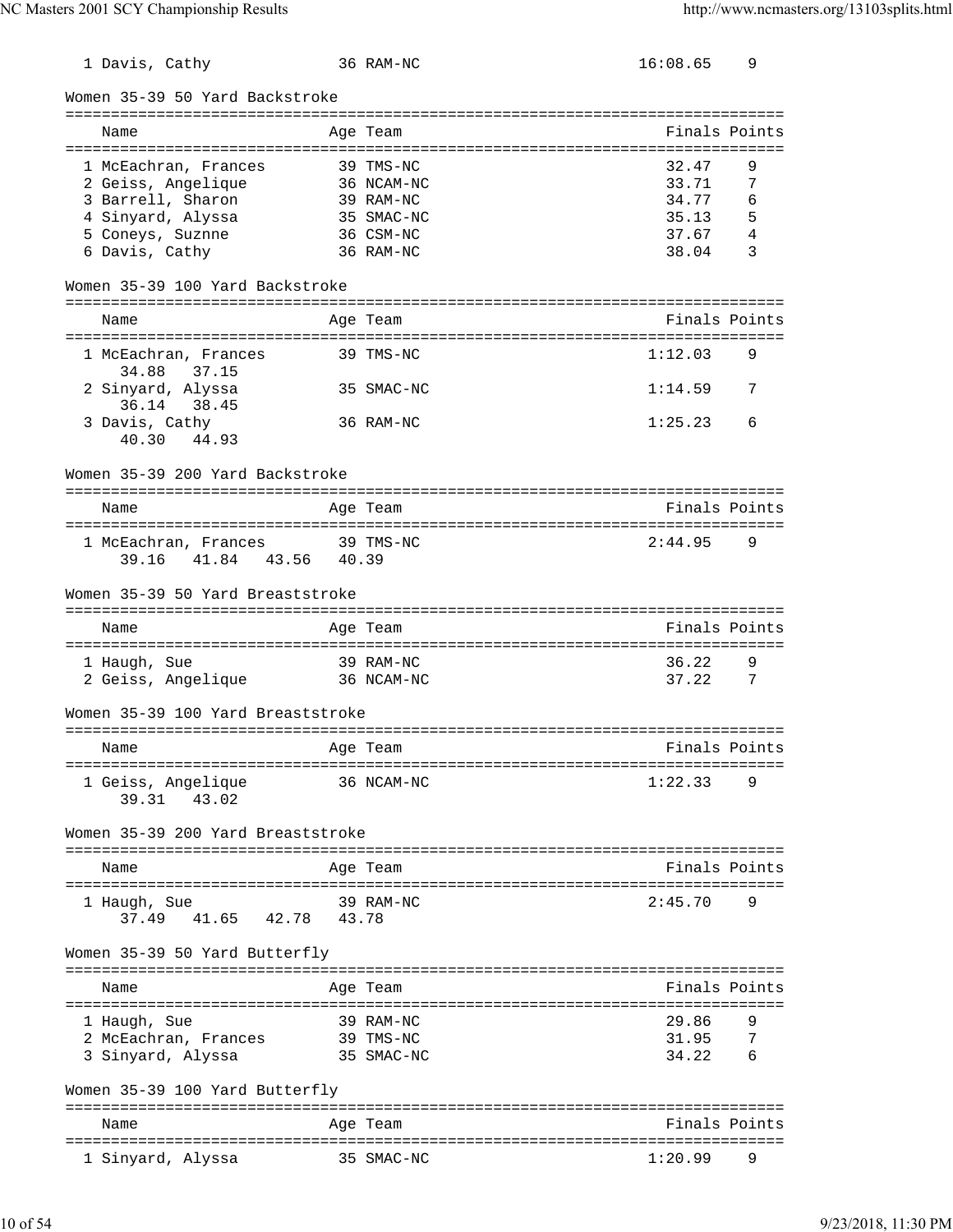38.16 42.83

| Women 35-39 100 Yard IM                                 |                      |                                                       |
|---------------------------------------------------------|----------------------|-------------------------------------------------------|
| Name                                                    | -------<br>Age Team  | Finals Points                                         |
| 1 Haugh, Sue                                            | 39 RAM-NC            | 1:06.93<br>9                                          |
| 2 McEachran, Frances<br>39.78<br>33.21                  | 39 TMS-NC            | 1:12.99<br>7                                          |
| 3 Geiss, Angelique<br>34.76<br>38.59                    | 36 NCAM-NC           | 1:13.35<br>6                                          |
| 4 Sinyard, Alyssa<br>34.79<br>41.48                     | 35 SMAC-NC           | 1:16.27<br>5                                          |
| 5 Coneys, Suznne<br>37.84<br>42.38                      | 36 CSM-NC            | 1:20.22<br>4                                          |
| 6 Davis, Cathy<br>47.25<br>38.17                        | 36 RAM-NC            | 1:25.42<br>3                                          |
| Women 35-39 200 Yard IM                                 |                      |                                                       |
| Name                                                    | Age Team             | Finals Points                                         |
| 1 Sinyard, Alyssa<br>35.83 41.92<br>51.02               | 35 SMAC-NC<br>38.80  | 2:47.57<br>9                                          |
| Women 40-44 50 Yard Freestyle                           |                      |                                                       |
| Name                                                    | Age Team             | Finals Points                                         |
| ======================================<br>1 Baker, Beth | 40 VMST-VA           | =======================<br>25.06<br>9                 |
| 2 Powis, Patricia                                       | 40 VMST-VA           | 7<br>28.83                                            |
| 3 Kammer, Maryellen                                     | 43 NCMS-NC           | 6<br>28.84                                            |
| 4 Tiska-Rivers, Patty                                   | 41 TMS-NC            | 5<br>30.09                                            |
| 5 Springer, Margie                                      | 40 RAM-NC            | 30.87<br>4                                            |
| 6 Sutton, Miriam                                        | 43 SCMM-NC           | 32.06<br>3                                            |
| -- Mathews, Barbara                                     | 42 NCAM-NC           | DQ                                                    |
| Women 40-44 100 Yard Freestyle                          |                      |                                                       |
| Name                                                    | Age Team             | Finals Points<br>==================================== |
| 1 Baker, Beth<br>29.56<br>26.02                         | 40 VMST-VA           | 55.58<br>9                                            |
| 2 Kammer, Maryellen<br>33.59<br>31.66                   | 43 NCMS-NC           | 1:05.25<br>7                                          |
| 3 Allen, Edie<br>35.12<br>31.84                         | 41 AWSM-NC           | 1:06.96<br>6                                          |
| 4 Haas, Jean<br>32.95<br>34.28                          | 43 WMSC-NC           | 1:07.23<br>5                                          |
| 5 Sutton, Miriam<br>32.72 34.95                         | 43 SCMM-NC           | 1:07.67<br>4                                          |
| 6 Spencer, Constance<br>32.77 36.02                     | <b>42 UNATTACHED</b> | 1:08.79<br>3                                          |
| 7 Mathews, Barbara<br>33.57 35.89                       | 42 NCAM-NC           | 1:09.46<br>2                                          |
| 8 McClernan, Candy<br>48.39<br>41.92                    | 40 DAMA-NC           | 1:30.31<br>1                                          |
| Women 40-44 200 Yard Freestyle                          |                      |                                                       |
| Name                                                    | Age Team             | Finals Points                                         |
| 1 Baker, Beth                                           | 40 VMST-VA           | 2:00.92<br>9                                          |
| 27.98<br>30.71 31.24 30.99                              |                      |                                                       |
| 2 Wilber, Dara                                          | 41 PALM-SC           | 2:09.27<br>7                                          |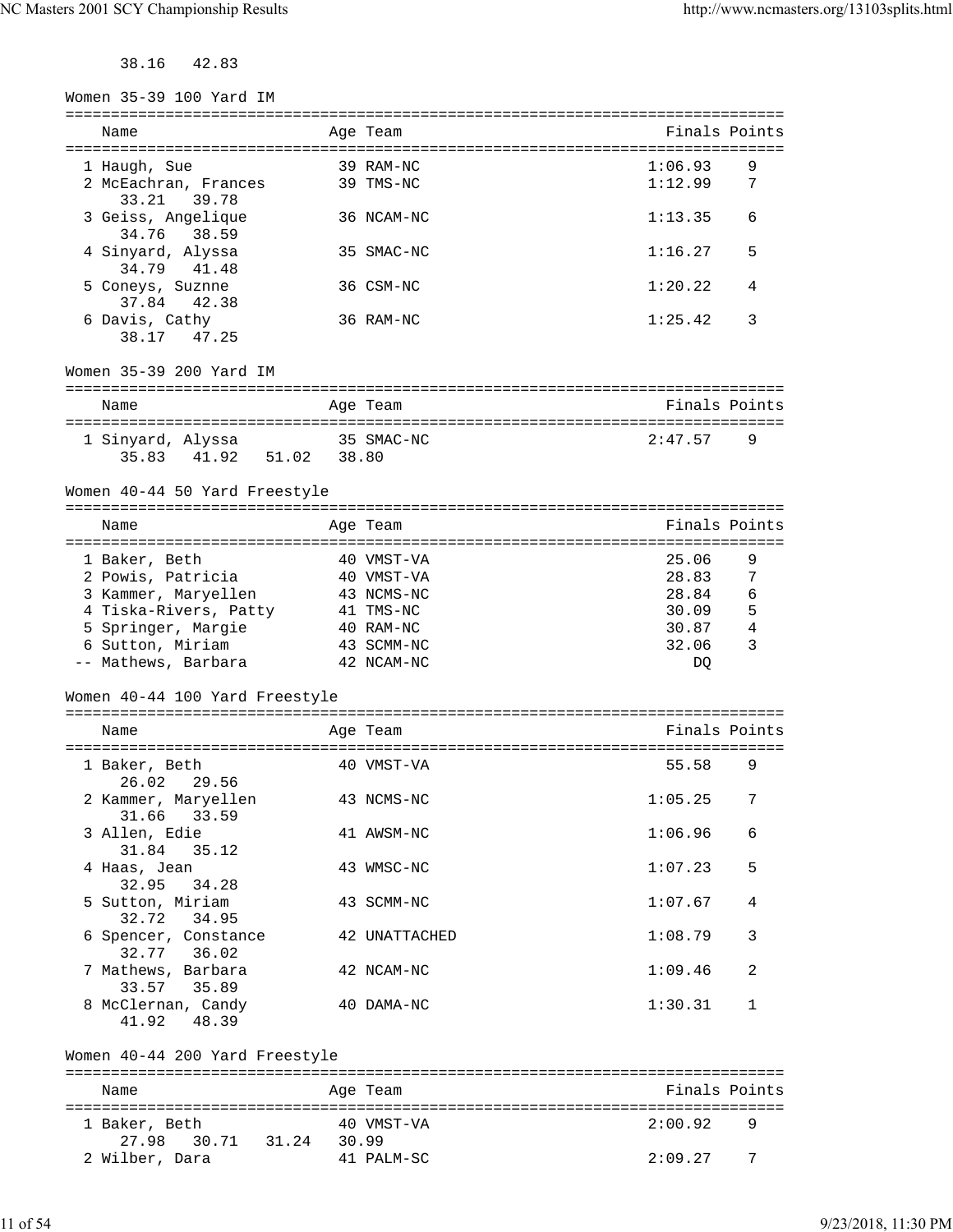| 30.03                  | 32.79 33.51                                     | 32.94 |               |  |               |                     |
|------------------------|-------------------------------------------------|-------|---------------|--|---------------|---------------------|
|                        | 3 Sutton, Miriam<br>32.82 35.83 38.53           |       | 43 SCMM-NC    |  | 2:25.91       | 6                   |
|                        |                                                 | 38.73 |               |  |               |                     |
|                        | 4 Mathews, Barbara 42 NCAM-NC                   |       |               |  | 2:34.02       | 5                   |
|                        | 35.86 38.30 40.13 39.73                         |       |               |  |               |                     |
|                        | Women 40-44 500 Yard Freestyle                  |       |               |  |               |                     |
|                        |                                                 |       |               |  |               |                     |
| Name                   |                                                 |       | Age Team      |  | Finals Points |                     |
| 1 Baker, Beth          |                                                 |       | 40 VMST-VA    |  | 5:37.84       | 9                   |
| 30.57                  | 34.48  34.90  35.02  34.64  34.27  32.87  33.38 |       |               |  |               |                     |
| 33.91                  | 33.80                                           |       |               |  |               |                     |
|                        | 2 Powis, Patricia                               |       | 40 VMST-VA    |  | 6:13.41       | 7                   |
|                        |                                                 |       |               |  | 37.64         |                     |
|                        | 37.39 36.53                                     |       |               |  |               |                     |
|                        | 3 Sutton, Miriam                                |       | 43 SCMM-NC    |  | 6:33.52       | 6                   |
|                        | 34.38  36.91  38.73  40.63  41.19  40.53  40.68 |       |               |  | 40.81         |                     |
|                        | 40.96 38.70                                     |       |               |  |               |                     |
|                        | Women 40-44 1000 Yard Freestyle                 |       |               |  |               |                     |
|                        |                                                 |       |               |  |               |                     |
| Name                   |                                                 |       | Age Team      |  | Finals Points |                     |
|                        | 1 Powis, Patricia                               |       | 40 VMST-VA    |  | 12:25.07      | 9                   |
| 2 Stott, Kim           |                                                 |       | 42 RAM-NC     |  | 14:15.52 7    |                     |
|                        |                                                 |       |               |  |               |                     |
|                        | Women 40-44 1650 Yard Freestyle                 |       |               |  |               |                     |
| Name                   |                                                 |       | Age Team      |  | Finals Points |                     |
|                        |                                                 |       |               |  |               |                     |
|                        | 1 Sutton, Miriam 43 SCMM-NC                     |       |               |  | 22:56.59      | 9                   |
|                        |                                                 |       |               |  |               |                     |
|                        | Women 40-44 50 Yard Backstroke                  |       |               |  |               |                     |
|                        |                                                 |       |               |  |               |                     |
| Name                   |                                                 |       | Age Team      |  | Finals Points |                     |
|                        |                                                 |       |               |  |               |                     |
| 1 Baker, Beth          |                                                 |       | 40 VMST-VA    |  | 29.36         | 9                   |
| 2 Stott, Kim           |                                                 |       | 42 RAM-NC     |  | 35.28         | 7                   |
|                        | 3 Kammer, Maryellen                             |       | 43 NCMS-NC    |  | 35.79         | 6                   |
|                        | 4 Springer, Margie 40 RAM-NC                    |       |               |  | 35.91         | 5<br>$\overline{4}$ |
|                        | 5 Tiska-Rivers, Patty 41 TMS-NC                 |       |               |  | 39.10         |                     |
|                        | Women 40-44 100 Yard Backstroke                 |       |               |  |               |                     |
| Name                   |                                                 |       | Age Team      |  | Finals Points |                     |
|                        |                                                 |       |               |  |               |                     |
| 1 Baker, Beth<br>30.63 | 31.42                                           |       | 40 VMST-VA    |  | 1:02.05       | 9                   |
| 2 Stott, Kim<br>36.45  | 38.16                                           |       | 42 RAM-NC     |  | 1:14.61       | 7                   |
|                        | 3 Spencer, Constance<br>37.19 41.28             |       | 42 UNATTACHED |  | 1:18.47       | 6                   |
|                        | Women 40-44 200 Yard Backstroke                 |       |               |  |               |                     |
| Name                   |                                                 |       | Age Team      |  | Finals Points |                     |
|                        |                                                 |       |               |  |               |                     |
| 1 Stott, Kim           |                                                 |       | 42 RAM-NC     |  | 2:39.03       | 9                   |
| 37.51                  | 39.53 40.99 41.00                               |       |               |  |               |                     |
|                        | Women 40-44 50 Yard Breaststroke                |       |               |  |               |                     |
| Name                   |                                                 |       | Age Team      |  | Finals Points |                     |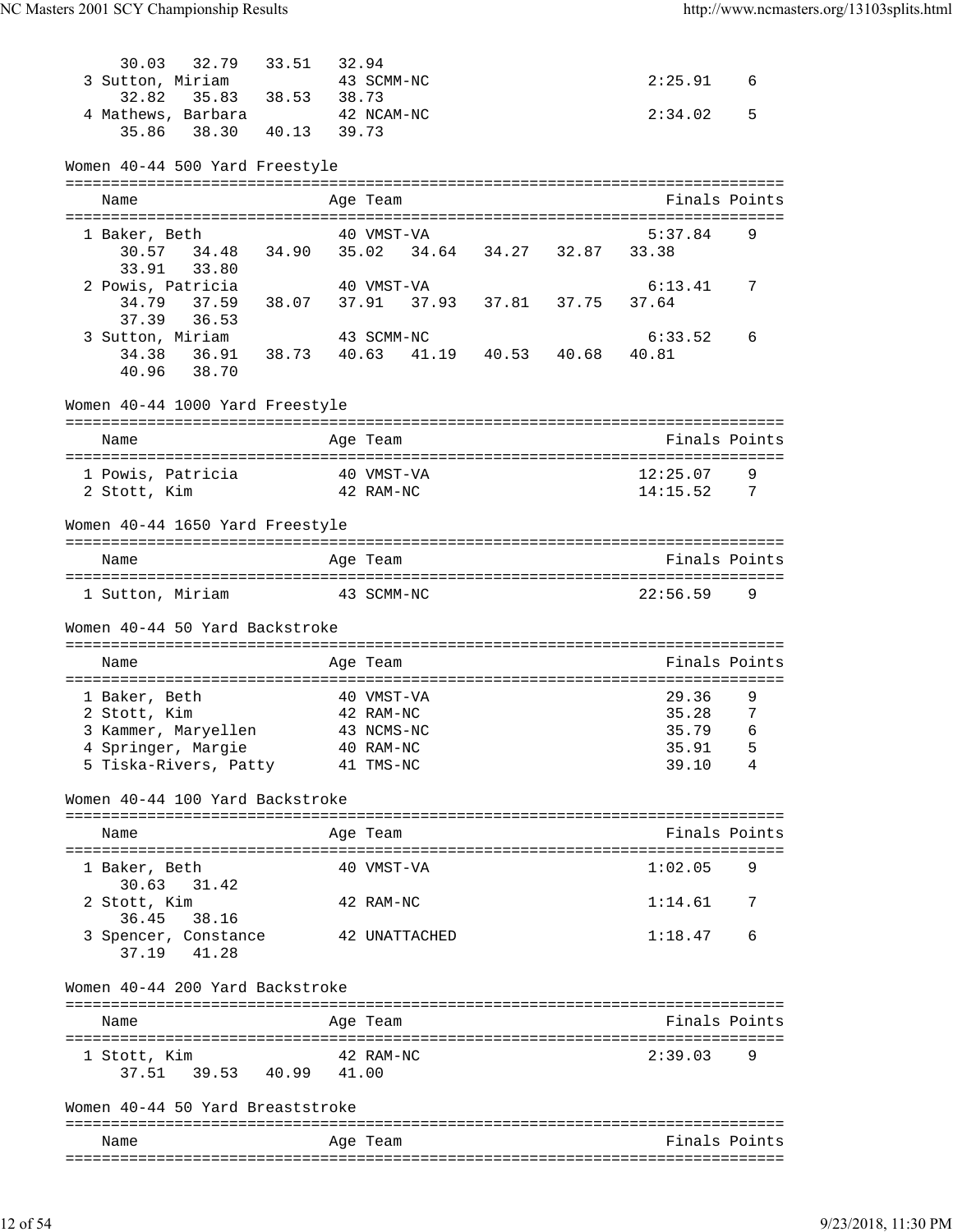| 1 Wilber, Dara                    | 41 PALM-SC    | 34.01         | 9 |
|-----------------------------------|---------------|---------------|---|
| 2 Powis, Patricia                 | 40 VMST-VA    | 34.15         | 7 |
| 3 Kammer, Maryellen               | 43 NCMS-NC    | 36.94         | 6 |
| 4 Springer, Margie                | 40 RAM-NC     | 40.96         | 5 |
| 5 Tiska-Rivers, Patty             | 41 TMS-NC     | 41.56         | 4 |
| 6 Spencer, Constance              | 42 UNATTACHED | 44.29         | 3 |
| 7 McClernan, Candy                | 40 DAMA-NC    | 49.59         | 2 |
| Women 40-44 100 Yard Breaststroke |               |               |   |
| Name                              | Age Team      | Finals Points |   |
| 1 Wilber, Dara                    | PALM-SC       | 1:13.47       | 9 |

| 34.87 38.60         |            |                           |
|---------------------|------------|---------------------------|
| 2 Powis, Patricia   | 40 VMST-VA | 1:14.13<br>$\overline{7}$ |
| 35.26 38.87         |            |                           |
| 3 Kammer, Maryellen | 43 NCMS-NC | 1:22.44<br>-6             |
| 38.91 43.53         |            |                           |
| 4 Stott, Kim        | 42 RAM-NC  | 1:25.89<br>$5^{\circ}$    |
| 41.05<br>44.84      |            |                           |

# Women 40-44 200 Yard Breaststroke

| Name              |       | Age Team   | Finals Points         |    |
|-------------------|-------|------------|-----------------------|----|
|                   |       |            |                       |    |
| 1 Wilber, Dara    |       | 41 PALM-SC | 2:39.62               | -9 |
| 36.97 40.47       | 40.93 | 41.25      |                       |    |
| 2 Powis, Patricia |       | 40 VMST-VA | 2:42.86<br>$\sqrt{7}$ |    |
| 38.04 42.91       | 41.18 | 40.73      |                       |    |
| 3 Stott, Kim      |       | 42 RAM-NC  | 3:07.94               | 6  |
| 43.48<br>46.97    | 49.72 | 47.77      |                       |    |

# Women 40-44 50 Yard Butterfly

| Name          |                       | Age Team   | Finals Points |   |
|---------------|-----------------------|------------|---------------|---|
| 1 Baker, Beth |                       | 40 VMST-VA | 26.80         | 9 |
|               | 2 Kammer, Maryellen   | 43 NCMS-NC | 32.02         | 7 |
|               | 3 Powis, Patricia     | 40 VMST-VA | 32.90         | 6 |
| 4 Stott, Kim  |                       | 42 RAM-NC  | 33.27         | 5 |
| 5 Haas, Jean  |                       | 43 WMSC-NC | 34.52         | 4 |
| 6 Allen, Edie |                       | 41 AWSM-NC | 34.58         | 3 |
|               | 7 Tiska-Rivers, Patty | 41 TMS-NC  | 35.06         | 2 |

## Women 40-44 100 Yard IM

|   | Name                  | Age Team      | Finals Points |                |
|---|-----------------------|---------------|---------------|----------------|
|   | 1 Baker, Beth         | 40 VMST-VA    | 1:02.67       | 9              |
|   | 2 Wilber, Dara        | 41 PALM-SC    | 1:07.46       | $\overline{7}$ |
|   | 3 Kammer, Maryellen   | 43 NCMS-NC    | 1:13.04       | 6              |
|   | 33.72 39.32           |               |               |                |
|   | 4 Stott, Kim          | 42 RAM-NC     | 1:14.00       | 5              |
|   | 33.73 40.27           |               |               |                |
|   | 5 Springer, Margie    | 40 RAM-NC     | 1:17.61       | 4              |
|   | 37.16 40.45           |               |               |                |
|   | 6 Haas, Jean          | 43 WMSC-NC    | 1:19.31       | 3              |
|   | 35.72 43.59           |               |               |                |
|   | 7 Allen, Edie         | 41 AWSM-NC    | 1:19.43       | 2              |
|   | 37.36 42.07           |               |               |                |
| 8 | Spencer, Constance    | 42 UNATTACHED | 1:20.04       | $\mathbf{1}$   |
|   | 35.37 44.67           |               |               |                |
|   | 9 Tiska-Rivers, Patty | 41 TMS-NC     | 1:21.90       |                |
|   | 43.10<br>38.80        |               |               |                |
|   | 10 Mathews, Barbara   | 42 NCAM-NC    | 1:23.29       |                |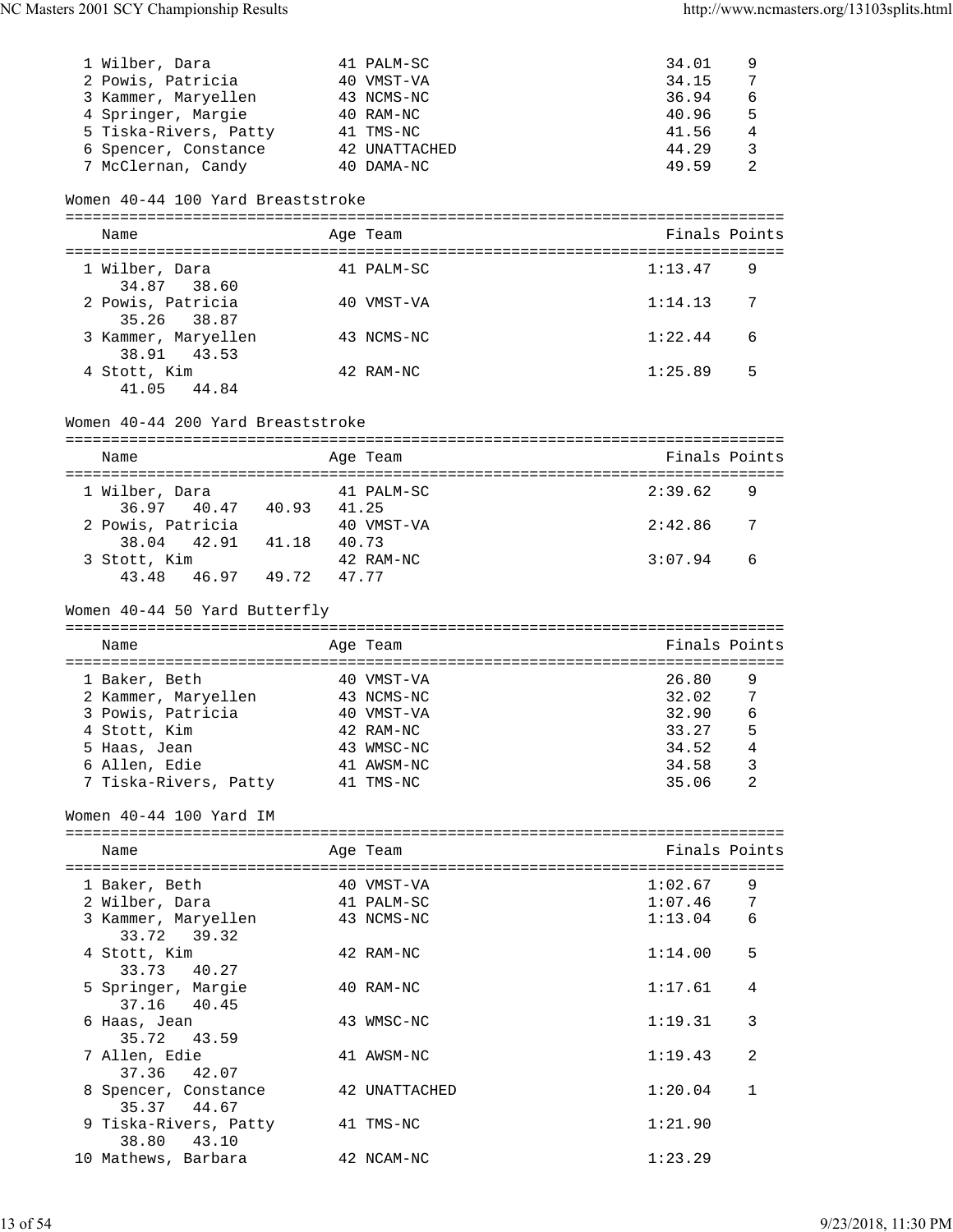| 41.25<br>42.04                 |                                                 |                          |     |
|--------------------------------|-------------------------------------------------|--------------------------|-----|
| 11 McClernan, Candy            | 40 DAMA-NC                                      | 1:47.57                  |     |
| 51.48<br>56.09                 |                                                 |                          |     |
|                                |                                                 |                          |     |
| Women 40-44 200 Yard IM        |                                                 |                          |     |
|                                |                                                 |                          |     |
| Name                           | Age Team                                        | Finals Points            |     |
|                                |                                                 |                          |     |
| 1 Baker, Beth                  | 40 VMST-VA                                      | 2:15.17                  | 9   |
| 28.63<br>35.37 40.86 30.31     |                                                 |                          |     |
| 2 Wilber, Dara                 | 41 PALM-SC                                      | 2:23.33                  | 7   |
| 37.07 41.24 33.26<br>31.76     |                                                 |                          |     |
| 3 Powis, Patricia              | 40 VMST-VA                                      | 2:34.92                  | 6   |
| 33.62 44.49 40.20 36.61        |                                                 |                          |     |
|                                |                                                 |                          |     |
| Women 40-44 400 Yard IM        |                                                 |                          |     |
|                                |                                                 |                          |     |
| Name                           | Age Team                                        | Finals Points            |     |
|                                |                                                 |                          |     |
| 1 Baker, Beth                  | 40 VMST-VA                                      | 4:57.63                  | 9   |
|                                | 29.74 34.25 38.27 39.46 42.06 44.60 34.90 34.35 |                          |     |
|                                |                                                 |                          |     |
| Women 45-49 50 Yard Freestyle  |                                                 |                          |     |
| Name                           | Age Team                                        | Finals Points            |     |
|                                |                                                 |                          |     |
| 1 Sargeant, Pat                | 47 RAM-NC                                       | 27.87                    | 9   |
| 2 Pline, Elizabeth             | 46 CSM-NC                                       | 29.82                    | - 7 |
| 3 Medearis, Rebecca            | 47 CSM-NC                                       | $6\overline{6}$<br>38.11 |     |
|                                |                                                 |                          |     |
| Women 45-49 100 Yard Freestyle |                                                 |                          |     |
|                                |                                                 |                          |     |
| Name                           | Age Team                                        | Finals Points            |     |
|                                |                                                 |                          |     |
| 1 Amick, Beverly               | 46 AWSM-NC                                      | 1:01.43                  | 9   |
| 31.68<br>29.75                 |                                                 |                          |     |
| 2 Sargeant, Pat                | 47 RAM-NC                                       | 1:02.46                  | 7   |
| 32.12<br>30.34                 |                                                 |                          |     |
| 3 Braswell, Barbara            | 49 RAM-NC                                       | 1:09.92                  | 6   |
| 32.78 37.14                    |                                                 |                          |     |
| 4 Pline, Elizabeth             | 46 CSM-NC                                       | 1:10.59                  | 5   |
| 33.98 36.61                    |                                                 |                          |     |
| 5 Rogers, Jennie               | 48 PEAK-NC                                      | 1:16.70                  | 4   |
| 36.07<br>40.63                 |                                                 |                          |     |
| 6 Phillips, Rita               | 47 CSM-NC                                       | 1:44.96                  | 3   |
| 48.37 56.59                    |                                                 |                          |     |
|                                |                                                 |                          |     |
| Women 45-49 200 Yard Freestyle |                                                 |                          |     |
|                                |                                                 |                          |     |
| Name                           | Age Team                                        | Finals Points            |     |
|                                |                                                 |                          |     |
| 1 Sargeant, Pat                | 47 RAM-NC                                       | 2:18.06                  | 9   |
| 33.53 36.28 35.04 33.21        |                                                 |                          |     |
| 2 Braaten, Kitten              | 45 VMST-VA                                      | 2:28.62                  | 7   |
| 34.71 38.02 38.31 37.58        |                                                 |                          |     |
| 3 Rogers, Jennie               | 48 PEAK-NC                                      | 2:49.53                  | 6   |
| 38.25 42.38 45.22 43.68        |                                                 |                          |     |
| 4 Medearis, Rebecca            | 47 CSM-NC                                       | 3:10.60                  | 5   |
| 43.00  46.85  50.06  50.69     |                                                 |                          |     |
| 5 Phillips, Rita               | 47 CSM-NC                                       | 3:44.60                  | 4   |
| 47.54 56.04 1:00.03 1:00.99    |                                                 |                          |     |
|                                |                                                 |                          |     |
| Women 45-49 500 Yard Freestyle |                                                 |                          |     |
|                                |                                                 |                          |     |
| Name                           | Age Team                                        | Finals Points            |     |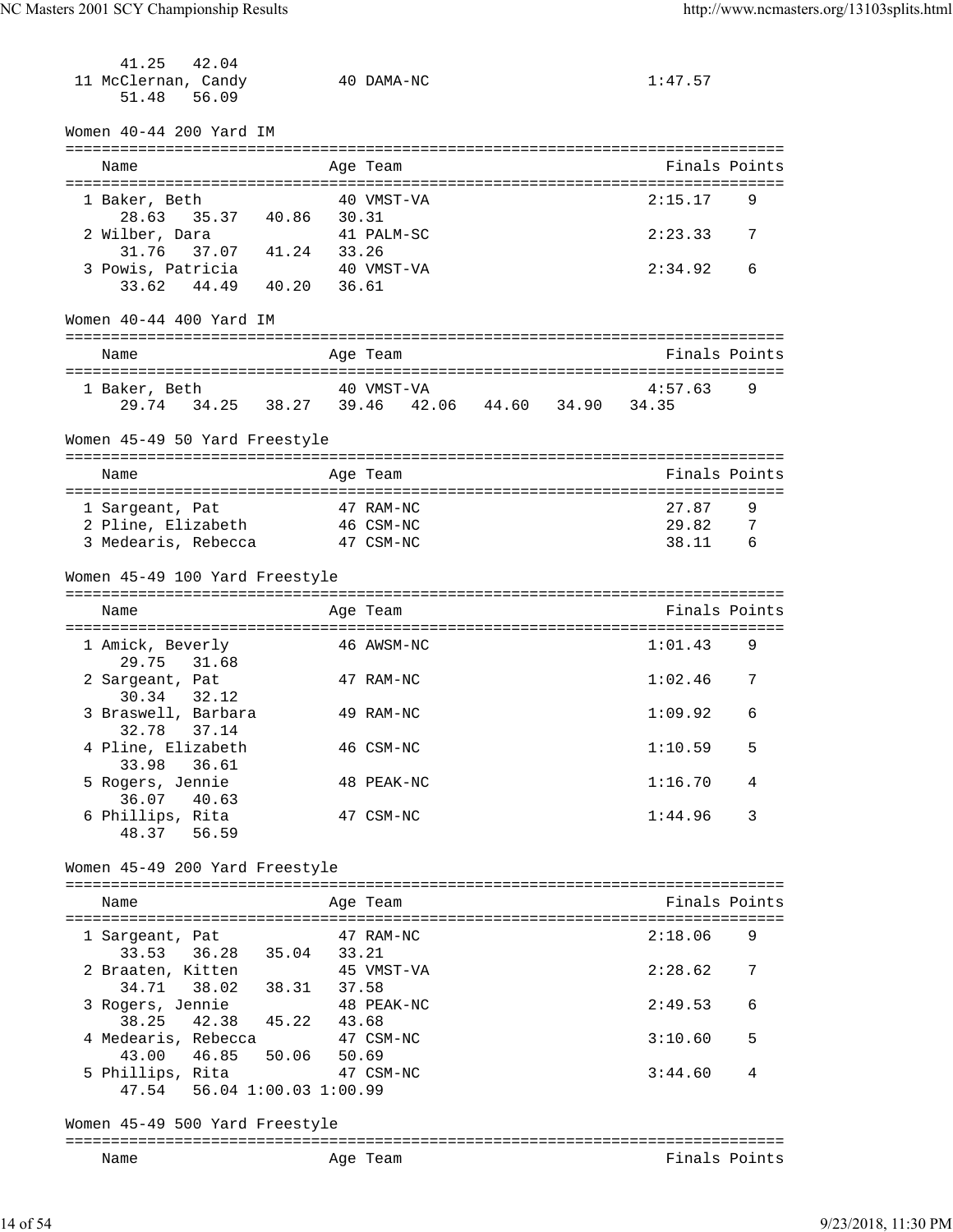| 1 Braaten, Kitten                                              |       | 45 VMST-VA             |  | 6:25.12              | 9               |
|----------------------------------------------------------------|-------|------------------------|--|----------------------|-----------------|
| 38.76 39.25 39.09 38.99 38.47 38.80<br>35.27<br>39.24<br>37.95 |       |                        |  | 39.30                |                 |
| 2 Warner, Mary Ann                                             |       | 45 DAMA-NC             |  | 8:43.55              | 7               |
| 45.94 50.27 51.32 53.11 53.64 54.17 53.86                      |       |                        |  | 54.01                |                 |
| 52.87<br>54.36                                                 |       |                        |  |                      |                 |
| Women 45-49 1000 Yard Freestyle                                |       |                        |  |                      |                 |
| Name                                                           |       | Age Team               |  | Finals Points        |                 |
|                                                                |       |                        |  |                      |                 |
| 1 Braaten, Kitten<br>48 PEAK-NC<br>2 Rogers, Jennie            |       | 45 VMST-VA             |  | 13:06.28<br>15:19.65 | 9<br>-7         |
|                                                                |       |                        |  |                      |                 |
| Women 45-49 50 Yard Backstroke                                 |       |                        |  |                      |                 |
| Name                                                           |       | Age Team               |  | Finals Points        |                 |
| 1 Sargeant, Pat                                                |       | 47 RAM-NC              |  | 34.97                | 9               |
| 2 Rogers, Jennie<br>48 PEAK-NC                                 |       |                        |  | 40.26                | 7               |
| 3 Phillips, Rita                                               |       | 47 CSM-NC              |  | 57.25                | $6\overline{6}$ |
| Women 45-49 100 Yard Backstroke                                |       |                        |  |                      |                 |
| Name                                                           |       | Age Team               |  | Finals Points        |                 |
| 1 Amick, Beverly                                               |       | 46 AWSM-NC             |  | 1:13.55              | 9               |
| 36.63<br>36.92                                                 |       |                        |  |                      |                 |
| 2 Sargeant, Pat<br>37.13<br>38.60                              |       | 47 RAM-NC              |  | 1:15.73              | 7               |
| 3 Braaten, Kitten                                              |       | 45 VMST-VA             |  | 1:22.21              | 6               |
| 40.47<br>41.74<br>4 Braswell, Barbara                          |       | 49 RAM-NC              |  | 1:26.74              | 5               |
| 41.70<br>45.04                                                 |       |                        |  |                      |                 |
| 5 Rogers, Jennie                                               |       | 48 PEAK-NC             |  | 1:26.76              | 4               |
| 41.82<br>44.94<br>6 Medearis, Rebecca                          |       | 47 CSM-NC              |  | 1:39.45              | 3               |
| 49.68<br>49.77                                                 |       | 45 DAMA-NC             |  | 1:53.48              | 2               |
| 7 Warner, Mary Ann<br>55.82<br>57.66                           |       |                        |  |                      |                 |
| 8 Phillips, Rita                                               |       | 47 CSM-NC              |  | 2:00.31              | 1               |
| 2:00.93                                                        |       |                        |  |                      |                 |
| Women 45-49 200 Yard Backstroke                                |       |                        |  |                      |                 |
| Name                                                           |       | Age Team               |  | Finals Points        |                 |
|                                                                |       |                        |  |                      |                 |
| 1 Braaten, Kitten                                              |       | 45 VMST-VA             |  | 2:52.23              | 9               |
| 41.27 43.34 44.18 43.44<br>2 Rogers, Jennie                    |       | 48 PEAK-NC             |  | 3:11.03              | 7               |
| 42.92<br>47.25 49.89 50.97                                     |       |                        |  |                      |                 |
| 3 Medearis, Rebecca                                            |       | 47 CSM-NC              |  | 3:25.28              | 6               |
| 52.68<br>50.66<br>51.36                                        | 50.58 |                        |  |                      |                 |
| Women 45-49 50 Yard Breaststroke                               |       |                        |  |                      |                 |
| Name                                                           |       | Age Team               |  | Finals Points        |                 |
|                                                                |       |                        |  |                      |                 |
| 1 Sargeant, Pat<br>2 Pline, Elizabeth                          |       | 47 RAM-NC<br>46 CSM-NC |  | 40.49<br>44.17       | 9<br>7          |
| 3 Medearis, Rebecca                                            |       | 47 CSM-NC              |  | 46.42                | 6               |
|                                                                |       |                        |  |                      |                 |
| Women 45-49 100 Yard Breaststroke                              |       |                        |  |                      |                 |

===============================================================================

15 of 54 9/23/2018, 11:30 PM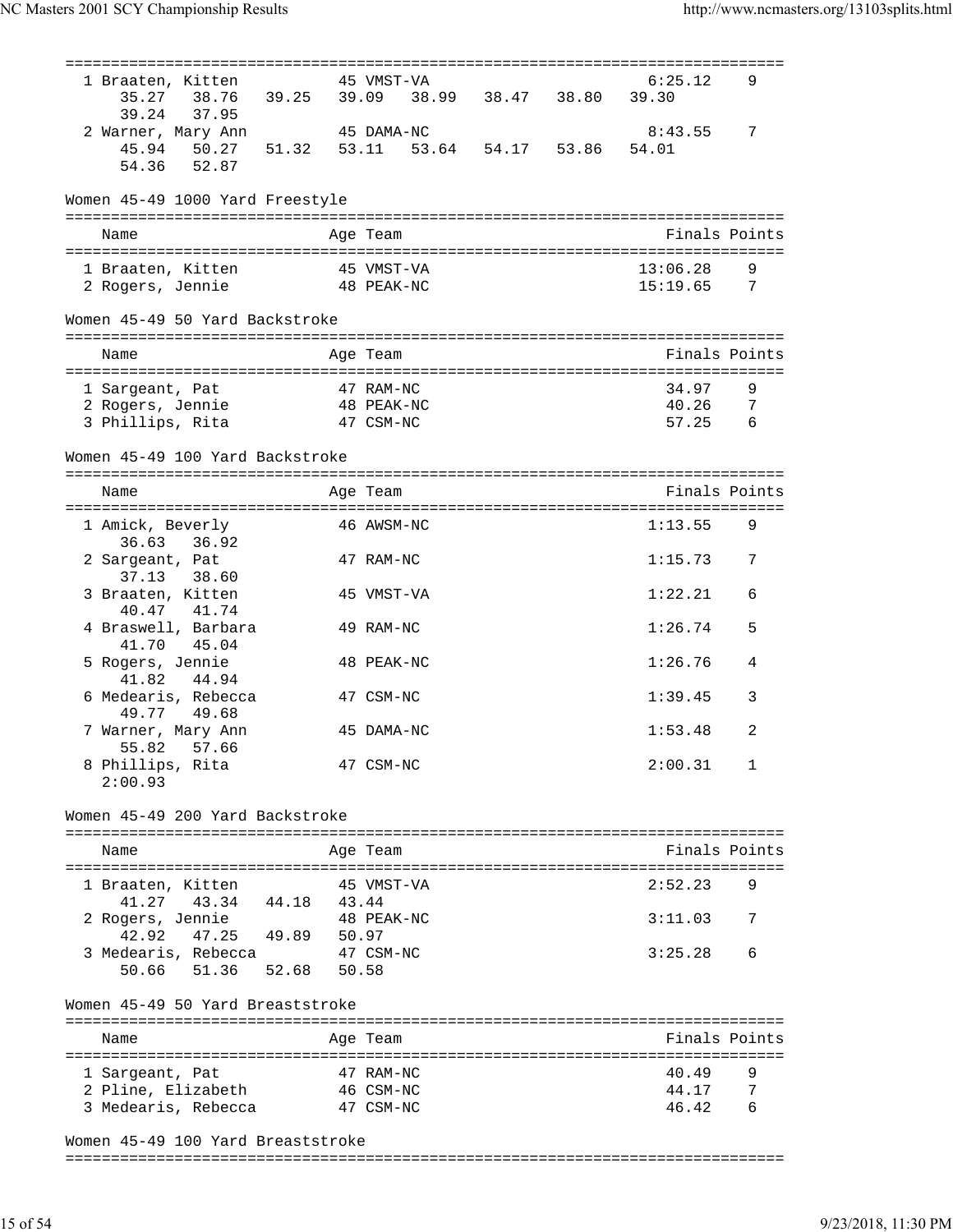| Name                                                         |       | Age Team                                          | Finals Points  |            |
|--------------------------------------------------------------|-------|---------------------------------------------------|----------------|------------|
| =====================================<br>1 Medearis, Rebecca |       | :===================================<br>47 CSM-NC | 1:39.60        | 9          |
| 47.71<br>51.89                                               |       |                                                   |                |            |
| Women 45-49 200 Yard Breaststroke                            |       |                                                   |                |            |
| Name                                                         |       | Age Team                                          | Finals Points  |            |
| 1 Medearis, Rebecca                                          |       | 47 CSM-NC                                         | 3:33.43        | 9          |
| 49.04 53.64 56.36 54.39                                      |       |                                                   |                |            |
| Women 45-49 50 Yard Butterfly                                |       |                                                   |                |            |
| Name                                                         |       | Age Team                                          | Finals Points  |            |
|                                                              |       |                                                   |                |            |
| 1 Amick, Beverly<br>2 Sargeant, Pat                          |       | 46 AWSM-NC<br>47 RAM-NC                           | 31.32<br>31.66 | 9<br>7     |
| 3 Braswell, Barbara                                          |       | 49 RAM-NC                                         | 38.99          | $\epsilon$ |
| 4 Rogers, Jennie                                             |       | 48 PEAK-NC                                        | 40.00          | 5          |
| 5 Medearis, Rebecca                                          |       | 47 CSM-NC                                         | 43.67          | 4          |
| Women 45-49 100 Yard Butterfly                               |       |                                                   |                |            |
| Name                                                         |       | Age Team                                          | Finals Points  |            |
|                                                              |       |                                                   |                |            |
| 1 Sargeant, Pat<br>33.27<br>38.11                            |       | 47 RAM-NC                                         | 1:11.38        | 9          |
| 2 Braaten, Kitten                                            |       | 45 VMST-VA                                        | 1:16.59        | 7          |
| 36.13<br>40.46                                               |       |                                                   |                |            |
| Women 45-49 200 Yard Butterfly                               |       |                                                   |                |            |
| Name                                                         |       | Age Team                                          | Finals Points  |            |
|                                                              |       |                                                   |                |            |
| 1 Braaten, Kitten                                            |       | 45 VMST-VA                                        | 2:50.39        | 9          |
| 42.22 45.10<br>37.24                                         | 45.83 |                                                   |                |            |
| Women 45-49 100 Yard IM                                      |       |                                                   |                |            |
|                                                              |       |                                                   |                |            |
| Name                                                         |       | Age Team                                          | Finals Points  |            |
| 1 Amick, Beverly                                             |       | 46 AWSM-NC                                        | 1:12.15        | 9          |
| 32.94 39.21                                                  |       |                                                   |                |            |
| 2 Sargeant, Pat                                              |       | 47 RAM-NC                                         | 1:12.96        | 7          |
| 33.07 39.89<br>3 Rogers, Jennie                              |       | 48 PEAK-NC                                        | 1:24.82        | 6          |
| 39.89 44.93                                                  |       |                                                   |                |            |
| 4 Braswell, Barbara<br>38.65 49.34                           |       | 49 RAM-NC                                         | 1:27.99        | 5          |
| 5 Pline, Elizabeth                                           |       | 46 CSM-NC                                         | 1:31.15        | 4          |
| 43.25 47.90                                                  |       | 47 CSM-NC                                         | 1:34.48        | 3          |
| 6 Medearis, Rebecca<br>46.51 47.97                           |       |                                                   |                |            |
| 7 Warner, Mary Ann                                           |       | 45 DAMA-NC                                        | 1:40.73        | 2          |
| 48.16 52.57                                                  |       |                                                   |                |            |
| Women 45-49 200 Yard IM                                      |       |                                                   |                |            |
|                                                              |       |                                                   |                |            |
| Name                                                         |       | Age Team                                          | Finals Points  |            |
| 1 Sargeant, Pat                                              |       | 47 RAM-NC                                         | 2:39.92 9      |            |
| 32.69 40.65 50.36 36.22                                      |       |                                                   |                |            |
| 2 Rogers, Jennie<br>40.54  48.01  55.19  44.18               |       | 48 PEAK-NC                                        | 3:07.92        | 7          |
|                                                              |       |                                                   |                |            |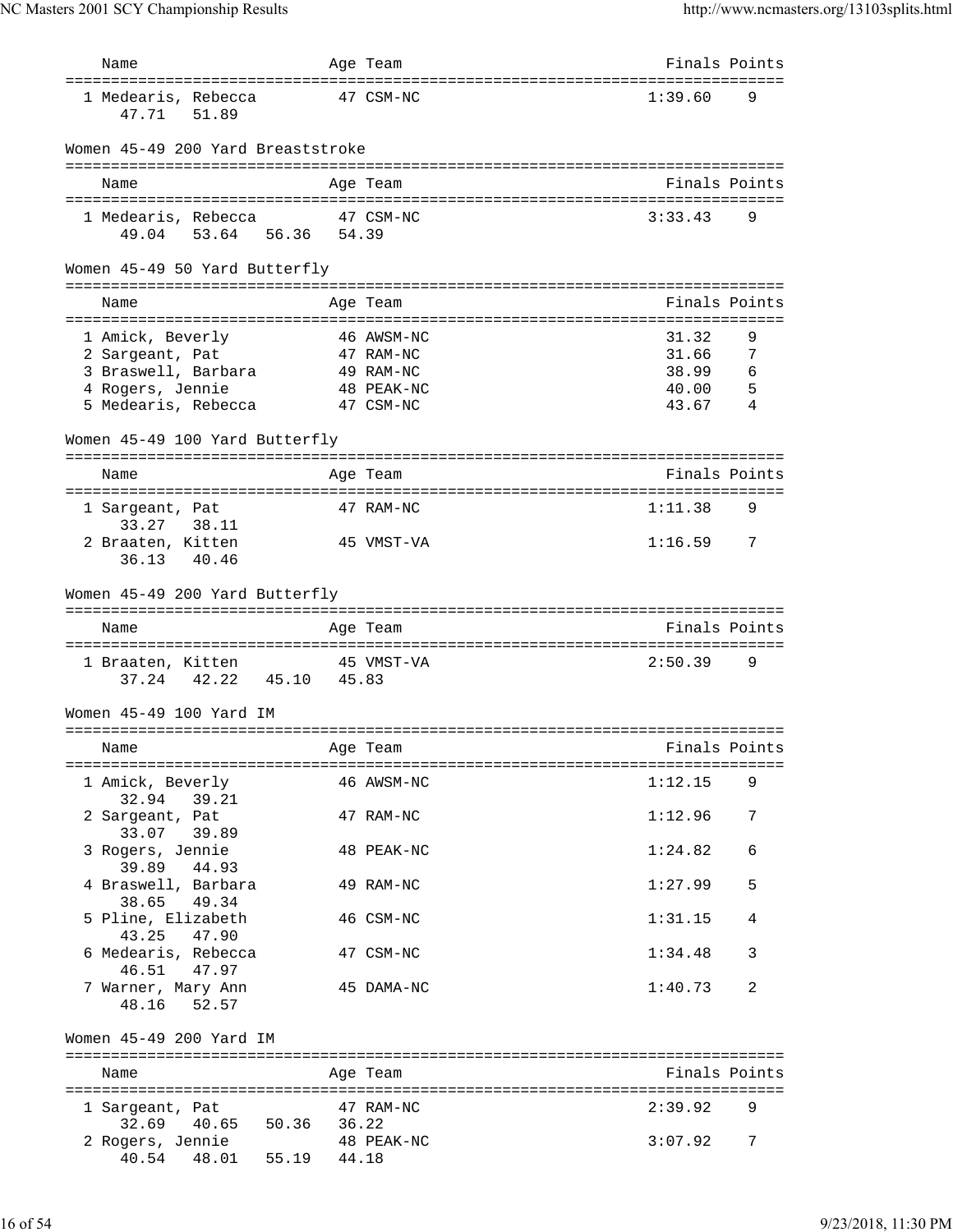| 45.63                             | 3 Medearis, Rebecca<br>52.75 | 54.43<br>50.51          | 47 CSM-NC  | 3:23.32<br>6                 |
|-----------------------------------|------------------------------|-------------------------|------------|------------------------------|
| Women 50-54 50 Yard Freestyle     |                              |                         |            |                              |
| Name                              |                              |                         | Age Team   | Finals Points                |
|                                   |                              |                         |            |                              |
| 1 Kelly, Elaine                   |                              |                         | 51 CSM-NC  | 38.02<br>9                   |
| 2 Cole, Cathy                     |                              | 54 NCAM-NC              |            | 43.82<br>7                   |
| Women 50-54 100 Yard Freestyle    |                              |                         |            |                              |
| Name                              |                              |                         | Age Team   | Finals Points                |
| 1 Cole, Cathy<br>48.66 49.61      |                              |                         | 54 NCAM-NC | 1:38.27<br>9                 |
| Women 50-54 200 Yard Freestyle    |                              |                         |            |                              |
| Name                              |                              |                         | Age Team   | Finals Points                |
| 1 Cole, Cathy                     |                              |                         | 54 NCAM-NC | 3:32.82<br>9                 |
|                                   |                              | 50.30 53.80 55.67 53.05 |            |                              |
| Women 50-54 50 Yard Backstroke    |                              |                         |            |                              |
| Name                              |                              |                         | Age Team   | Finals Points                |
|                                   |                              |                         |            | ============================ |
| 1 Mitchell, Jeannie               |                              |                         | 54 PEAK-NC | 36.89<br>9                   |
| 2 Kelly, Elaine                   |                              |                         | 51 CSM-NC  | 51.80<br>7                   |
| 3 Cole, Cathy                     |                              |                         | 54 NCAM-NC | 1:02.51<br>- 6               |
| Women 50-54 100 Yard Backstroke   |                              |                         |            |                              |
| Name                              |                              |                         | Age Team   | Finals Points                |
|                                   |                              |                         |            |                              |
|                                   |                              |                         |            |                              |
| 1 Mitchell, Jeannie<br>38.16      | 41.09                        |                         | 54 PEAK-NC | 1:19.25<br>9                 |
| Women 50-54 200 Yard Backstroke   |                              |                         |            |                              |
| Name                              |                              |                         | Age Team   | Finals Points                |
| =========================         |                              |                         |            |                              |
| 1 Mitchell, Jeannie               |                              |                         | 54 PEAK-NC | 2:57.21<br>9                 |
| 41.39                             | 44.06                        | 45.83<br>45.93          |            |                              |
| Women 50-54 50 Yard Breaststroke  |                              |                         |            |                              |
| Name                              |                              |                         | Age Team   | Finals Points                |
|                                   |                              |                         |            |                              |
| 1 Kelly, Elaine                   |                              |                         | 51 CSM-NC  | 54.38<br>9                   |
| 2 Cole, Cathy                     |                              |                         | 54 NCAM-NC | 56.72<br>7                   |
| Women 50-54 100 Yard Breaststroke |                              |                         |            |                              |
| Name                              |                              |                         | Age Team   | Finals Points                |
|                                   |                              |                         |            |                              |
| 1 Cole, Cathy<br>59.20 1:01.83    |                              |                         | 54 NCAM-NC | 2:01.03<br>9                 |
| Women 50-54 50 Yard Butterfly     |                              |                         |            |                              |
| Name                              |                              |                         | Age Team   | Finals Points                |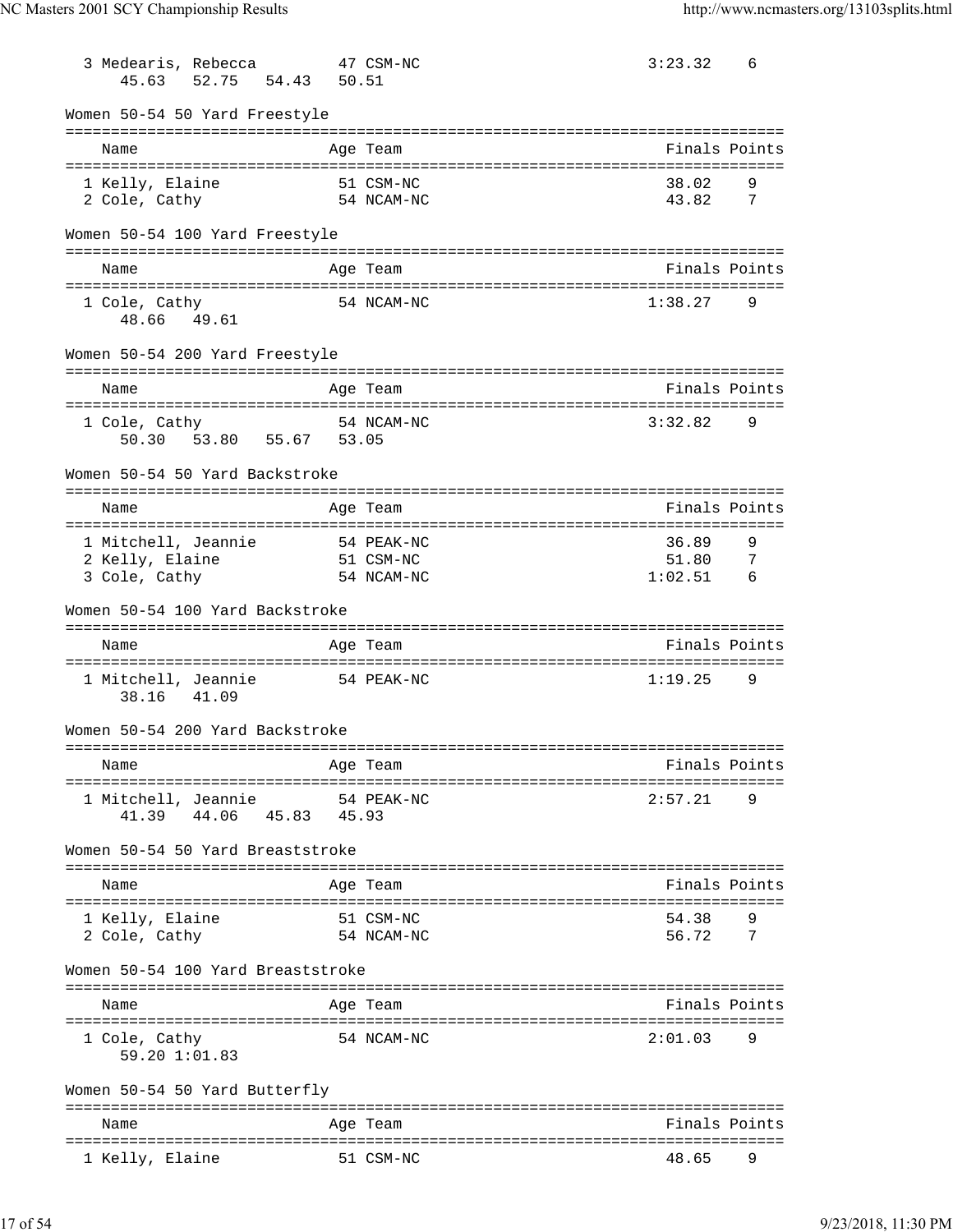2 Cole, Cathy 54 NCAM-NC 1:02.70 7 Women 50-54 100 Yard IM =============================================================================== Name **Age Team** Age Team **Finals Points** =============================================================================== 1 Mitchell, Jeannie 54 PEAK-NC 1:22.41 38.22 44.19 2 Kelly, Elaine 51 CSM-NC 1:45.30 7 50.46 54.84 3 Cole, Cathy 54 NCAM-NC 1:54.42 6 58.56 55.86 Women 50-54 200 Yard IM =============================================================================== Name Age Team Age Team Finals Points =============================================================================== 1 Mitchell, Jeannie 54 PEAK-NC 3:03.46 9 41.39 42.95 54.70 44.42 2 Cole, Cathy 54 NCAM-NC 4:11.09 7 59.50 1:08.36 1:05.66 57.57 Women 55-59 50 Yard Freestyle =============================================================================== Name Age Team Age Team Finals Points =============================================================================== 1 Brooks, S.A.M. 57 NCAM-NC 49.75 Women 55-59 100 Yard Freestyle =============================================================================== Name Age Team Finals Points =============================================================================== 1 Brooks, S.A.M. 57 NCAM-NC 1:54.08 9 54.19 59.89 Women 55-59 500 Yard Freestyle =============================================================================== Name **Age Team** Age Team **Finals Points** =============================================================================== 1 Durrant, Betsy 59 VMST-VA 7:31.85 9 39.40 43.37 45.54 45.98 45.93 46.47 46.24 46.68 46.53 45.71 Women 55-59 50 Yard Backstroke =============================================================================== Name Age Team Age Team Finals Points =============================================================================== 1 Durrant, Betsy 59 VMST-VA 1 2 Brooks, S.A.M. 57 NCAM-NC 1:00.41 7 2 Brooks, S.A.M. 57 NCAM-NC Women 55-59 100 Yard Backstroke =============================================================================== Name Age Team Finals Points =============================================================================== 1 Durrant, Betsy 59 VMST-VA 1:26.06 42.04 44.02 2 Brooks, S.A.M. 57 NCAM-NC 2:11.82 7 1:03.74 1:08.08 Women 55-59 50 Yard Breaststroke =============================================================================== Name **Age Team Age Team** Rinals Points =============================================================================== 1 Brooks, S.A.M. 57 NCAM-NC 1:01.18 9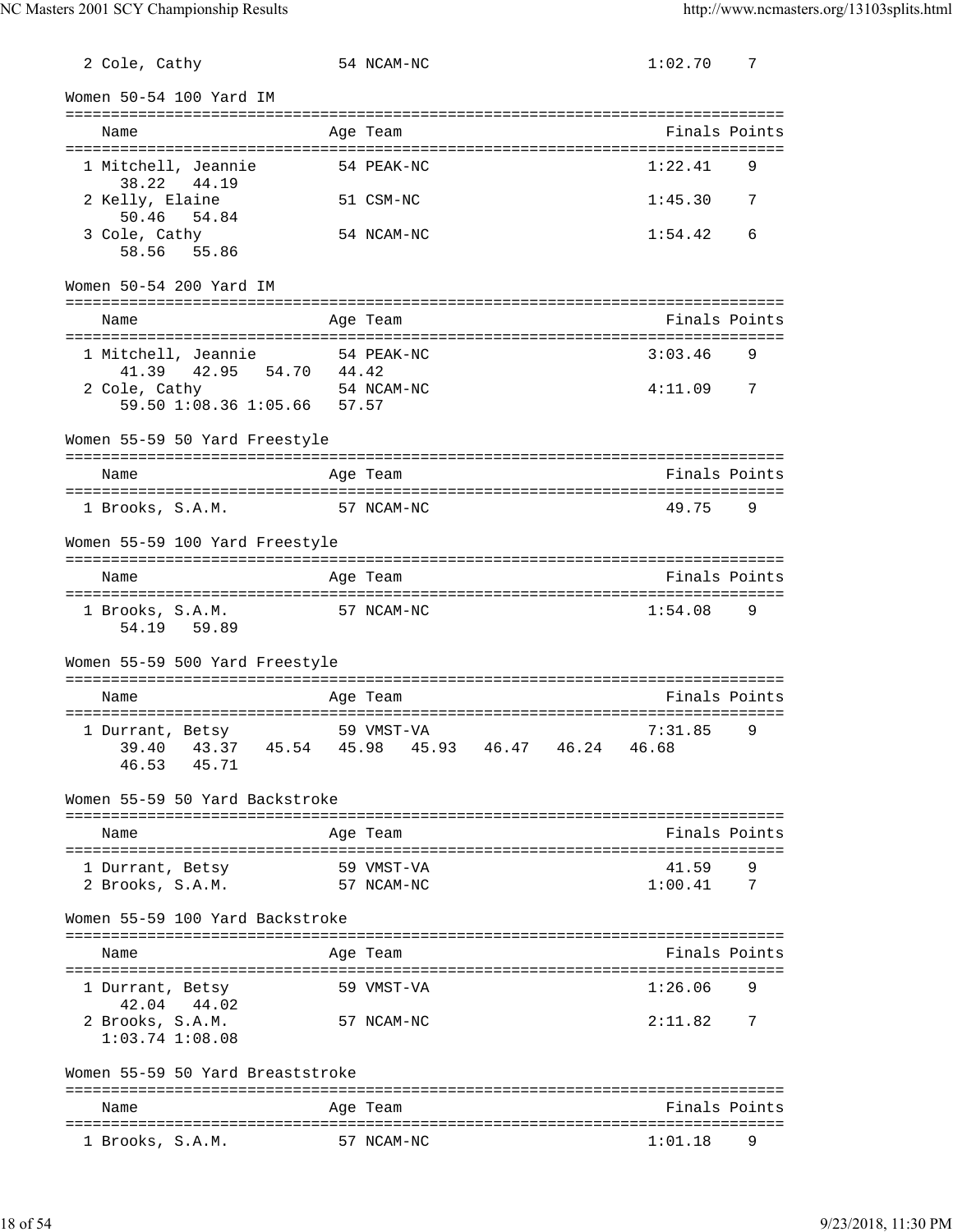| Women 55-59 100 Yard Breaststroke              |       |                        |                |          |
|------------------------------------------------|-------|------------------------|----------------|----------|
| Name                                           |       | Age Team               | Finals Points  |          |
| 1 Durrant, Betsy<br>46.38<br>50.83             |       | 59 VMST-VA             | 1:37.21        | 9        |
| 2 Brooks, S.A.M.<br>$1:07.09$ $1:12.10$        |       | 57 NCAM-NC             | 2:19.19        | 7        |
| Women 55-59 100 Yard IM                        |       |                        |                |          |
| Name                                           |       | Age Team               | Finals Points  |          |
| 1 Durrant, Betsy<br>41.47 45.66                |       | 59 VMST-VA             | 1:27.13        | 9        |
| Women 60-64 50 Yard Freestyle                  |       |                        |                |          |
| Name                                           |       | Age Team               | Finals Points  |          |
| 1 Newell, Sally<br>2 Blackwell, Ceil 60 RAM-NC |       | 63 RAM-NC              | 33.94<br>34.91 | 9<br>- 7 |
| Women 60-64 100 Yard Freestyle                 |       |                        |                |          |
| Name                                           |       | Age Team               | Finals Points  |          |
| 1 Blackwell, Ceil<br>45.33<br>40.73            |       | 60 RAM-NC              | 1:26.06        | 9        |
| Women 60-64 200 Yard Freestyle                 |       |                        |                |          |
| Name                                           |       | Age Team               | Finals Points  |          |
| 1 Stroupe, Dawn<br>46.05 52.07 55.35 54.14     |       | 62 RAM-NC              | 3:27.61        | 9        |
| Women 60-64 50 Yard Backstroke                 |       |                        |                |          |
| Name                                           |       | Age Team               | Finals Points  |          |
| 1 Newell, Sally<br>2 Blackwell, Ceil           |       | 63 RAM-NC<br>60 RAM-NC | 41.59<br>41.61 | 9<br>7   |
| Women 60-64 100 Yard Backstroke                |       |                        |                |          |
| Name                                           |       | Age Team               | Finals Points  |          |
| 1 Blackwell, Ceil<br>45.68<br>46.44            |       | 60 RAM-NC              | 1:32.12        | 9        |
| Women 60-64 200 Yard Backstroke                |       |                        |                |          |
| Name                                           |       | Age Team               | Finals Points  |          |
| 1 Blackwell, Ceil<br>50.82 52.60<br>48.00      | 49.06 | 60 RAM-NC              | 3:20.48        | 9        |
| Women 60-64 50 Yard Breaststroke               |       |                        |                |          |
| Name                                           |       | Aqe Team               | Finals Points  |          |
| ----------------------<br>1 Newell, Sally      |       | 63 RAM-NC              | 41.04          | 9        |
| Women 60-64 100 Yard Breaststroke              |       |                        |                |          |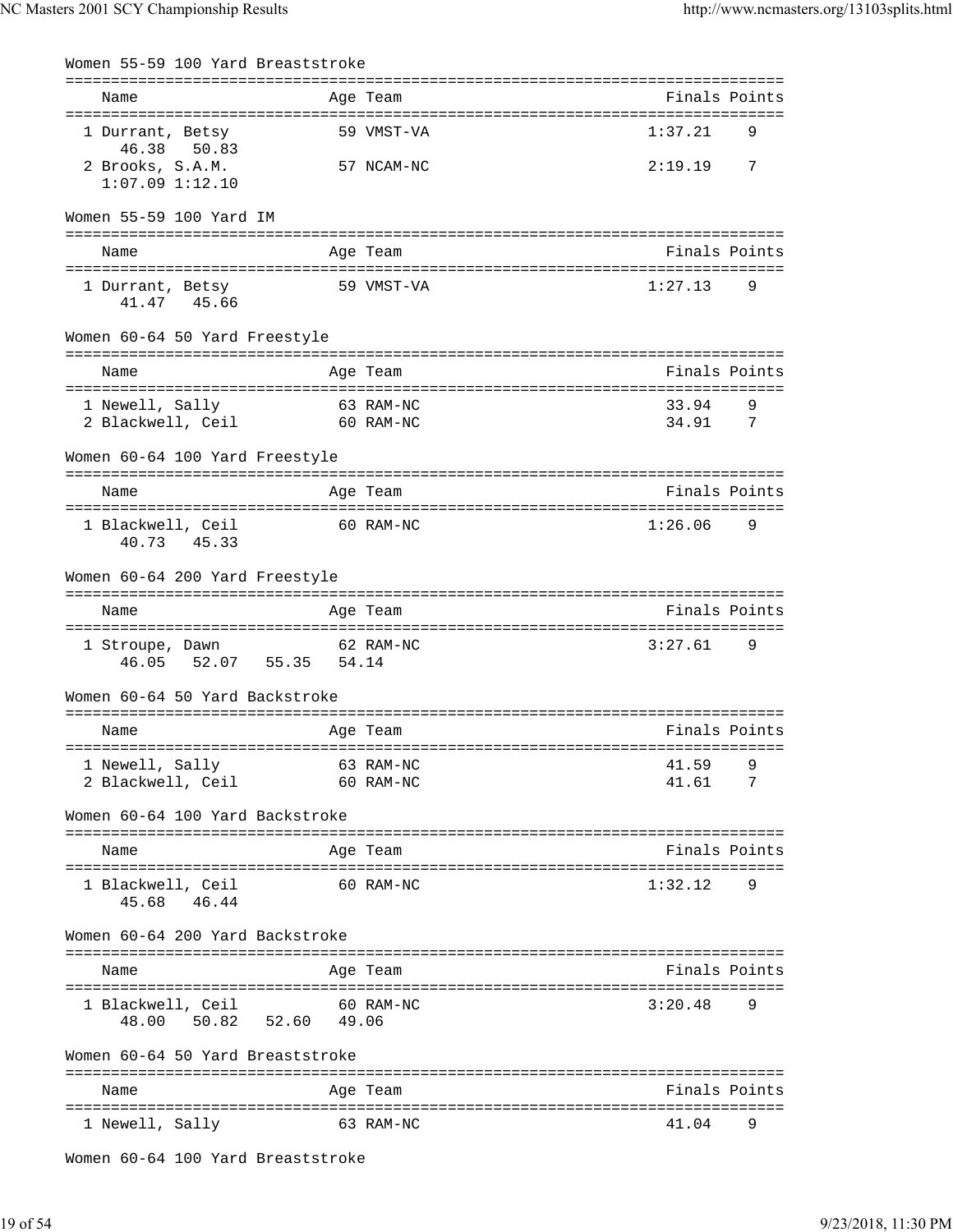| Name                                                          |       | ============<br>Age Team                           | Finals Points    |   |
|---------------------------------------------------------------|-------|----------------------------------------------------|------------------|---|
|                                                               |       |                                                    |                  |   |
| 1 Newell, Sally<br>43.14 46.87                                |       | 63 RAM-NC                                          | 1:30.01          | 9 |
| 2 Stroupe, Dawn<br>50.15 56.83                                |       | 62 RAM-NC                                          | 1:46.98          | 7 |
| Women 60-64 200 Yard Breaststroke                             |       |                                                    |                  |   |
| Name                                                          |       | Age Team                                           | Finals Points    |   |
| 1 Newell, Sally                                               |       | 63 RAM-NC                                          | 3:21.53          | 9 |
| 46.52<br>52.01 53.10 49.90<br>2 Stroupe, Dawn                 |       | 62 RAM-NC                                          | 3:43.15          | 7 |
| 58.89<br>50.02<br>55.68<br>Women 60-64 50 Yard Butterfly      | 58.56 |                                                    |                  |   |
|                                                               |       |                                                    |                  |   |
| Name                                                          |       | Age Team                                           | Finals Points    |   |
| 1 Stroupe, Dawn                                               |       | 62 RAM-NC                                          | 50.02            | 9 |
| Women 60-64 100 Yard IM                                       |       |                                                    |                  |   |
| Name                                                          |       | Age Team                                           | Finals Points    |   |
| 1 Newell, Sally<br>42.33<br>44.33                             |       | 63 RAM-NC                                          | 1:26.66          | 9 |
| 2 Blackwell, Ceil<br>42.08<br>47.85                           |       | 60 RAM-NC                                          | 1:29.93          | 7 |
| 3 Stroupe, Dawn<br>50.50<br>53.08                             |       | 62 RAM-NC                                          | 1:43.58          | 6 |
| Women 60-64 200 Yard IM                                       |       |                                                    |                  |   |
| Name                                                          |       | Age Team<br>====================================== | Finals Points    |   |
| 1 Newell, Sally<br>50.98<br>53.28<br>44.63                    | 44.58 | 63 RAM-NC                                          | 3:13.47          | 9 |
| 2 Stroupe, Dawn<br>$51.19$ $1:02.02$ $1:02.99$                | 55.27 | 62 RAM-NC                                          | 3:51.47          | 7 |
| Women 65-69 50 Yard Freestyle                                 |       |                                                    |                  |   |
| Name                                                          |       | Age Team                                           | Finals Points    |   |
| 1 Robbins-Bonitz, Suzanne 67 WYM-NC                           |       |                                                    | 39.94            | 9 |
| Women 65-69 100 Yard Freestyle                                |       |                                                    |                  |   |
| Name                                                          |       | Age Team                                           | Finals Points    |   |
| 1 Robbins-Bonitz, Suzanne 67 WYM-NC<br>49.39<br>44.61         |       |                                                    | 1:34.00          | 9 |
| Women 65-69 500 Yard Freestyle                                |       |                                                    |                  |   |
| Name                                                          |       | Age Team                                           | Finals Points    |   |
| 1 Robbins-Bonitz, Suzanne<br>55.49<br>49.55<br>52.12<br>54.51 |       | 67 WYM-NC<br>56.31 56.11 55.60 56.43 56.13         | 9:08.10<br>55.85 | 9 |

Women 65-69 50 Yard Backstroke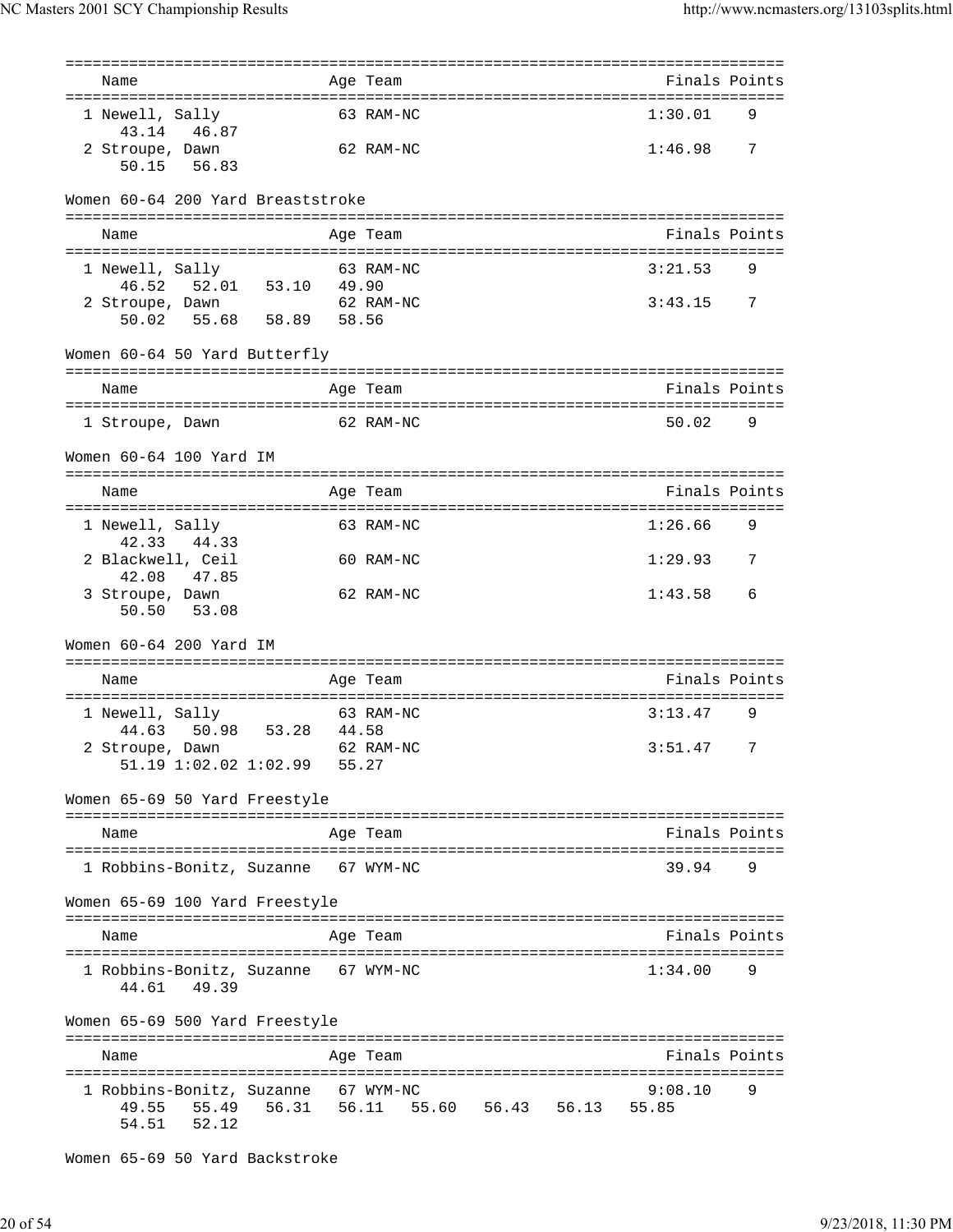| Name                                                           |      | ==========                         | -------------------------------<br>Finals Points |        |
|----------------------------------------------------------------|------|------------------------------------|--------------------------------------------------|--------|
|                                                                |      | Age Team                           |                                                  |        |
| 1 Robbins-Bonitz, Suzanne                                      |      | 67 WYM-NC                          | 42.04                                            | 9      |
| Women 65-69 100 Yard Backstroke                                |      |                                    |                                                  |        |
|                                                                |      |                                    |                                                  |        |
| Name                                                           |      | Age Team                           | Finals Points                                    |        |
| 1 Robbins-Bonitz, Suzanne 67 WYM-NC<br>48.89<br>47.86          |      |                                    | 1:36.75                                          | 9      |
| Women 65-69 200 Yard Backstroke                                |      | ---------------------------------- |                                                  |        |
| Name                                                           |      | Age Team                           | Finals Points                                    |        |
|                                                                |      |                                    |                                                  |        |
| 1 Robbins-Bonitz, Suzanne 67 WYM-NC<br>50.85 55.21 58.79 52.57 |      |                                    | 3:37.42                                          | 9      |
| Women 65-69 50 Yard Breaststroke                               |      |                                    |                                                  |        |
| Name                                                           |      | Age Team                           | Finals Points                                    |        |
| 1 Robbins-Bonitz, Suzanne 67 WYM-NC                            |      |                                    | 52.92                                            | 9      |
| Women 65-69 100 Yard Breaststroke                              |      |                                    |                                                  |        |
| Name                                                           |      | Age Team                           | Finals Points                                    |        |
|                                                                |      |                                    |                                                  |        |
| 1 Robbins-Bonitz, Suzanne 67 WYM-NC<br>56.09 1:02.83           |      |                                    | 1:58.92                                          | 9      |
| Men 19-24 50 Yard Freestyle                                    |      |                                    |                                                  |        |
|                                                                |      |                                    |                                                  |        |
| Name                                                           |      | Age Team                           | Finals Points                                    |        |
|                                                                |      |                                    |                                                  |        |
| 1 VanDerMeid, Matt                                             |      | 24 RAM-NC                          | 21.66                                            | 9      |
| 2 Mendendorp, Mark<br>3 Shapard, James                         |      | 23 AWSM-NC<br>24 CSM-NC            | 23.70<br>27.49                                   | 7<br>6 |
| Men 19-24 100 Yard Freestyle                                   |      |                                    |                                                  |        |
|                                                                |      |                                    |                                                  |        |
| Name                                                           |      | Age Team                           | Finals Points                                    |        |
| 1 VanDerMeid, Matt<br>25.13                                    |      | 24 RAM-NC                          | 48.34                                            | 9      |
| 23.21<br>2 Mendendorp, Mark<br>25.75                           |      | 23 AWSM-NC                         | 53.25                                            | 7      |
| 27.50<br>3 Shapard, James<br>28.85 30.92                       |      | 24 CSM-NC                          | 59.77                                            | 6      |
| Men 19-24 200 Yard Freestyle                                   |      |                                    |                                                  |        |
|                                                                |      |                                    |                                                  |        |
| Name                                                           |      | Age Team                           | Finals Points                                    |        |
| 1 Mendendorp, Mark                                             |      | 23 AWSM-NC                         | 1:56.95                                          | 9      |
| 29.09 30.51 30.79<br>26.56<br>2 Shapard, James 24 CSM-NC       |      |                                    | 2:17.05                                          | 7      |
| 30.92<br>34.03 1:12.05                                         | 0.05 |                                    |                                                  |        |
| Men 19-24 100 Yard Backstroke                                  |      |                                    |                                                  |        |
| Name                                                           |      | Age Team                           | Finals Points                                    |        |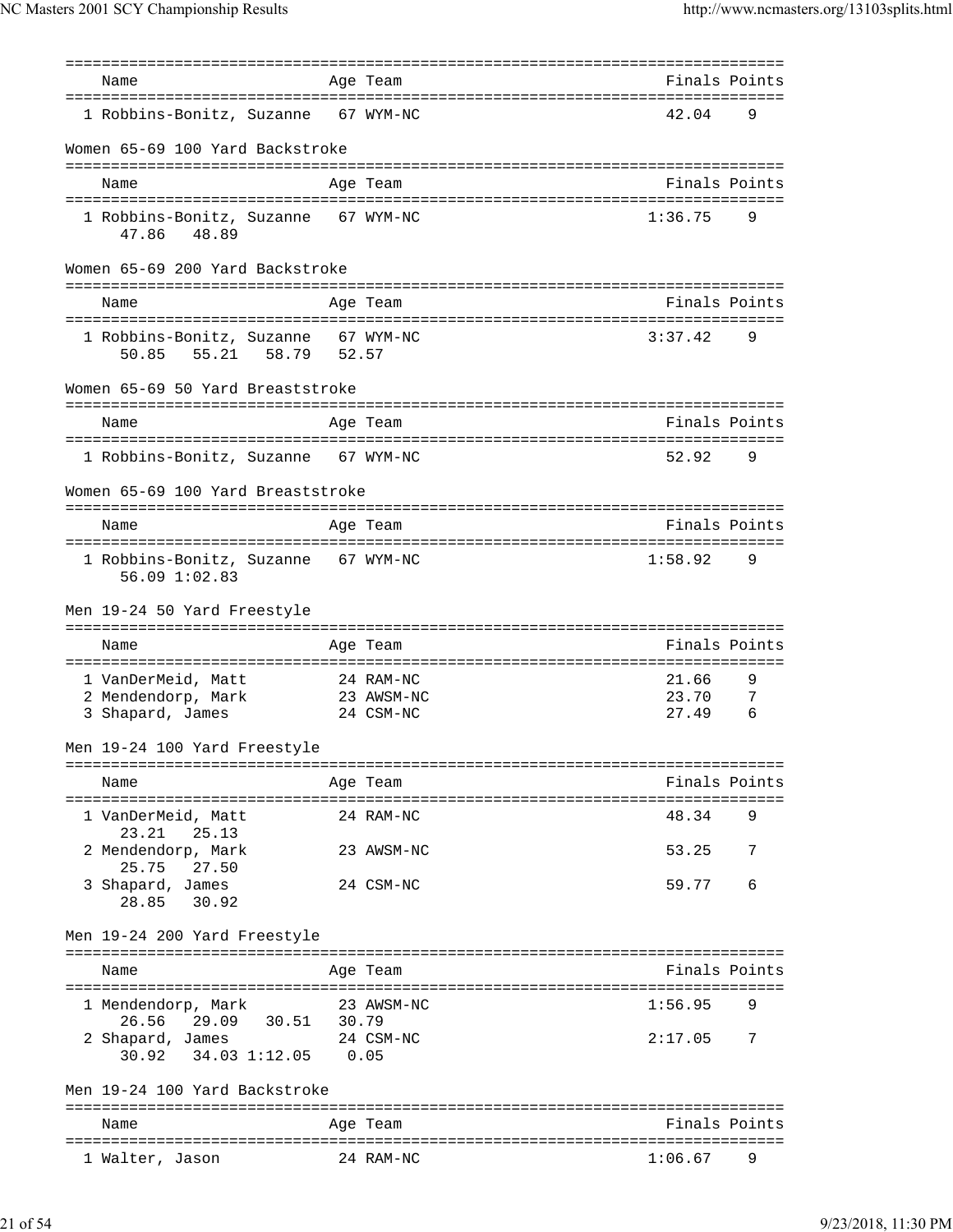32.45 34.22

| Men 19-24 50 Yard Breaststroke       |                         |                                  |
|--------------------------------------|-------------------------|----------------------------------|
| Name                                 | Age Team                | Finals Points                    |
|                                      |                         |                                  |
| 1 Mendendorp, Mark                   | 23 AWSM-NC              | 31.91<br>9                       |
| 2 Shapard, James                     | 24 CSM-NC               | 36.03<br>7                       |
| Men 19-24 100 Yard Breaststroke      |                         |                                  |
|                                      |                         |                                  |
| Name                                 | Age Team                | Finals Points                    |
|                                      |                         |                                  |
| 1 Mendendorp, Mark<br>31.75 36.61    | 23 AWSM-NC              | 1:08.36<br>9                     |
| Men 19-24 50 Yard Butterfly          |                         | ===============================  |
| Name                                 | Age Team                | Finals Points                    |
|                                      |                         |                                  |
| 1 Mendendorp, Mark                   | 23 AWSM-NC              | 24.47<br>9                       |
| 2 VanDerMeid, Matt                   | 24 RAM-NC               | 24.98<br>7                       |
| Men 19-24 100 Yard Butterfly         |                         |                                  |
|                                      |                         |                                  |
| Name                                 | Age Team                | Finals Points                    |
|                                      |                         |                                  |
| 1 Mendendorp, Mark                   | 23 AWSM-NC              | 54.51<br>9                       |
| 29.28<br>25.23                       |                         |                                  |
| Men 19-24 200 Yard Butterfly         |                         |                                  |
|                                      |                         |                                  |
| Name                                 | Age Team                | Finals Points                    |
|                                      |                         |                                  |
| 1 Mendendorp, Mark                   | 23 AWSM-NC              | 2:07.06<br>9                     |
| 26.61 31.00 33.28 36.17              |                         |                                  |
| Men 19-24 100 Yard IM                |                         |                                  |
|                                      |                         |                                  |
| Name                                 | Age Team                | Finals Points                    |
|                                      |                         |                                  |
| 1 VanDerMeid, Matt<br>26.38<br>31.18 | 24 RAM-NC               | 57.56<br>9                       |
| 2 Shapard, James                     | 24 CSM-NC               | 1:09.19<br>7                     |
| 36.75<br>32.44                       |                         |                                  |
|                                      |                         |                                  |
| Men 19-24 200 Yard IM                |                         |                                  |
| =============================        | :===============        | -------------------------------- |
| Name                                 | Age Team                | Finals Points                    |
| 1 Walter, Jason                      | 24 RAM-NC               | 2:23.45<br>9                     |
| 30.09 35.83 41.80 35.73              |                         |                                  |
|                                      |                         |                                  |
| Men 19-24 400 Yard IM                |                         |                                  |
|                                      |                         |                                  |
| Name                                 | Age Team                | Finals Points                    |
| 1 Mendendorp, Mark                   | 23 AWSM-NC              | 4:50.46<br>9                     |
| 33.09<br>27.44<br>38.88              | 37.83 43.68 43.37 34.04 | 32.13                            |
|                                      |                         |                                  |
| Men 25-29 50 Yard Freestyle          |                         |                                  |
|                                      |                         |                                  |
| Name                                 | Age Team                | Finals Points                    |
| 1 Gorman, Darren                     | 29 DCAC-VA              | 23.16<br>9                       |
|                                      |                         |                                  |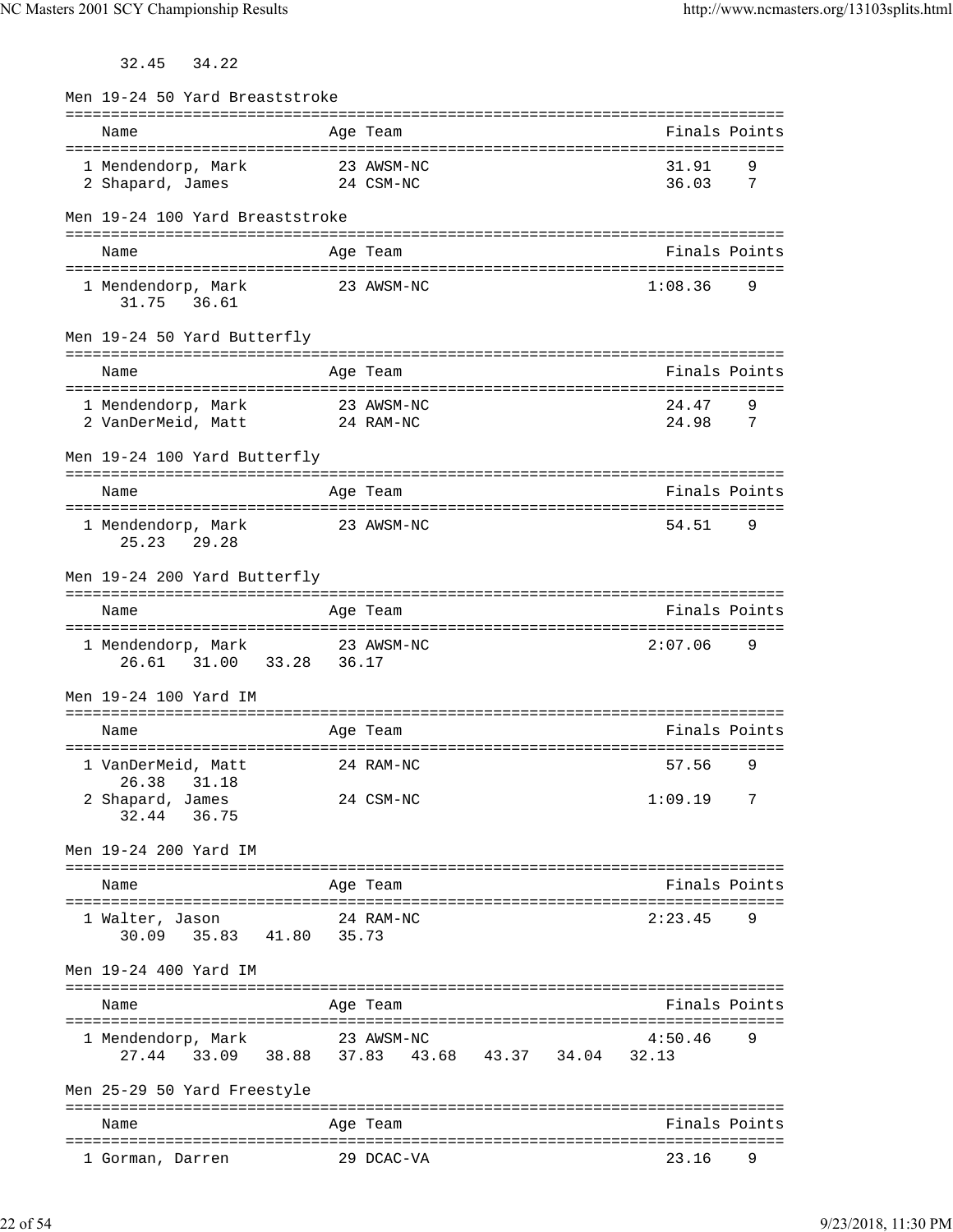| 2 Shinn, David                                                                         | 25 DYNA-GA               |  | 25.84                                         | 7      |
|----------------------------------------------------------------------------------------|--------------------------|--|-----------------------------------------------|--------|
| Men 25-29 100 Yard Freestyle                                                           |                          |  |                                               |        |
| Name<br>:=====================                                                         | Age Team                 |  | ============================<br>Finals Points |        |
| 1 Gorman, Darren<br>24.65<br>26.50                                                     | 29 DCAC-VA               |  | 51.15                                         | 9      |
| 2 Rudolph, Daniel<br>25.50<br>27.34                                                    | 29 ANCM-MD               |  | 52.84                                         | 7      |
| 3 Dean, Nathan<br>26.89<br>28.23                                                       | 26 AWSM-NC               |  | 55.12                                         | 6      |
| 4 Shinn, David<br>26.53<br>30.10                                                       | 25 DYNA-GA               |  | 56.63                                         | 5      |
| 5 Wilk, Tomasz<br>28.46 32.50                                                          | 28 RAM-NC                |  | 1:00.96                                       | 4      |
| Men 25-29 200 Yard Freestyle                                                           |                          |  |                                               |        |
| Name                                                                                   | Age Team                 |  | Finals Points                                 |        |
|                                                                                        |                          |  |                                               |        |
| 1 Shinn, David<br>31.17 33.31 34.52<br>28.90                                           | 25 DYNA-GA               |  | 2:07.90                                       | 9      |
| Men 25-29 500 Yard Freestyle                                                           |                          |  |                                               |        |
| Name                                                                                   | Age Team                 |  | Finals Points                                 |        |
| 1 Dean, Nathan                                                                         | 26 AWSM-NC               |  | 5:51.88                                       | 9      |
| 30.75 32.99 33.47 34.26 34.94 36.07 36.73<br>38.22<br>37.44                            |                          |  | 37.01                                         |        |
| 2 Shinn, David<br>31.74   34.21   35.74   36.77   37.29   37.15   37.64<br>36.45 34.28 | 25 DYNA-GA               |  | 5:58.28<br>37.01                              | 7      |
| Men 25-29 1000 Yard Freestyle                                                          |                          |  |                                               |        |
| Name                                                                                   | Age Team                 |  | Finals Points                                 |        |
| 1 Stutts, David                                                                        | 28 XMEN-NC               |  | 12:11.27                                      | 9      |
| Men 25-29 1650 Yard Freestyle                                                          |                          |  |                                               |        |
| Name                                                                                   | Age Team                 |  | :===========================<br>Finals Points |        |
| 1 Shinn, David                                                                         | 25 DYNA-GA               |  | 21:00.73                                      | 9      |
| 2 Samberg, Warren                                                                      | 28 RAM-NC                |  | 25:42.85                                      | 7      |
| Men 25-29 50 Yard Backstroke                                                           |                          |  |                                               |        |
| Name                                                                                   | Age Team                 |  | Finals Points                                 |        |
| 1 Stringer, Sean<br>2 Oman, William                                                    | 25 RAM-NC<br>27 NCMS-NC  |  | 26.04<br>26.17                                | 9<br>7 |
| Men 25-29 100 Yard Backstroke                                                          |                          |  |                                               |        |
| Name                                                                                   | Age Team                 |  | Finals Points                                 |        |
| :====================<br>1 Oman, William                                               | 27 NCMS-NC               |  | 59.23                                         | 9      |
| 29.05<br>30.18<br>2 Rudolph, Daniel<br>3 Dean, Nathan                                  | 29 ANCM-MD<br>26 AWSM-NC |  | 1:00.50<br>1:06.47                            | 7<br>6 |
| 31.51<br>34.96<br>4 Shinn, David                                                       | 25 DYNA-GA               |  | 1:15.42                                       | 5      |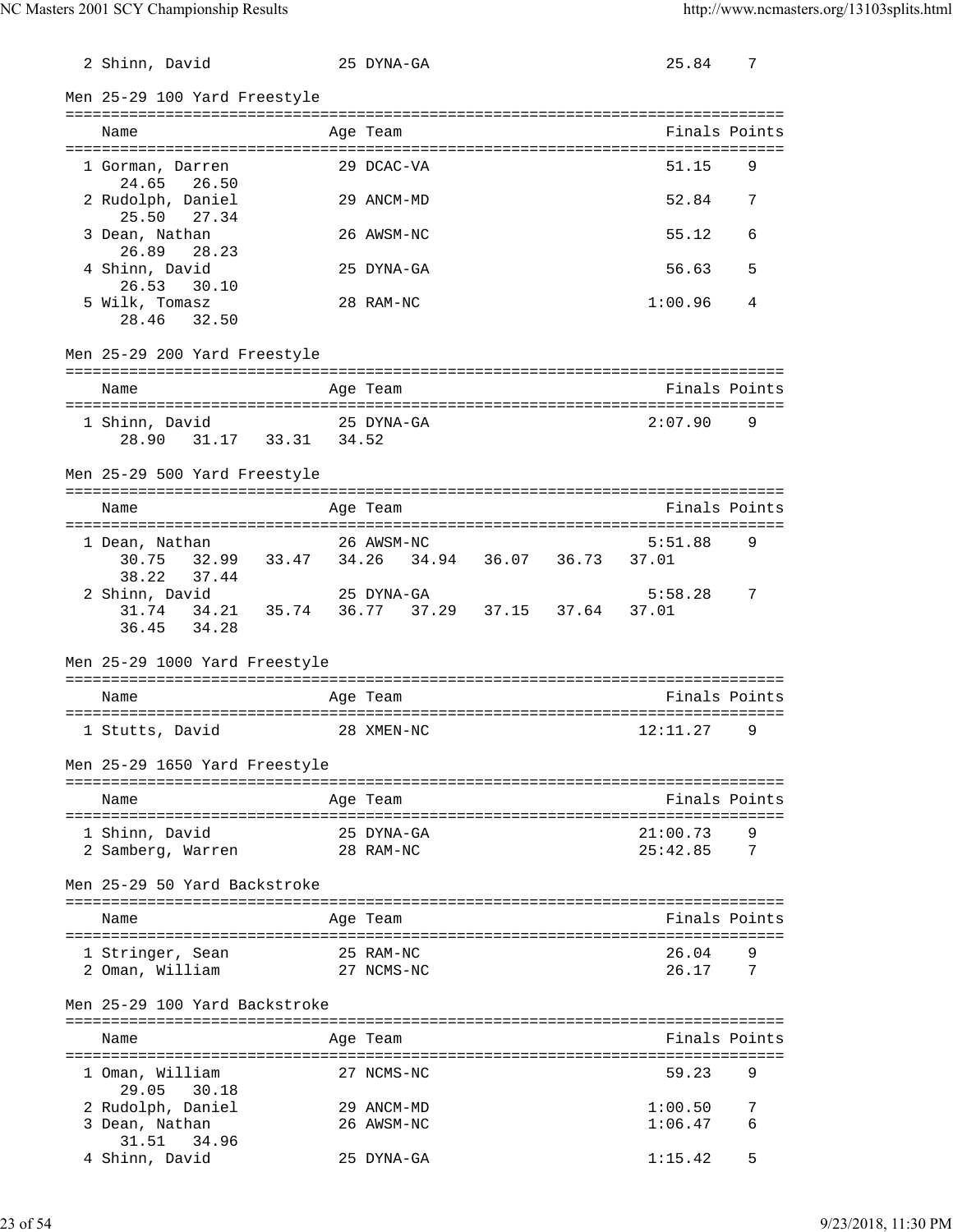37.29 38.13

| Men 25-29 200 Yard Backstroke                      |               |               |     |
|----------------------------------------------------|---------------|---------------|-----|
| Name                                               | Age Team      | Finals Points |     |
|                                                    |               |               |     |
| 1 Rudolph, Daniel<br>34.02 33.36<br>32.58<br>34.28 | 29 ANCM-MD    | 2:14.24       | 9   |
| Men 25-29 50 Yard Breaststroke                     |               |               |     |
| Name                                               | Age Team      | Finals Points |     |
| 1 Gorman, Darren                                   | 29 DCAC-VA    | 28.85         | 9   |
| 2 Oman, William                                    | 27 NCMS-NC    | 29.34         | 7   |
| 3 Stringer, Sean                                   | 25 RAM-NC     | 31.12         | 6   |
| 4 Wilk, Tomasz                                     | 28 RAM-NC     | 35.11         | - 5 |
| Men 25-29 100 Yard Breaststroke                    |               |               |     |
| Name                                               | Age Team      | Finals Points |     |
| 1 Gorman, Darren<br>29.40<br>32.85                 | 29 DCAC-VA    | 1:02.25       | 9   |
| 2 Oman, William                                    | 27 NCMS-NC    | 1:04.83       | 7   |
| 30.13 34.70<br>3 Stutts, David<br>36.21<br>31.56   | 28 XMEN-NC    | 1:07.77       | 6   |
| Men 25-29 200 Yard Breaststroke                    |               |               |     |
| Name                                               | Age Team      | Finals Points |     |
| 1 Wilk, Tomasz<br>37.68 42.69 43.81 43.42          | 28 RAM-NC     | 2:47.60       | 9   |
| Men 25-29 50 Yard Butterfly                        |               |               |     |
|                                                    |               |               |     |
| Name                                               | Age Team      | Finals Points |     |
| 1 Stringer, Sean                                   | 25 RAM-NC     | 24.82         | 9   |
| 2 Gorman, Darren<br>29 DCAC-VA                     |               | 25.16         | 7   |
| 3 McFall, Todd                                     | 26 UNATTACHED | 25.51         | 6   |
| 4 Dean, Nathan                                     | 26 AWSM-NC    | 28.11         | 5   |
| Men 25-29 100 Yard Butterfly                       |               |               |     |
| Name                                               | Age Team      | Finals Points |     |
| 1 McFall, Todd<br>27.31 30.24                      | 26 UNATTACHED | 57.55         | 9   |
| 2 Gorman, Darren<br>27.04<br>30.94                 | 29 DCAC-VA    | 57.98         | 7   |
| Men 25-29 200 Yard Butterfly                       |               |               |     |
| Name                                               | Age Team      | Finals Points |     |
| 1 Shinn, David<br>47.86 53.15 50.34<br>39.53       | 25 DYNA-GA    | 3:10.88       | 9   |
| Men 25-29 100 Yard IM                              |               |               |     |
| Name                                               | Age Team      | Finals Points |     |
|                                                    |               |               |     |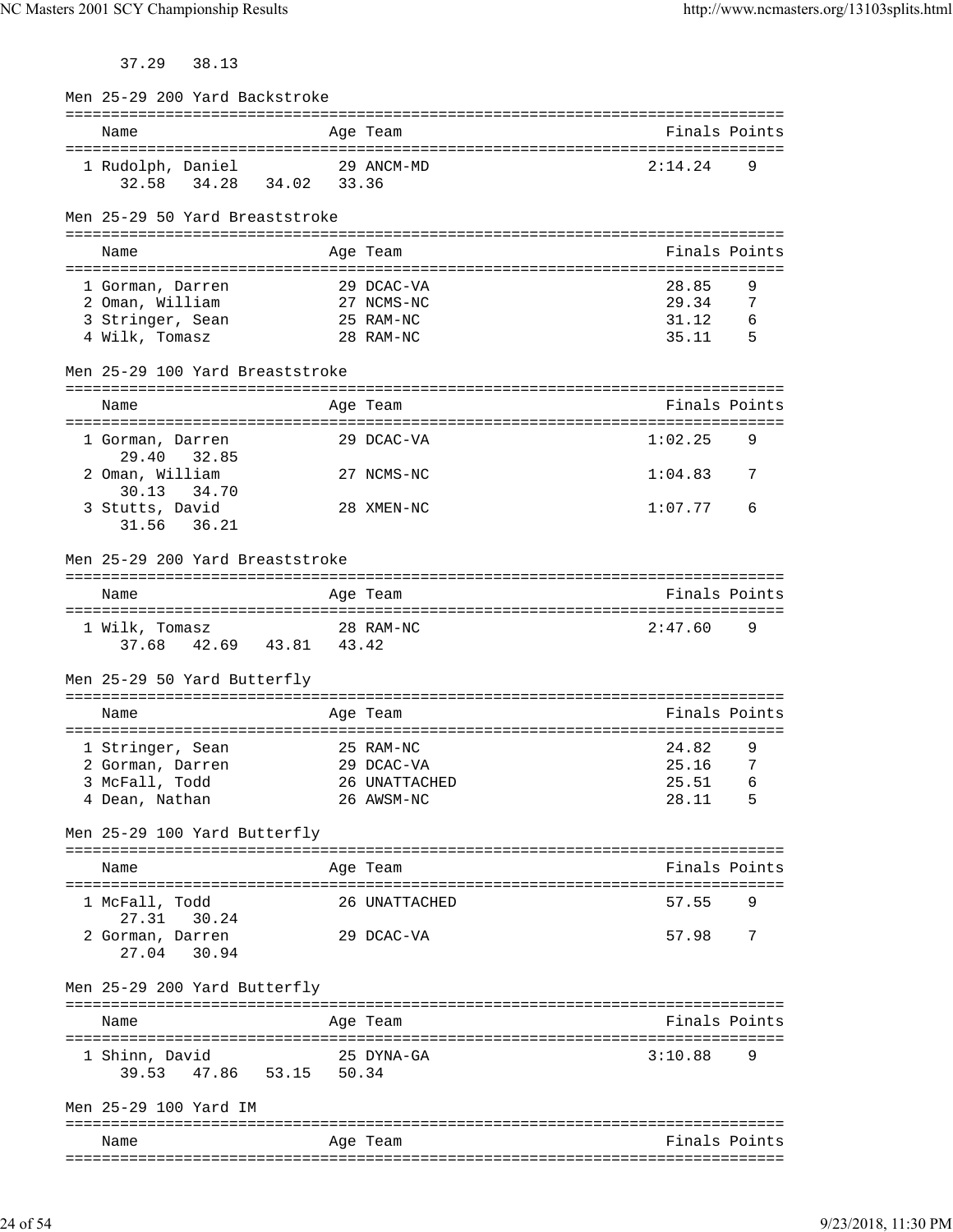| 1 Oman, William                               |       | 27 NCMS-NC        |                   | 56.60   | 9             |
|-----------------------------------------------|-------|-------------------|-------------------|---------|---------------|
| 25.91<br>30.69                                |       | 29 DCAC-VA        |                   | 57.18   |               |
| 2 Gorman, Darren<br>27.59<br>29.59            |       |                   |                   |         | 7             |
| 3 Stringer, Sean                              |       | 25 RAM-NC         |                   | 58.31   | 6             |
| 25.60<br>32.71<br>4 Rudolph, Daniel           |       | 29 ANCM-MD        |                   | 1:00.18 | 5             |
| 27.87 32.31                                   |       |                   |                   |         |               |
| 5 McFall, Todd<br>28.88<br>32.85              |       | 26 UNATTACHED     |                   | 1:01.73 | 4             |
| 6 Shinn, David<br>32.86<br>36.76              |       | 25 DYNA-GA        |                   | 1:09.62 | 3             |
| Men 25-29 200 Yard IM                         |       |                   |                   |         |               |
| Name                                          |       | Age Team          |                   |         | Finals Points |
|                                               |       |                   |                   |         |               |
| 1 Oman, William<br>31.58 36.45 31.76<br>26.50 |       | 27 NCMS-NC        |                   | 2:06.29 | 9             |
| 2 Rudolph, Daniel                             |       | 29 ANCM-MD        |                   | 2:10.99 | 7             |
| 38.25<br>28.72<br>33.08                       | 30.94 |                   |                   |         |               |
| 3 Stringer, Sean                              |       | 25 RAM-NC         |                   | 2:18.85 | 6             |
| $32.57$ 43.76<br>25.44<br>4 Shinn, David      | 37.08 | 25 DYNA-GA        |                   | 2:29.58 | 5             |
| 39.11 46.33 32.08<br>32.06                    |       |                   |                   |         |               |
| Men 25-29 400 Yard IM                         |       |                   |                   |         |               |
|                                               |       |                   |                   |         |               |
| Name                                          |       | Age Team          |                   |         | Finals Points |
| 1 Rudolph, Daniel                             |       | 29 ANCM-MD        |                   | 4:44.37 | 9             |
| 34.50 37.57 36.99<br>30.38                    |       |                   | 39.81 39.98 33.55 | 31.59   |               |
| 2 Shinn, David                                |       | 25 DYNA-GA        |                   | 5:30.86 | 7             |
| 36.39 43.23 42.96 42.50                       |       | 48.77 47.57 36.35 |                   | 33.09   |               |
| Men 30-34 50 Yard Freestyle                   |       |                   |                   |         |               |
|                                               |       |                   |                   |         |               |
| Name                                          |       | Age Team          |                   |         | Finals Points |
|                                               |       |                   |                   |         |               |
| 1 Reed, Steve                                 |       | 32 DAMM-SC        |                   | 22.53   | 9             |
| 2 Shahboz, Mark                               |       | 32 VMST-VA        |                   | 23.74   | 7             |
| 3 Redd, Robert                                |       | 32 RAM-NC         |                   | 24.51   | 6             |
| 4 Boshoff, Alton                              |       | 32 XMEN-NC        |                   | 25.35   | 5             |
| 5 Domenic, Scotty                             |       | 30 VMST-VA        |                   | 26.52   | 4             |
| 6 Kucharski, Michael                          |       | 33 CSM-NC         |                   | 26.69   | 3             |
| Men 30-34 100 Yard Freestyle                  |       |                   |                   |         |               |
| Name                                          |       | Age Team          |                   |         | Finals Points |
|                                               |       |                   |                   |         |               |
| 1 Reed, Steve<br>23.46<br>24.88               |       | 32 DAMM-SC        |                   | 48.34   | 9             |
| 2 Farrell, Andrew                             |       | 30 ORLM-FL        |                   | 49.72   | 7             |
| 23.79<br>25.93                                |       |                   |                   |         |               |
| 3 Domenic, Scotty<br>28.28<br>31.91           |       | 30 VMST-VA        |                   | 1:00.19 | 6             |
| -- Shahboz, Mark<br>24.46<br>27.72            |       | 32 VMST-VA        |                   | DQ      |               |
| Men 30-34 200 Yard Freestyle                  |       |                   |                   |         |               |
| Name                                          |       | Age Team          |                   |         | Finals Points |
|                                               |       |                   |                   |         |               |
| 1 Reed, Steve                                 |       | 32 DAMM-SC        |                   | 1:49.01 | 9             |
| 25.60<br>28.29<br>28.00                       |       | 27.12             |                   |         |               |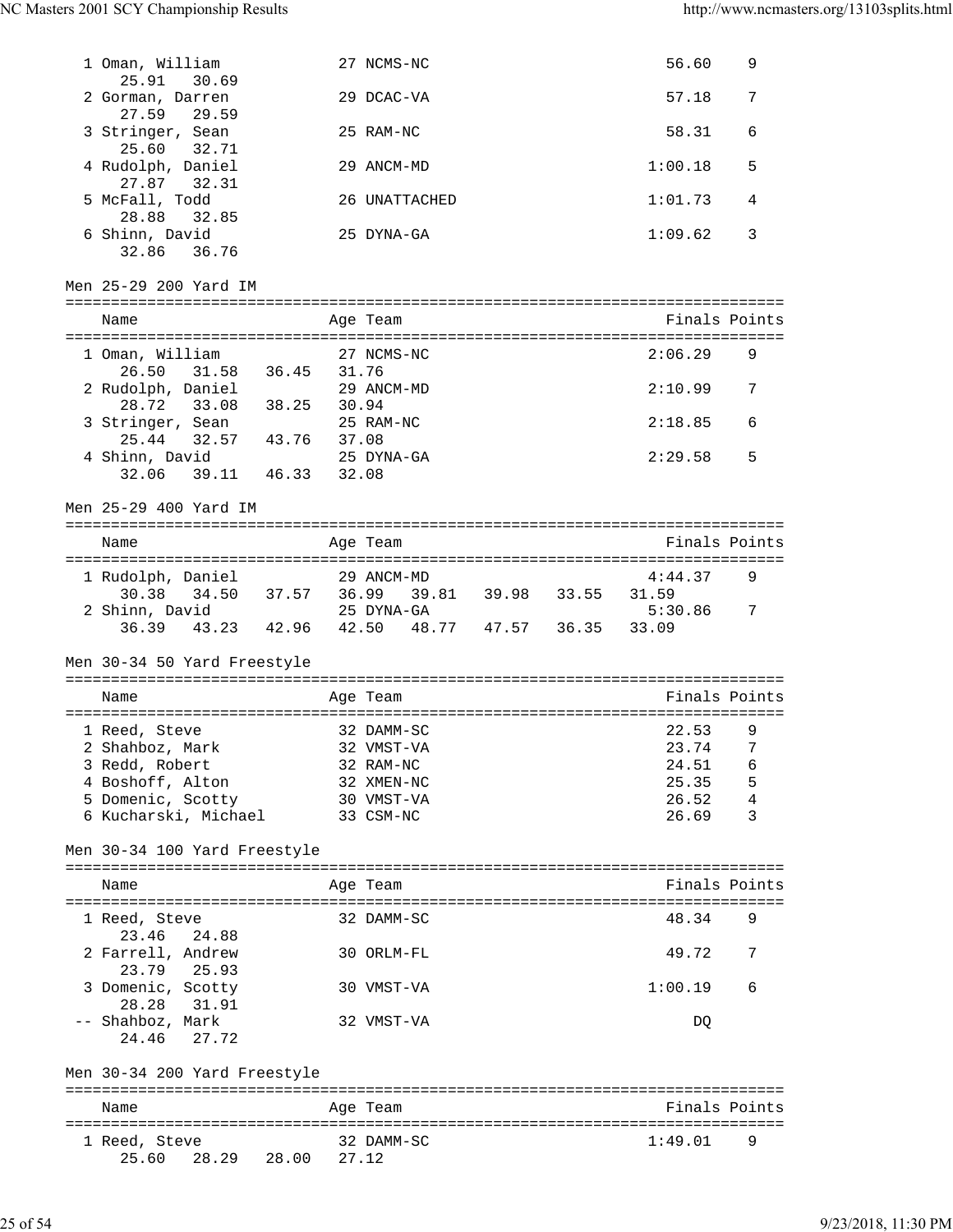| 2 Farrell, Andrew<br>25.19                                                   | 27.70 28.23 27.90 |       | 30 ORLM-FL                                |  | 1:49.02          | 7      |
|------------------------------------------------------------------------------|-------------------|-------|-------------------------------------------|--|------------------|--------|
| 3 Coughlin, Sean<br>26.46 28.20                                              | 28.66             | 28.33 | 34 AM-SC                                  |  | 1:51.65          | 6      |
| 4 Boshoff, Alton<br>29.98 31.68                                              | 32.13             | 32.45 | 32 XMEN-NC                                |  | 2:06.24          | 5      |
| 5 Domenic, Scotty<br>31.65 36.16                                             | 38.01             | 35.46 | 30 VMST-VA                                |  | 2:21.28          | 4      |
| Men 30-34 500 Yard Freestyle                                                 |                   |       |                                           |  |                  |        |
| Name                                                                         |                   |       | Age Team                                  |  | Finals Points    |        |
| 1 Farrell, Andrew                                                            |                   |       | 30 ORLM-FL                                |  | 4:58.29          | 9      |
| 26.90<br>29.74<br>28.88                                                      |                   |       | 29.14 30.26 30.82 30.87 30.91 30.54 30.23 |  |                  |        |
| 2 Coughlin, Sean<br>27.40 29.03 29.75 30.05 30.69 30.91 31.65<br>31.07 30.19 |                   |       | 34 AM-SC                                  |  | 5:02.26<br>31.52 | 7      |
| Men 30-34 1000 Yard Freestyle                                                |                   |       |                                           |  |                  |        |
| Name                                                                         |                   |       | Age Team                                  |  | Finals Points    |        |
| 1 Farrell, Andrew                                                            |                   |       | 30 ORLM-FL                                |  | 10:39.88         | 9      |
| 2 Coughlin, Sean 34 AM-SC                                                    |                   |       |                                           |  | 10:42.31         | 7      |
| Men 30-34 1650 Yard Freestyle                                                |                   |       |                                           |  |                  |        |
| Name                                                                         |                   |       | Age Team                                  |  | Finals Points    |        |
| 1 Boshoff, Alton                                                             |                   |       | 32 XMEN-NC                                |  | 21:48.02         | 9      |
|                                                                              |                   |       |                                           |  |                  |        |
| Men 30-34 50 Yard Backstroke                                                 |                   |       |                                           |  |                  |        |
| Name                                                                         |                   |       | Age Team                                  |  | Finals Points    |        |
|                                                                              |                   |       |                                           |  |                  |        |
| 1 Reed, Steve                                                                |                   |       | 32 DAMM-SC                                |  | 26.11            | 9      |
| 2 Farrell, Andrew 30 ORLM-FL                                                 |                   |       |                                           |  | 26.77            | 7<br>6 |
| 3 Shahboz, Mark                                                              |                   |       | 32 VMST-VA                                |  | 27.34            | $-5$   |
| 4 Doan, Brian<br>5 Kucharski, Michael                                        |                   |       | 30 RAM-NC<br>33 CSM-NC                    |  | 27.98<br>31.53   | 4      |
| 6 Domenic, Scotty                                                            |                   |       | 30 VMST-VA                                |  | 32.39            | 3      |
| Men 30-34 100 Yard Backstroke                                                |                   |       |                                           |  |                  |        |
| Name                                                                         |                   |       | Age Team                                  |  | Finals Points    |        |
|                                                                              |                   |       |                                           |  |                  |        |
| 1 Farrell, Andrew<br>27.16<br>29.10                                          |                   |       | 30 ORLM-FL                                |  | 56.26            | 9      |
| 2 Reed, Steve                                                                |                   |       | 32 DAMM-SC                                |  | 56.47            | 7      |
| 27.75<br>28.72<br>3 Shahboz, Mark<br>28.17 30.08                             |                   |       | 32 VMST-VA                                |  | 58.25            | 6      |
| 4 Domenic, Scotty<br>35.52 37.60                                             |                   |       | 30 VMST-VA                                |  | 1:13.12          | 5      |
| Men 30-34 200 Yard Backstroke                                                |                   |       |                                           |  |                  |        |
|                                                                              |                   |       |                                           |  |                  |        |
| Name                                                                         |                   |       | Age Team                                  |  | Finals Points    |        |
| 1 Farrell, Andrew                                                            |                   |       | 30 ORLM-FL                                |  | 2:02.47          | 9      |
| 28.44<br>30.57                                                               | 31.18 32.28       |       |                                           |  |                  |        |
| 2 Reed, Steve<br>34.16<br>30.96                                              | 33.28             | 32.30 | 32 DAMM-SC                                |  | 2:10.70          | 7      |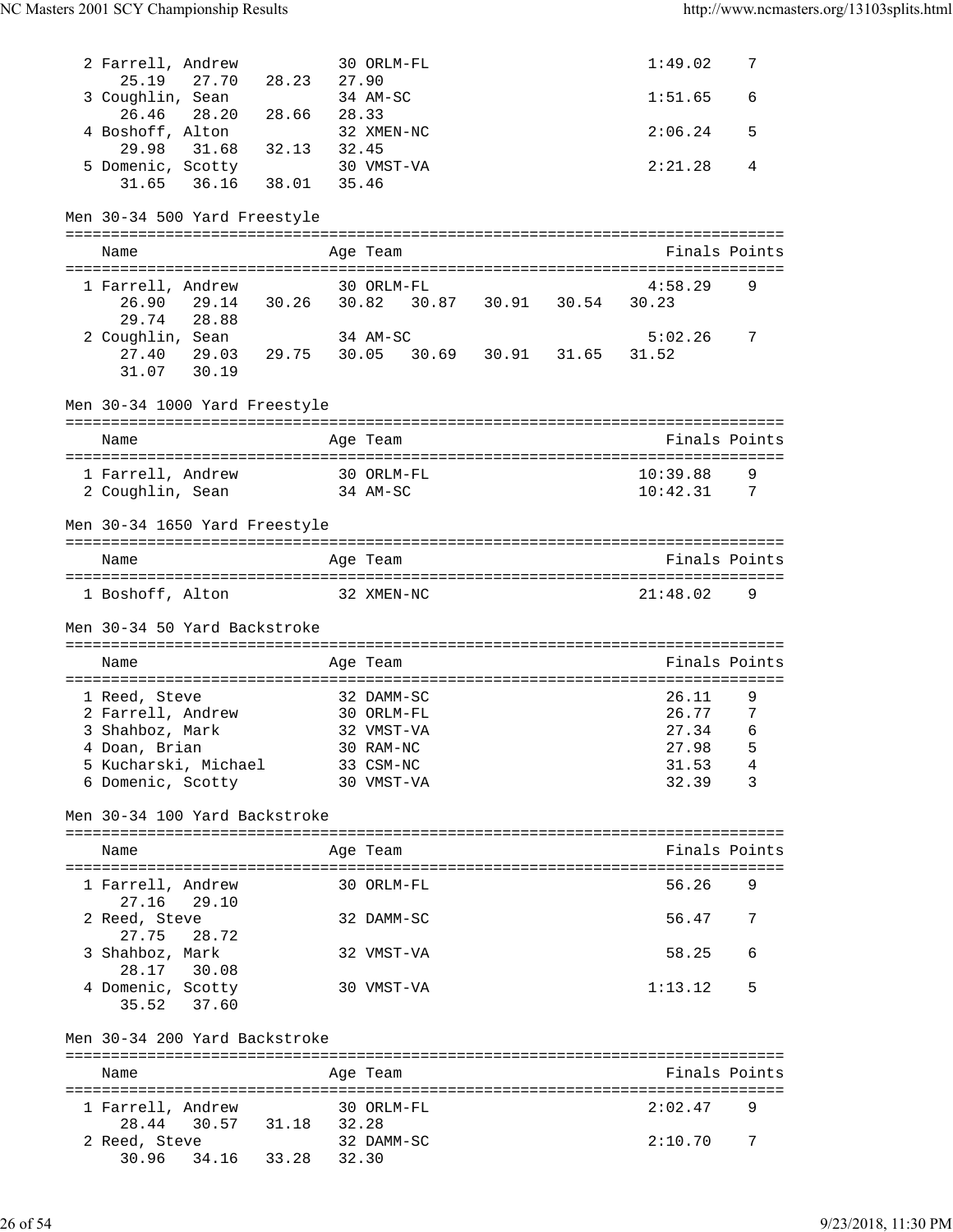| Men 30-34 50 Yard Breaststroke        |       |                                 |                |        |
|---------------------------------------|-------|---------------------------------|----------------|--------|
| Name                                  |       | Age Team                        | Finals Points  |        |
| 1 Doan, Brian                         |       | 30 RAM-NC                       | 27.13          | 9      |
| 2 Coughlin, Sean                      |       | $34$ AM-SC                      | 28.78          | 7      |
| 3 Reed, Steve                         |       | 32 DAMM-SC                      | 31.97          | 6      |
| 4 Kucharski, Michael                  |       | 33 CSM-NC                       | 33.81          | 5      |
| Men 30-34 100 Yard Breaststroke       |       |                                 |                |        |
|                                       |       |                                 | Finals Points  |        |
| Name                                  |       | Age Team                        |                |        |
| 1 Doan, Brian<br>27.31<br>31.66       |       | 30 RAM-NC                       | 58.97          | 9      |
| 2 Coughlin, Sean<br>29.98<br>32.97    |       | 34 AM-SC                        | 1:02.95        | 7      |
| 3 Cockrell, Charles<br>31.79 35.20    |       | 32 VMST-VA                      | 1:06.99        | 6      |
| Men 30-34 200 Yard Breaststroke       |       |                                 |                |        |
| Name                                  |       | Age Team                        | Finals Points  |        |
|                                       |       |                                 |                |        |
| 1 Doan, Brian                         |       | 30 RAM-NC                       | 2:12.23        | 9      |
| 33.88 34.49 34.50<br>29.36            |       |                                 |                |        |
| 2 Coughlin, Sean                      |       | 34 AM-SC                        | 2:19.63        | 7      |
| 31.02<br>34.92<br>36.35               | 37.34 |                                 |                |        |
| 3 Cockrell, Charles                   |       | 32 VMST-VA                      | 2:26.13        | 6      |
| 33.42<br>36.88<br>38.12               | 37.71 |                                 |                |        |
| Men 30-34 50 Yard Butterfly           |       |                                 |                |        |
|                                       |       | =============================== |                |        |
|                                       |       |                                 |                |        |
| Name                                  |       | Age Team                        | Finals Points  |        |
|                                       |       |                                 |                |        |
| 1 Reed, Steve                         |       | 32 DAMM-SC                      | 24.33          | 9      |
| 2 Redd, Robert<br>3 Darden, Chuck     |       | 32 RAM-NC<br>33 UNATTACHED      | 25.08<br>25.79 | 7<br>6 |
| 4 Doan, Brian                         |       | 30 RAM-NC                       | 25.86          | 5      |
| 5 Kucharski, Michael                  |       | 33 CSM-NC                       | 26.80          | 4      |
| Men 30-34 100 Yard Butterfly          |       |                                 |                |        |
|                                       |       |                                 |                |        |
| Name                                  |       | Age Team                        | Finals Points  |        |
| 1 Reed, Steve<br>24.74<br>27.83       |       | 32 DAMM-SC                      | 52.57          | 9      |
| 2 Redd, Robert<br>32.49<br>29.21      |       | 32 RAM-NC                       | 1:01.70        | 7      |
| 3 Kucharski, Michael<br>30.18 35.81   |       | 33 CSM-NC                       | 1:05.99        | 6      |
| Men 30-34 200 Yard Butterfly          |       |                                 |                |        |
| Name                                  |       | Age Team                        | Finals Points  |        |
|                                       |       | 32 DAMM-SC                      | 2:00.44        | 9      |
| 1 Reed, Steve<br>27.27<br>30.12 30.86 | 32.19 |                                 |                |        |
|                                       |       |                                 |                |        |
| Men 30-34 100 Yard IM                 |       |                                 |                |        |
|                                       |       |                                 |                |        |
| Name                                  |       | Age Team                        | Finals Points  |        |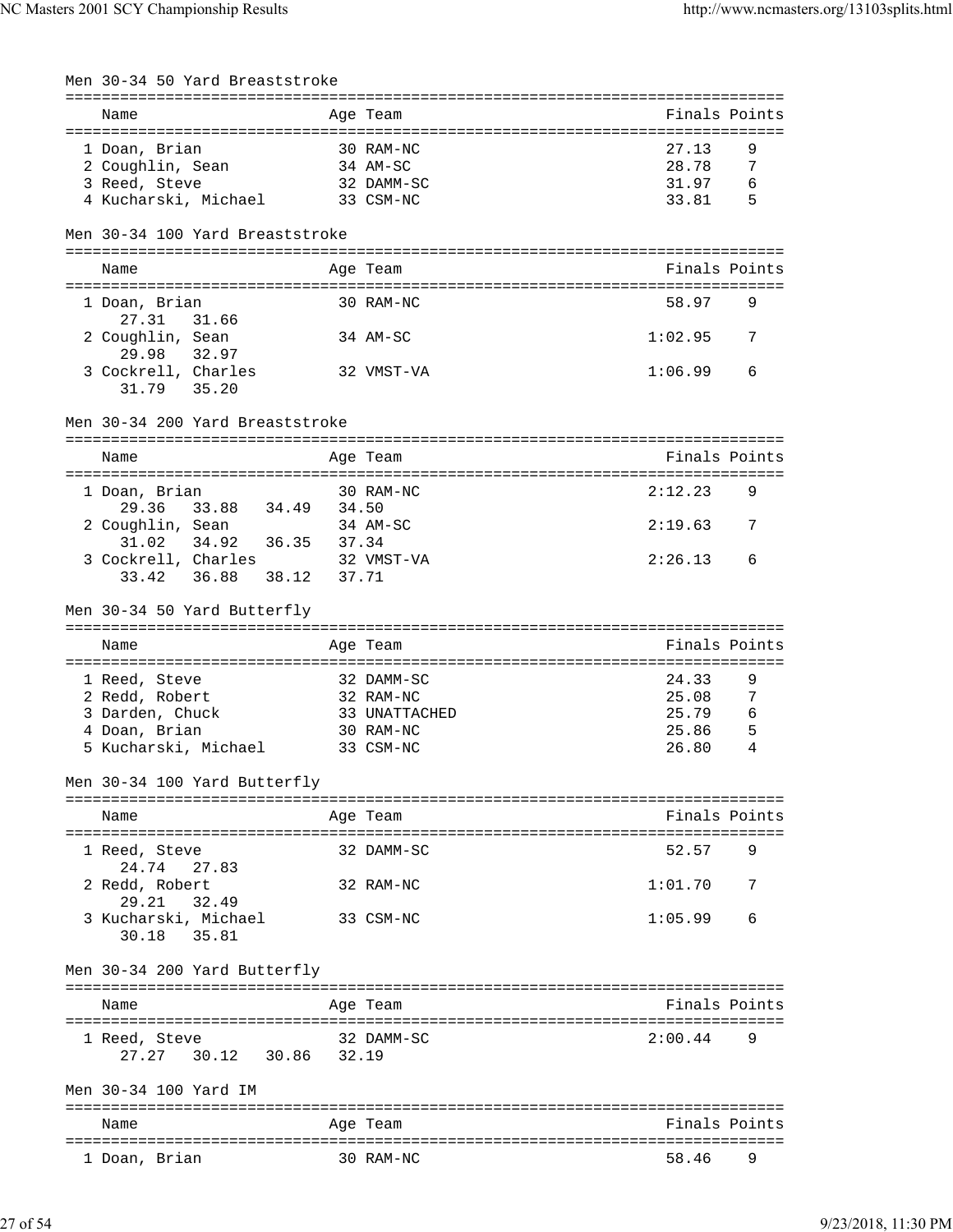| 30.34<br>28.12                                  |       |                         |               |                 |
|-------------------------------------------------|-------|-------------------------|---------------|-----------------|
| 2 Darden, Chuck                                 |       | 33 UNATTACHED           | 59.90         | 7               |
| 32.74<br>27.16                                  |       |                         |               |                 |
| 3 Cockrell, Charles                             |       | 32 VMST-VA              | 1:04.00       | 6               |
| 31.14 32.86                                     |       |                         |               |                 |
| 4 Kucharski, Michael                            |       | 33 CSM-NC               | 1:06.49       | 5               |
| 36.31<br>30.18                                  |       |                         |               |                 |
|                                                 |       |                         |               |                 |
| Men 30-34 200 Yard IM                           |       |                         |               |                 |
|                                                 |       |                         |               |                 |
| Name                                            |       | Age Team                | Finals Points |                 |
| 1 Doan, Brian                                   |       | 30 RAM-NC               | 2:08.28       | 9               |
| 37.04 33.40 31.07<br>26.77                      |       |                         |               |                 |
| 2 Cockrell, Charles 32 VMST-VA                  |       |                         | 2:19.23       | 7               |
| 38.51 37.98 32.27<br>30.47                      |       |                         |               |                 |
|                                                 |       |                         |               |                 |
| Men 35-39 50 Yard Freestyle                     |       |                         |               |                 |
|                                                 |       |                         |               |                 |
| Name                                            |       | Age Team                | Finals Points |                 |
| 1 Lower, Edward                                 |       |                         | 22.63         | 9               |
| 2 Malsbury, David                               |       | 35 RAM-NC<br>39 VMST-VA | 22.83         | $7\phantom{.0}$ |
| 3 Kretz, Rusty                                  |       | 39 DAMA-NC              | 23.52         | 6               |
| 4 Gallagher, Patrick                            |       | 37 RAM-NC               | 23.74         | 5               |
| 5 Smith, Jeffery                                |       | 38 CSM-NC               | 23.80         | 4               |
| 6 Shamlin, David                                |       | 35 RAM-NC               | 25.72         | 3               |
| 7 Dromsky, Joe                                  |       | 38 GAS-GA               | 25.93         | $\overline{2}$  |
| 8 Quinn, Paul                                   |       | 35 SCMM-NC              | 26.14         | $\mathbf{1}$    |
| 9 Seidler, Howard                               |       | 39 CSM-NC               | 27.73         |                 |
| 10 Hackney, Benjamin                            |       | 36 NCMS-NC              | 38.85         |                 |
|                                                 |       |                         |               |                 |
|                                                 |       |                         |               |                 |
| Men 35-39 100 Yard Freestyle                    |       |                         |               |                 |
|                                                 |       |                         |               |                 |
| Name                                            |       | Age Team                | Finals Points |                 |
|                                                 |       |                         |               |                 |
| 1 Lower, Edward                                 |       | 35 RAM-NC               | 49.71         | 9               |
| 23.82<br>25.89                                  |       |                         |               |                 |
| 2 Smith, Jeffery                                |       | 38 CSM-NC               | 51.64         | 7               |
| 25.05<br>26.59                                  |       |                         |               |                 |
| 3 Gallagher, Patrick                            |       | 37 RAM-NC               | 52.43         | 6               |
| 24.47 27.96                                     |       | 35 RAM-NC               | 56.51         | 5               |
| 4 Shamlin, David<br>27.55<br>28.96              |       |                         |               |                 |
|                                                 |       | 38 VMST-VA              | 57.52         | 4               |
| 5 Haas, William<br>28.20<br>29.32               |       |                         |               |                 |
| 6 Seidler, Howard                               |       | 39 CSM-NC               | 59.88         | 3               |
|                                                 |       |                         |               |                 |
| Men 35-39 200 Yard Freestyle                    |       |                         |               |                 |
|                                                 |       |                         |               |                 |
| Name                                            |       | Age Team                | Finals Points |                 |
|                                                 |       |                         |               |                 |
| 1 Smith, Jeffery                                |       | 38 CSM-NC               | 1:57.67       | 9               |
| 26.44 29.06 30.90 31.27                         |       |                         | 2:00.21       | 7               |
| 2 Gallagher, Patrick                            |       | 37 RAM-NC               |               |                 |
| 31.71 32.47<br>26.53<br>29.50                   |       | 38 GAS-GA               | 2:04.09       | 6               |
| 3 Dromsky, Joe<br>31.36 31.97 31.74<br>29.02    |       |                         |               |                 |
| 4 Quinn, Paul                                   |       | 35 SCMM-NC              | 2:07.61       | 5               |
| 32.18 33.44<br>28.95                            | 33.04 |                         |               |                 |
| 5 Haas, William                                 |       | 38 VMST-VA              | 2:08.70       | 4               |
| 30.29 32.80 33.74                               | 31.87 |                         |               |                 |
| 6 Shamlin, David                                |       | 35 RAM-NC               | 2:10.31       | 3               |
| 29.44<br>32.51 34.51 33.85<br>7 Seidler, Howard |       | 39 CSM-NC               | 2:14.06       | 2               |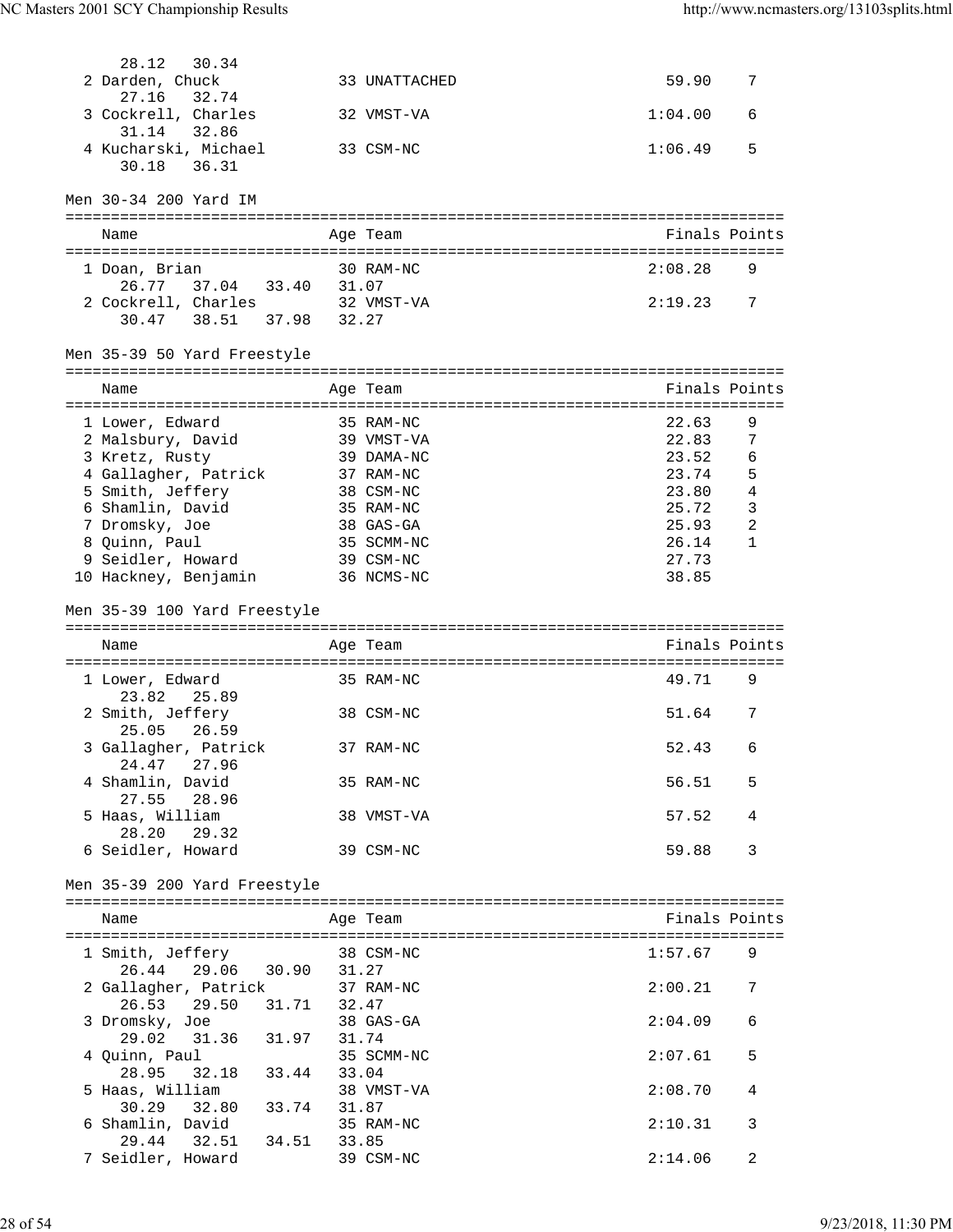31.48 33.15 35.15 34.28

| Men 35-39 500 Yard Freestyle  |                                       |       |       |            |       |                         |                                     |               |                |
|-------------------------------|---------------------------------------|-------|-------|------------|-------|-------------------------|-------------------------------------|---------------|----------------|
|                               |                                       |       |       |            |       |                         |                                     |               |                |
| Name                          |                                       |       |       | Age Team   |       |                         |                                     | Finals Points |                |
| 1 Hoffner, Chris              |                                       |       |       | 36 TMS-NC  |       |                         |                                     | 5:41.49       | 9              |
| 28.89                         |                                       |       |       |            |       |                         | 32.73 33.83 35.36 35.74 35.25 35.90 | 35.90         |                |
| 34.97                         | 32.92                                 |       |       |            |       |                         |                                     |               |                |
| 2 Quinn, Paul                 |                                       |       |       | 35 SCMM-NC |       |                         |                                     | 5:46.53       | 7              |
| 30.83                         | 33.35                                 | 34.63 |       |            |       |                         | 35.21 35.46 35.85 35.97             | 35.68         |                |
| 35.28                         | 34.27                                 |       |       |            |       |                         |                                     |               |                |
| 3 Shamlin, David              |                                       |       |       | 35 RAM-NC  |       |                         |                                     | 5:56.30       | 6              |
| 31.06                         | 32.91                                 | 34.82 | 35.99 |            | 36.90 | 36.90                   | 37.63                               | 37.19         |                |
| 37.41                         | 35.49                                 |       |       |            |       |                         |                                     |               |                |
| 4 Sexauer, Tim                |                                       |       |       | 35 RAM-NC  |       |                         |                                     | 6:58.29       | 5              |
| 39.44                         | 41.42 42.13                           |       |       |            |       | 43.11 43.19 42.97 42.12 |                                     | 41.98         |                |
| 41.83                         | 40.10                                 |       |       |            |       |                         |                                     |               |                |
| 5 DeMilia, Michael            |                                       |       |       | 35 RAM-NC  |       |                         |                                     | 8:36.25       | 4              |
|                               | 44.71 48.62 49.39 52.37 54.27 1:48.48 |       |       |            |       |                         |                                     |               |                |
| 51.96                         | 53.21                                 |       |       |            |       |                         |                                     |               |                |
|                               |                                       |       |       |            |       |                         |                                     |               |                |
| Men 35-39 1000 Yard Freestyle |                                       |       |       |            |       |                         |                                     |               |                |
| Name                          |                                       |       |       | Age Team   |       |                         |                                     | Finals Points |                |
|                               |                                       |       |       |            |       |                         |                                     |               |                |
| 1 Quinn, Paul                 |                                       |       |       | 35 SCMM-NC |       |                         |                                     | 11:52.63      | 9              |
| 2 Shamlin, David              |                                       |       |       | 35 RAM-NC  |       |                         |                                     | 12:31.33      | 7              |
| 3 Sexauer, Tim                |                                       |       |       | 35 RAM-NC  |       |                         |                                     | 13:55.22      | 6              |
| 4 Holshouser, Jay             |                                       |       |       | 39 RAM-NC  |       |                         |                                     | 17:38.30      | 4.5            |
| 4 DeMilia, Michael            |                                       |       |       | 35 RAM-NC  |       |                         |                                     | 17:38.30      | 4.5            |
|                               |                                       |       |       |            |       |                         |                                     |               |                |
| Men 35-39 1650 Yard Freestyle |                                       |       |       |            |       |                         |                                     |               |                |
|                               |                                       |       |       |            |       |                         |                                     |               |                |
| Name                          |                                       |       |       | Age Team   |       |                         |                                     | Finals Points |                |
| 1 Hoffner, Chris              |                                       |       |       | 36 TMS-NC  |       |                         |                                     | 20:14.42      | 9              |
|                               |                                       |       |       |            |       |                         |                                     |               |                |
| Men 35-39 50 Yard Backstroke  |                                       |       |       |            |       |                         |                                     |               |                |
|                               |                                       |       |       |            |       |                         |                                     |               |                |
| Name                          |                                       |       |       | Age Team   |       |                         |                                     | Finals Points |                |
|                               |                                       |       |       |            |       |                         |                                     |               |                |
| 1 Malsbury, David             |                                       |       |       | 39 VMST-VA |       |                         |                                     | 25.73         | 9              |
| 2 Northcutt, Tom              |                                       |       |       | 35 GAS-GA  |       |                         |                                     | 25.84         | 7              |
| 3 Smith, Jeffery              |                                       |       |       | 38 CSM-NC  |       |                         |                                     | 28.36         | 6              |
| 4 Hoffner, Chris              |                                       |       |       | 36 TMS-NC  |       |                         |                                     | 29.49         | 5              |
| 5 Dromsky, Joe                |                                       |       |       | 38 GAS-GA  |       |                         |                                     | 33.09         | $\overline{4}$ |
| 6 Seidler, Howard             |                                       |       |       | 39 CSM-NC  |       |                         |                                     | 33.47         | 3              |
| 7 Hackney, Benjamin           |                                       |       |       | 36 NCMS-NC |       |                         |                                     | 1:00.15       | $\overline{a}$ |
|                               |                                       |       |       |            |       |                         |                                     |               |                |
| Men 35-39 100 Yard Backstroke |                                       |       |       |            |       |                         |                                     |               |                |
|                               |                                       |       |       |            |       |                         |                                     |               |                |
| Name                          |                                       |       |       | Age Team   |       |                         |                                     | Finals Points |                |
|                               |                                       |       |       |            |       |                         |                                     |               |                |
| 1 Northcutt, Tom              |                                       |       |       | 35 GAS-GA  |       |                         |                                     | 55.53         | 9              |
| 27.25                         | 28.28                                 |       |       |            |       |                         |                                     |               |                |
| 2 Smith, Jeffery<br>29.03     |                                       |       |       | 38 CSM-NC  |       |                         |                                     | 59.22         | 7              |
|                               | 30.19                                 |       |       |            |       |                         |                                     |               |                |
| 3 Malsbury, David             | 30.91                                 |       |       | 39 VMST-VA |       |                         |                                     | 1:02.81       | 6              |
| 31.90                         |                                       |       |       | 36 TMS-NC  |       |                         |                                     | 1:03.10       | 5              |
| 4 Hoffner, Chris<br>30.85     | 32.25                                 |       |       |            |       |                         |                                     |               |                |
| 5 Robert, Fary                |                                       |       |       | 36 CSM-NC  |       |                         |                                     | 1:06.82       | 4              |
| 33.45                         | 33.37                                 |       |       |            |       |                         |                                     |               |                |
| 6 Seidler, Howard             |                                       |       |       | 39 CSM-NC  |       |                         |                                     | 1:08.75       | 3              |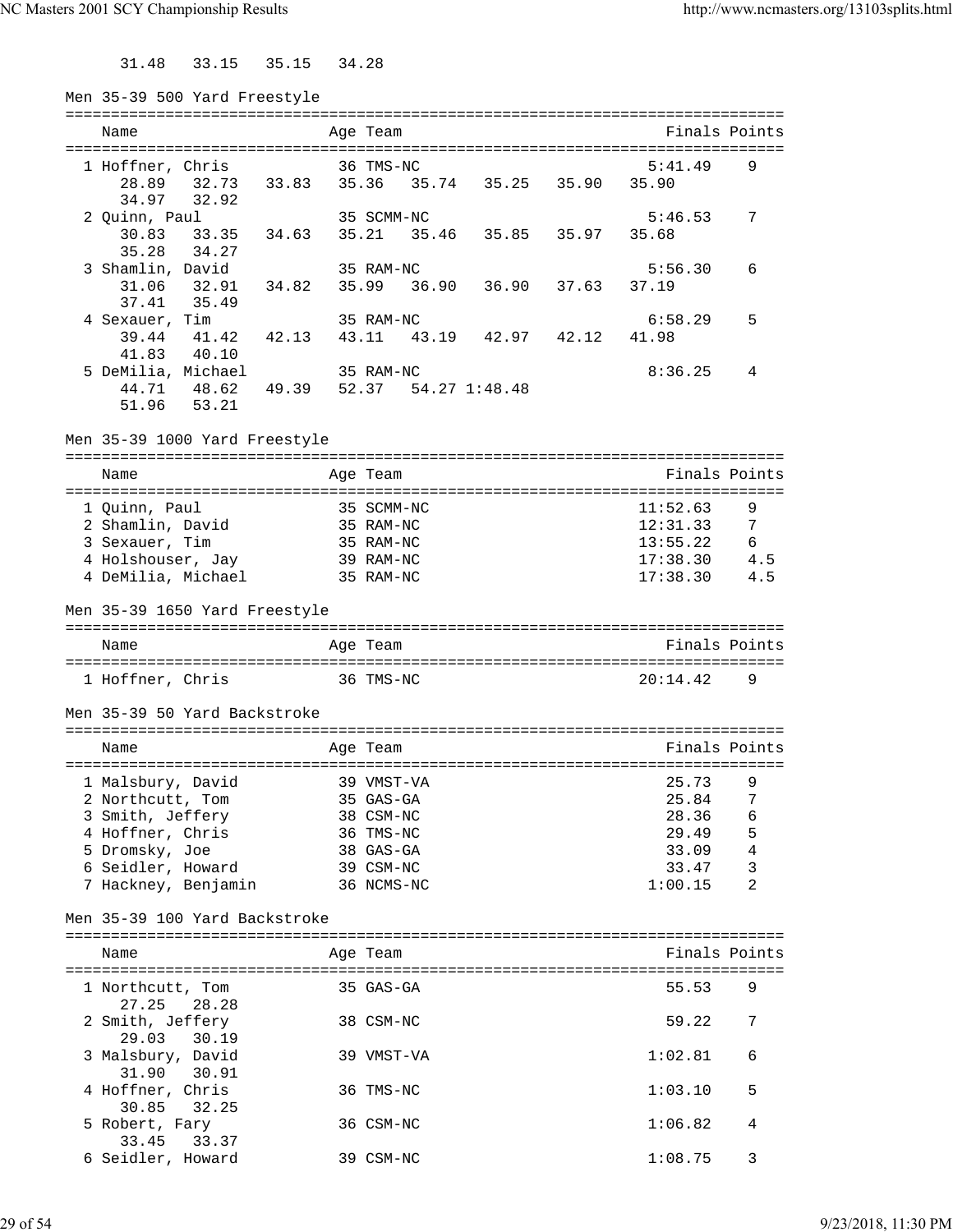| 33.88<br>34.87                                                    |                                   |                        |                |
|-------------------------------------------------------------------|-----------------------------------|------------------------|----------------|
| 7 Haas, William                                                   | 38 VMST-VA                        | 1:09.95                | 2              |
| 34.97<br>34.98                                                    |                                   |                        |                |
|                                                                   |                                   |                        |                |
| Men 35-39 200 Yard Backstroke                                     |                                   |                        |                |
| Name                                                              | Age Team                          | Finals Points          |                |
|                                                                   |                                   |                        |                |
| 1 Malsbury, David                                                 | 39 VMST-VA                        | 2:14.23                | 9              |
| 34.23 33.41 33.50<br>33.09                                        |                                   |                        |                |
| 2 Hoffner, Chris                                                  | 36 TMS-NC                         | 2:20.93                | 7              |
| 33.67 34.89 36.34 36.03                                           |                                   |                        |                |
|                                                                   |                                   |                        |                |
| Men 35-39 50 Yard Breaststroke                                    |                                   |                        |                |
| Name                                                              | Age Team                          | Finals Points          |                |
|                                                                   | ================================= |                        |                |
| 1 Kretz, Rusty                                                    | 39 DAMA-NC                        | 28.32                  | 9              |
| 2 Northcutt, Tom                                                  | 35 GAS-GA                         | 28.46                  | 7              |
| 3 Malsbury, David                                                 | 39 VMST-VA                        | 28.84                  | 6              |
| 4 Smith, Jeffery                                                  | 38 CSM-NC                         | 31.36                  | 5              |
| 5 Quinn, Paul                                                     | 35 SCMM-NC                        | 32.55                  | 4              |
| 6 Robert, Fary                                                    | 36 CSM-NC                         | 35.22                  | 3              |
| -- Hackney, Benjamin                                              | 36 NCMS-NC                        | DQ                     |                |
| Men 35-39 100 Yard Breaststroke                                   |                                   |                        |                |
|                                                                   |                                   |                        |                |
| Name                                                              | Age Team                          | Finals Points          |                |
|                                                                   |                                   |                        |                |
| 1 Northcutt, Tom                                                  | 35 GAS-GA                         | 1:02.01                | 9              |
| 28.76<br>33.25                                                    |                                   |                        |                |
| 2 Kretz, Rusty                                                    | 39 DAMA-NC                        | 1:02.77                | 7              |
| 29.34<br>33.43                                                    |                                   |                        |                |
| 3 Quinn, Paul                                                     | 35 SCMM-NC                        | 1:10.34                | 6              |
| 32.74<br>37.60                                                    |                                   |                        |                |
| 4 Hoffner, Chris<br>36.62<br>39.53                                | 36 TMS-NC                         | 1:16.15                | 5              |
|                                                                   |                                   |                        |                |
| Men 35-39 200 Yard Breaststroke                                   |                                   |                        |                |
|                                                                   |                                   |                        |                |
| Age Team<br>Name                                                  |                                   | Finals Points          |                |
|                                                                   |                                   |                        |                |
| 1 Northcutt, Tom                                                  | 35 GAS-GA                         | 2:16.10                | 9              |
| 30.62 34.86 35.10 35.52<br>2 Malsbury, David 39 VMST-VA           |                                   |                        |                |
| 34.66 39.02 40.20 38.71                                           |                                   | 2:32.59                | 7              |
|                                                                   |                                   |                        |                |
| 3 Hoffner, Chris 36 TMS-NC<br>36.64 41.24 43.87 43.56             |                                   | 2:45.31                | 6              |
|                                                                   |                                   |                        |                |
| Men 35-39 50 Yard Butterfly                                       |                                   |                        |                |
|                                                                   |                                   |                        |                |
| Name                                                              | Age Team                          | Finals Points          |                |
|                                                                   |                                   |                        |                |
| 1 Malsbury, David 39 VMST-VA                                      |                                   | 24.82                  | 9              |
| 2 Northcutt, Tom 35 GAS-GA                                        |                                   | 24.88                  | $\overline{7}$ |
| 3 Kretz, Rusty<br>4 Smith, Jeffery<br>5 Quinn, Paul<br>35 SCMM-NC |                                   | $26.21$ 6<br>$26.45$ 5 |                |
|                                                                   |                                   | $27.86$ 4              |                |
| 6 Hoffner, Chris 36 TMS-NC                                        |                                   |                        |                |
| 7 Robert, Fary 36 CSM-NC                                          |                                   | 28.43<br>29.91         | 3<br>2         |
|                                                                   |                                   |                        |                |
| Men 35-39 100 Yard Butterfly                                      |                                   |                        |                |
|                                                                   |                                   |                        |                |
| Name                                                              | Age Team                          | Finals Points          |                |
|                                                                   |                                   |                        |                |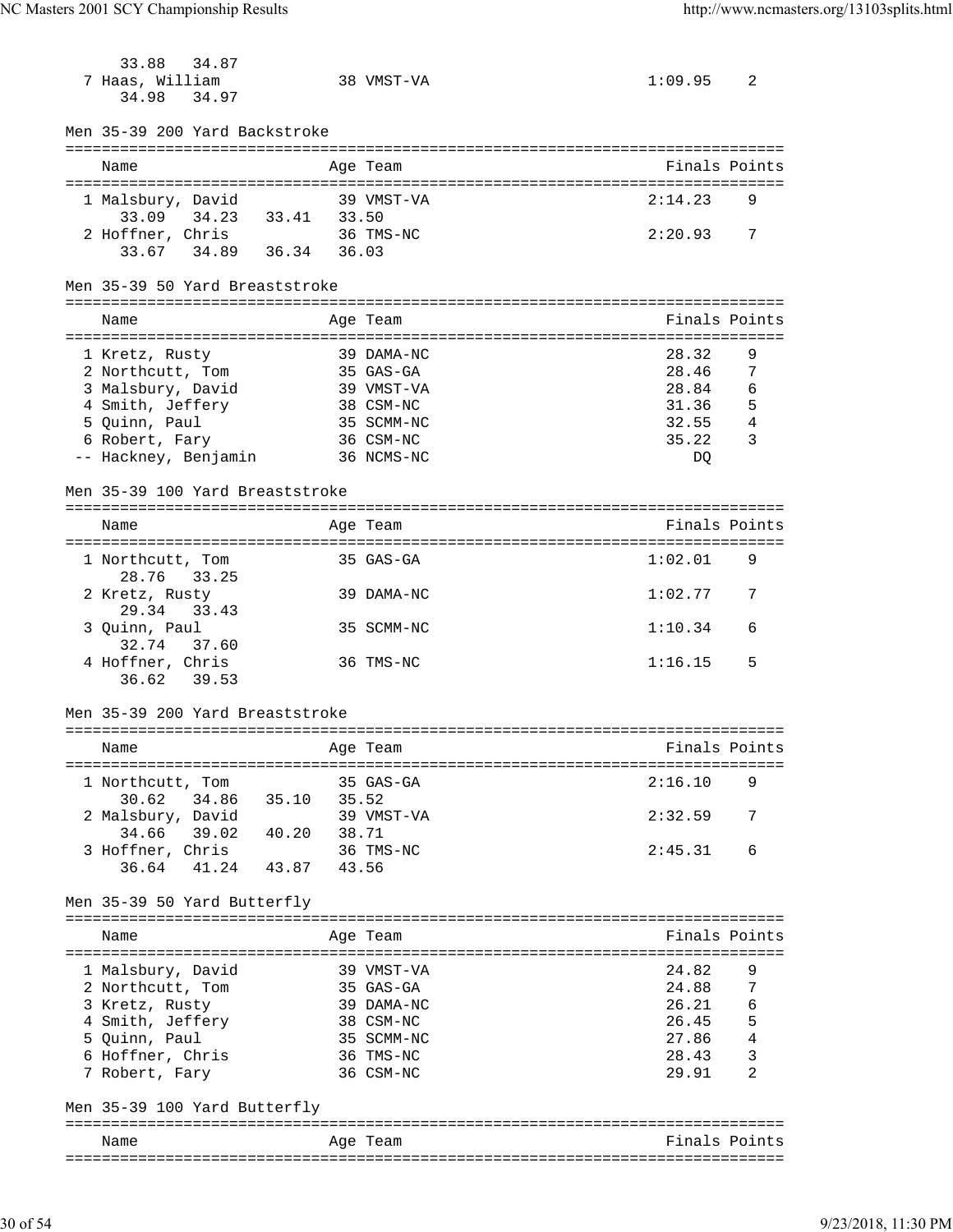| 1 Northcutt, Tom<br>26.21 28.89              |                   | 35 GAS-GA  |                   | 55.10         | 9 |
|----------------------------------------------|-------------------|------------|-------------------|---------------|---|
| 2 Smith, Jeffery<br>27.29 31.56              |                   | 38 CSM-NC  |                   | 58.85         | 7 |
| 3 Haas, William<br>31.54 33.94               |                   | 38 VMST-VA |                   | 1:05.48       | 6 |
| Men 35-39 100 Yard IM                        |                   |            |                   |               |   |
| Name                                         |                   | Age Team   |                   | Finals Points |   |
| 1 Northcutt, Tom                             |                   | 35 GAS-GA  |                   | 55.36         | 9 |
| 25.29 30.07<br>2 Malsbury, David             |                   | 39 VMST-VA |                   | 56.15         | 7 |
| 25.21 30.94<br>3 Smith, Jeffery              |                   | 38 CSM-NC  |                   | 59.46         | 6 |
| 27.29 32.17<br>4 Kretz, Rusty<br>28.08 32.22 |                   | 39 DAMA-NC |                   | 1:00.30       | 5 |
| 5 Hoffner, Chris<br>29.32 35.20              |                   | 36 TMS-NC  |                   | 1:04.52       | 4 |
| 6 Quinn, Paul<br>31.10<br>34.39              |                   | 35 SCMM-NC |                   | 1:05.49       | 3 |
| 7 Robert, Fary<br>30.25<br>36.67             |                   | 36 CSM-NC  |                   | 1:06.92       | 2 |
| 8 Dromsky, Joe<br>31.05 36.15                |                   | 38 GAS-GA  |                   | 1:07.20       | 1 |
| 9 Seidler, Howard<br>31.74 39.54             |                   | 39 CSM-NC  |                   | 1:11.28       |   |
| Men 35-39 200 Yard IM                        |                   |            |                   |               |   |
|                                              |                   |            |                   |               |   |
| Name                                         |                   | Age Team   |                   | Finals Points |   |
|                                              |                   |            |                   |               |   |
| 1 Northcutt, Tom                             |                   | 35 GAS-GA  |                   | 2:00.96       | 9 |
| 25.50 30.82 34.84 29.80                      |                   |            |                   |               |   |
| 2 Malsbury, David                            |                   | 39 VMST-VA |                   | 2:10.05       | 7 |
| 26.17 33.96 38.15                            | 31.77             |            |                   |               |   |
| 3 Smith, Jeffery                             |                   | 38 CSM-NC  |                   | 2:16.69       | 6 |
| 27.84 34.86                                  | 41.15 32.84       |            |                   |               |   |
| 4 Hoffner, Chris                             |                   | 36 TMS-NC  |                   | 2:22.08       | 5 |
| 28.87<br>35.68                               | 45.95<br>31.58    |            |                   |               |   |
| 5 Dromsky, Joe                               |                   | 38 GAS-GA  |                   | 2:26.12       | 4 |
| 29.91 37.69 44.45<br>6 Seidler, Howard       | 34.07             | 39 CSM-NC  |                   | 2:38.46       | 3 |
| Men 35–39 400 Yard IM                        |                   |            |                   |               |   |
|                                              |                   |            |                   |               |   |
| Name                                         |                   | Age Team   |                   | Finals Points |   |
|                                              |                   |            |                   |               |   |
| 1 Malsbury, David                            |                   | 39 VMST-VA |                   | 4:44.08       | 9 |
| 28.72                                        | 32.57 36.64 35.14 |            | 41.30 41.85 35.40 | 32.46         |   |
| 2 Shamlin, David                             |                   | 35 RAM-NC  |                   | 5:32.82       | 7 |
| 36.96<br>41.39                               | 43.73<br>42.35    |            | 46.75 46.48 39.18 | 35.98         |   |
| 3 Sexauer, Tim                               |                   | 35 RAM-NC  |                   | 6:05.10       | 6 |
| 39.25 47.39 47.67 46.74 50.45 50.04 43.00    |                   |            |                   | 40.56         |   |
| Men 40-44 50 Yard Freestyle                  |                   |            |                   |               |   |
| Name                                         |                   | Age Team   |                   | Finals Points |   |
|                                              |                   |            |                   |               |   |
| 1 Britt, Clay                                |                   | 40 ANCM-MD |                   | 21.69         | 9 |
| 2 McIntosh, Douglas                          |                   | 41 WYM-NC  |                   | 22.72         | 7 |
| 3 McGinnis, Tim                              |                   | 43 RAM-NC  |                   | 22.75         | 6 |
| 4 Patton, George                             |                   | 40 GAS-GA  |                   | 23.47         | 5 |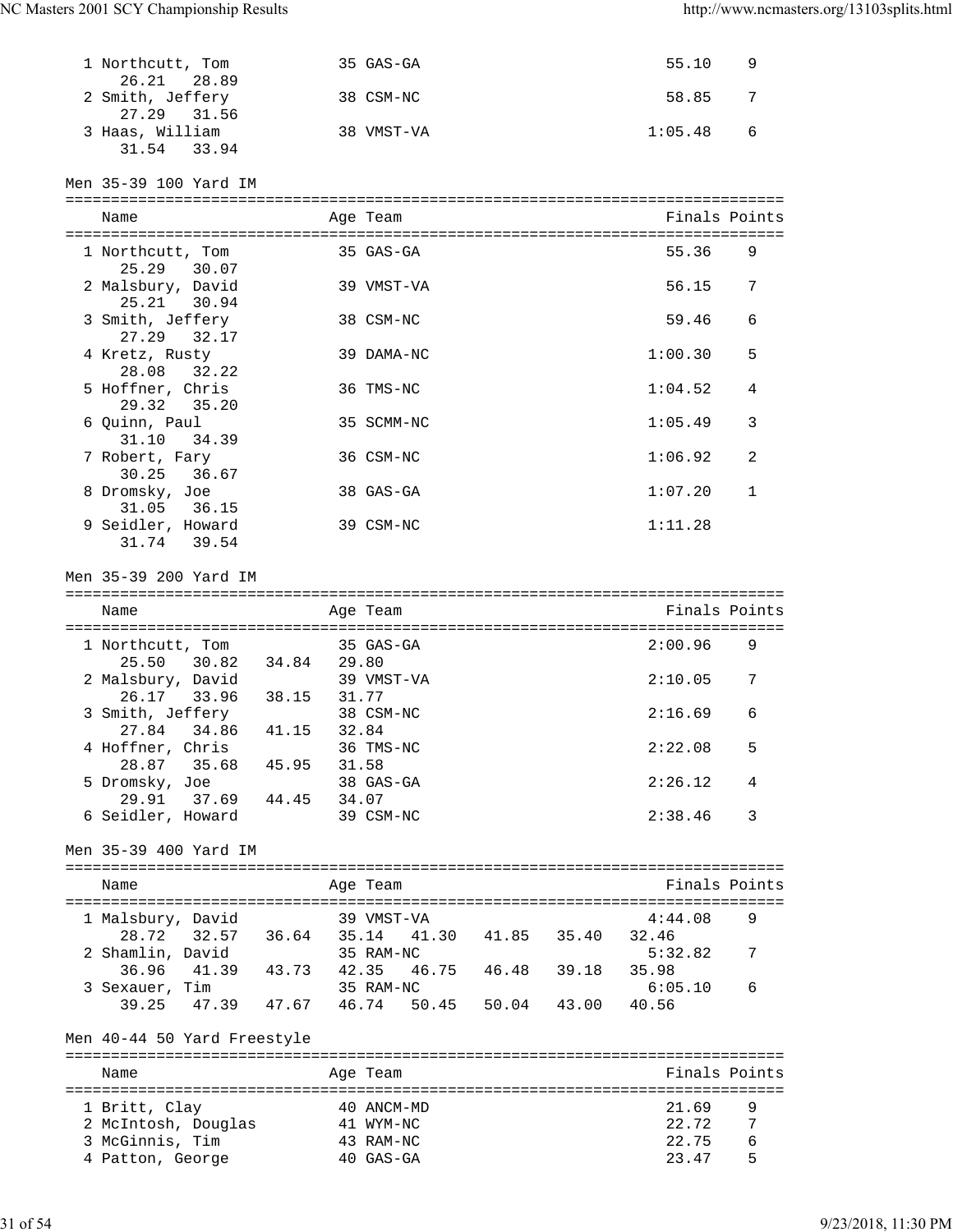| 5 Lehman, Fritz     | 42 RAM-NC     | 23.50 | 4 |
|---------------------|---------------|-------|---|
| 6 Reid, Mike        | 40 GAJA-GA    | 23.59 |   |
| 7 Shepherd, Keith   | 42 UNATTACHED | 24.13 | 2 |
| 8 Weischedel, Brian | 41 NCMS-NC    | 25.06 |   |
| 9 Simpson, David    | 41 RAM-NC     | 26.35 |   |
| 10 Waldbauer, Eric  | 42 RAM-NC     | 28.06 |   |

# Men 40-44 100 Yard Freestyle

| Name                                   | Age Team      | Finals Points |              |
|----------------------------------------|---------------|---------------|--------------|
| 1 McGinnis, Tim<br>23.69 25.86         | 43 RAM-NC     | 49.55         | 9            |
| 2 Reid, Mike<br>24.52<br>26.15         | 40 GAJA-GA    | 50.67         | 7            |
| 3 McIntosh, Douglas<br>24.25 26.82     | 41 WYM-NC     | 51.07         | 6            |
| 4 Patton, George<br>24.86<br>26.96     | 40 GAS-GA     | 51.82         | 5            |
| 5 Godfrey, Alan<br>25.28<br>26.94      | 44 DCAC-VA    | 52.22         | 4            |
| 6 Burton, Jack<br>25.18 27.21          | 44 PALM-SC    | 52.39         | 3            |
| 7 Shepherd, Keith<br>25.48 27.93       | 42 UNATTACHED | 53.41         | 2            |
| 8 Kennedy, Gene<br>26.59 28.57         | 41 CSM-NC     | 55.16         | $\mathbf{1}$ |
| 9 Hinkley, Scott<br>26.87 30.49        | 40 RAM-NC     | 57.36         |              |
| 10 Matysek, Joseph<br>30.66<br>28.75   | 44 CSM-NC     | 59.41         |              |
| 11 Weischedel, Brian<br>28.08<br>32.24 | 41 NCMS-NC    | 1:00.32       |              |
| 12 Johnson, Ken<br>29.60<br>31.81      | 43 CSM-NC     | 1:01.41       |              |
| 13 Moore, Steve<br>29.47 32.48         | 43 MCM-NT     | 1:01.95       |              |
| 14 McClernan, Bill<br>29.82<br>36.10   | 44 DAMA-NC    | 1:05.92       |              |

# Men 40-44 200 Yard Freestyle

| Name                         |       | Age Team   | Finals Points |   |
|------------------------------|-------|------------|---------------|---|
| 1 Reid, Mike                 |       | 40 GAJA-GA | 1:53.79       | 9 |
| 26.19 28.56 29.50            |       | 29.54      |               |   |
| 2 McGinnis, Tim              |       | 43 RAM-NC  | 1:54.55       | 7 |
| 26.46 28.49                  | 29.72 | 29.88      |               |   |
| 3 Godfrey, Alan              |       | 44 DCAC-VA | 1:54.84       | 6 |
| 27.27 29.31                  | 29.53 | 28.73      |               |   |
| 4 Burton, Jack               |       | 44 PALM-SC | 1:55.98       | 5 |
| 27.76 29.47 29.43            |       | 29.32      |               |   |
| 5 Patton, George             |       | 40 GAS-GA  | 1:56.30       | 4 |
| 25.96 28.97 30.65            |       | 30.72      |               |   |
| 6 Weischedel, Brian          |       | 41 NCMS-NC | 1:59.18       | 3 |
| 28.46 30.25                  | 30.57 | 29.90      |               |   |
| 7 McIntosh, Douglas          |       | 41 WYM-NC  | 2:05.69       | 2 |
| 26.70 30.20 34.29            |       | 34.50      |               |   |
| Men 40-44 500 Yard Freestyle |       |            |               |   |

| Name           |             |                         | Age Team   |  |             | Finals Points |     |
|----------------|-------------|-------------------------|------------|--|-------------|---------------|-----|
| 1 Burton, Jack | 29.79 31.36 | 31.71 31.40 31.72 31.51 | 44 PALM-SC |  | 31.38 31.83 | 5:13.88       | - Q |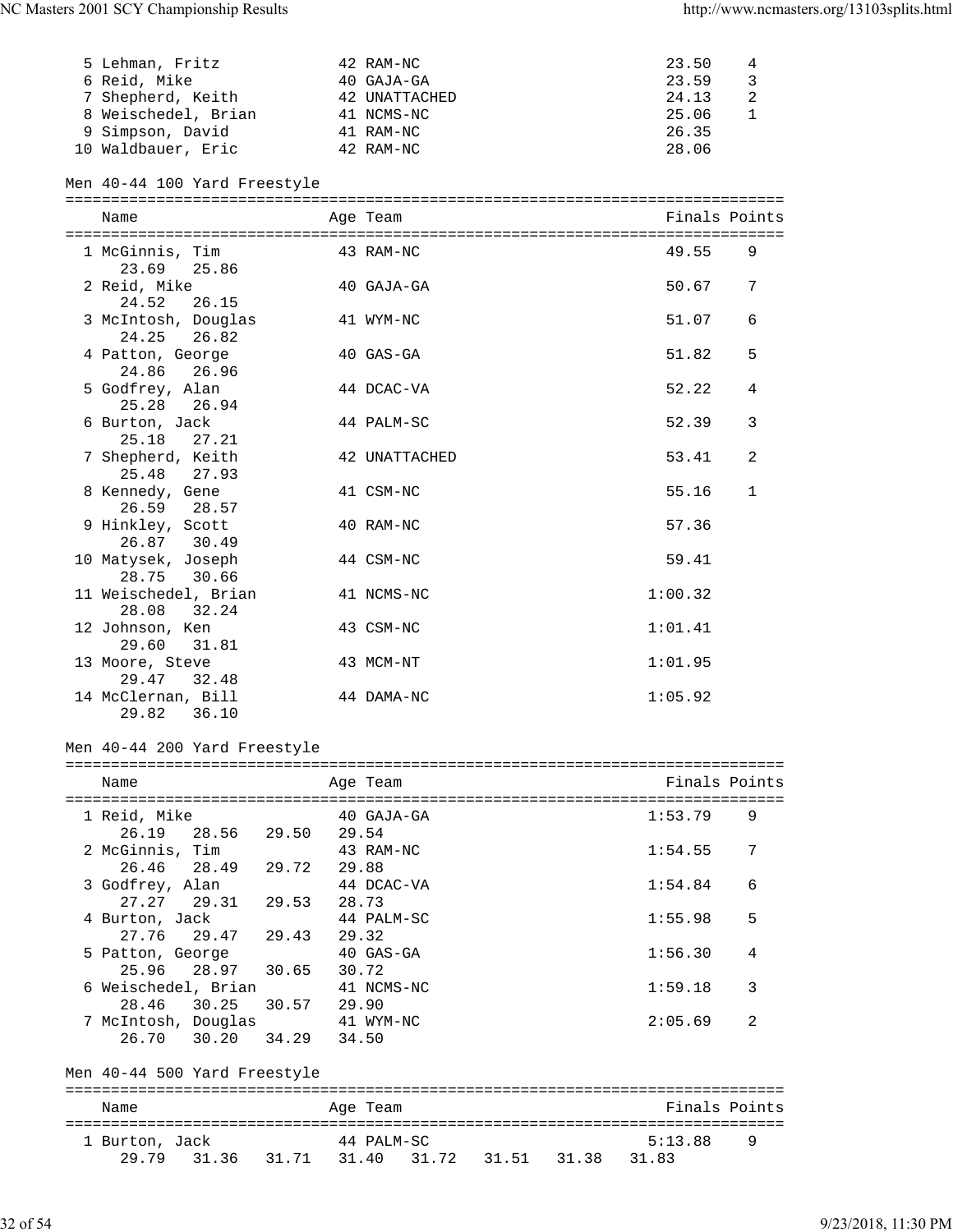| 31.80<br>31.38                         |       |                          |                   |       |                   |                      |                     |
|----------------------------------------|-------|--------------------------|-------------------|-------|-------------------|----------------------|---------------------|
| 2 Reid, Mike                           |       | 40 GAJA-GA               |                   |       |                   | 5:17.36              | 7                   |
| 28.36<br>31.33                         | 31.51 | 31.42                    |                   |       | 32.31 32.37 32.33 | 32.64                |                     |
| 31.71<br>33.38                         |       |                          |                   |       |                   |                      |                     |
| 3 Godfrey, Alan                        |       | 44 DCAC-VA               |                   |       |                   | 5:44.76              | 6                   |
| 28.92<br>32.09<br>32.41<br>33.59       | 36.46 | 37.82<br>34.08           |                   | 34.36 | 37.52             | 37.51                |                     |
| 4 Matysek, Joseph                      |       | 44 CSM-NC                |                   |       |                   | 6:14.03              | 5                   |
| 33.93<br>36.86                         | 37.60 | 38.26                    | 37.51 37.88 38.45 |       |                   | 38.29                |                     |
| 36.81<br>38.44                         |       |                          |                   |       |                   |                      |                     |
| -- McIntosh, Douglas                   |       | 41 WYM-NC                |                   |       |                   | DQ                   |                     |
| 29.71 35.02                            | 36.83 | 37.84 37.73 38.01 37.56  |                   |       |                   | 37.47                |                     |
| 36.94 32.84                            |       |                          |                   |       |                   |                      |                     |
| Men 40-44 1000 Yard Freestyle          |       |                          |                   |       |                   |                      |                     |
|                                        |       |                          |                   |       |                   |                      |                     |
| Name                                   |       | Age Team                 |                   |       |                   |                      | Finals Points       |
|                                        |       |                          |                   |       |                   | 11:42.82             |                     |
| 1 Lehman, Fritz<br>2 McIntosh, Douglas |       | 42 RAM-NC<br>41 WYM-NC   |                   |       |                   | 12:23.92             | 9<br>7              |
|                                        |       |                          |                   |       |                   |                      |                     |
| Men 40-44 1650 Yard Freestyle          |       |                          |                   |       |                   |                      |                     |
|                                        |       |                          |                   |       |                   |                      |                     |
| Name                                   |       | Age Team                 |                   |       |                   |                      | Finals Points       |
|                                        |       |                          |                   |       |                   |                      |                     |
| 1 Asbury, Doug                         |       | 41 NCAM-NC               |                   |       |                   | 18:00.46<br>18:19.64 | 9<br>7              |
| 2 Burton, Jack<br>3 Meyer, Bill        |       | 44 PALM-SC<br>43 NCAM-NC |                   |       |                   | 20:33.81             | 6                   |
| 4 Reese, Jeff                          |       | 40 RAM-NC                |                   |       |                   | 21:49.79             | - 5                 |
| 5 Bolton, Gary                         |       | 40 RAM-NC                |                   |       |                   | 22:29.89             | 4                   |
|                                        |       |                          |                   |       |                   |                      |                     |
| Men 40-44 50 Yard Backstroke           |       |                          |                   |       |                   |                      |                     |
|                                        |       |                          |                   |       |                   |                      |                     |
|                                        |       |                          |                   |       |                   |                      |                     |
| Name                                   |       | Age Team                 |                   |       |                   |                      | Finals Points       |
|                                        |       |                          |                   |       |                   |                      |                     |
| 1 Britt, Clay                          |       | 40 ANCM-MD               |                   |       |                   | 24.11                | 9                   |
| 2 Lehman, Fritz                        |       | 42 RAM-NC                |                   |       |                   | 25.77                | 7                   |
| 3 Reid, Mike                           |       | 40 GAJA-GA<br>44 DCAC-VA |                   |       |                   | 28.48<br>29.42       | 6                   |
| 4 Godfrey, Alan<br>5 Patton, George    |       | 40 GAS-GA                |                   |       |                   | 30.50                | 5<br>$\overline{4}$ |
| 6 McIntosh, Douglas                    |       | 41 WYM-NC                |                   |       |                   | 32.69                | $\mathcal{E}$       |
| 7 Matysek, Joseph                      |       | 44 CSM-NC                |                   |       |                   | 36.98                | 2                   |
|                                        |       |                          |                   |       |                   |                      |                     |
| Men 40-44 100 Yard Backstroke          |       |                          |                   |       |                   |                      |                     |
|                                        |       |                          |                   |       |                   |                      |                     |
| Name                                   |       | Age Team                 |                   |       |                   |                      | Finals Points       |
|                                        |       | 40 ANCM-MD               |                   |       |                   | 51.32                | 9                   |
| 1 Britt, Clay<br>26.37<br>24.95        |       |                          |                   |       |                   |                      |                     |
| 2 Lehman, Fritz                        |       | 42 RAM-NC                |                   |       |                   | 54.55                | 7                   |
| 26.50<br>28.05                         |       |                          |                   |       |                   |                      |                     |
| 3 Reid, Mike                           |       | 40 GAJA-GA               |                   |       |                   | 59.02                | 6                   |
| 28.54<br>30.48                         |       |                          |                   |       |                   |                      |                     |
| 4 Godfrey, Alan                        |       | 44 DCAC-VA               |                   |       |                   | 59.73                | 5                   |
| 29.73 30.00                            |       |                          |                   |       |                   |                      |                     |
| 5 McGinnis, Tim                        |       | 43 RAM-NC                |                   |       |                   | 1:06.17              | 4                   |
| 33.36<br>32.81                         |       | 41 WYM-NC                |                   |       |                   | 1:11.34              | 3                   |
| 6 McIntosh, Douglas<br>36.21<br>35.13  |       |                          |                   |       |                   |                      |                     |
|                                        |       |                          |                   |       |                   |                      |                     |
| Men 40-44 200 Yard Backstroke          |       |                          |                   |       |                   |                      |                     |
|                                        |       |                          |                   |       |                   |                      |                     |
| Name                                   |       | Age Team                 |                   |       |                   |                      | Finals Points       |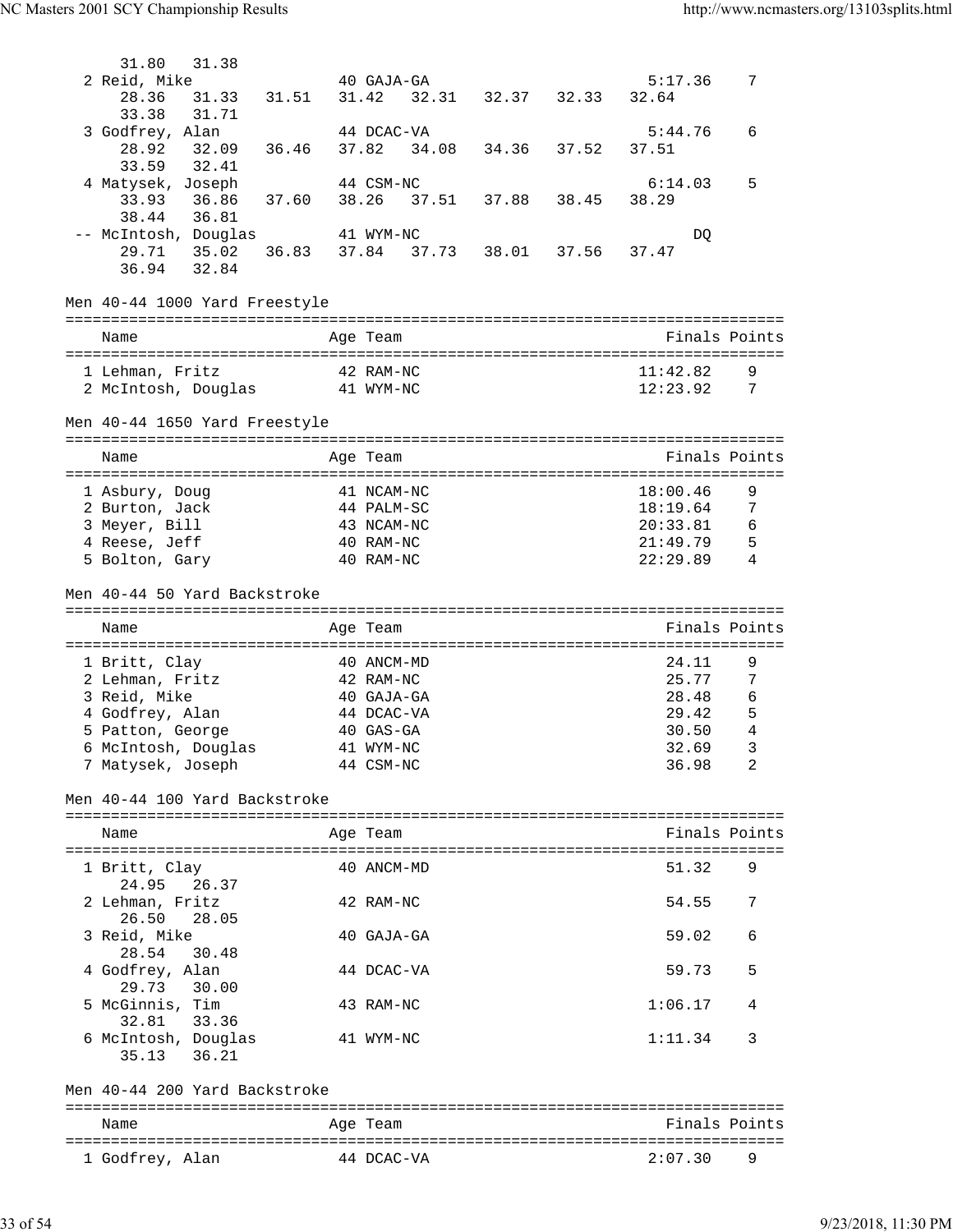30.67 32.05 32.65 31.93

| Men 40-44 50 Yard Breaststroke |  |  |
|--------------------------------|--|--|
|--------------------------------|--|--|

| Name              | Age Team      | Finals Points |   |
|-------------------|---------------|---------------|---|
| 1 Patton, George  | $40$ GAS-GA   | 28.98         | 9 |
| 2 Shepherd, Keith | 42 UNATTACHED | 31.19         | 7 |
| 3 Lehman, Fritz   | 42 RAM-NC     | 33.15         | 6 |
| 4 Waldbauer, Eric | 42 RAM-NC     | 33.72         | 5 |
| 5 Moore, Steve    | 43 MCM-NT     | 35.53         | 4 |
| 6 Matysek, Joseph | 44 CSM-NC     | 35.56         | 3 |
| 7 Johnson, Ken    | 43 CSM-NC     | 35.67         | 2 |
| 8 McClernan, Bill | 44 DAMA-NC    | 35.86         |   |
|                   |               |               |   |

Men 40-44 100 Yard Breaststroke

| Men 40-44 100 Yard Breaststroke     |               |               |   |
|-------------------------------------|---------------|---------------|---|
| Name                                | Age Team      | Finals Points |   |
| 1 Patton, George<br>30.72 33.78     | $40$ GAS-GA   | 1:04.50       | 9 |
| 2 Reese, Jeff<br>30.76 35.57        | 40 RAM-NC     | 1:06.33       | 7 |
| 3 Lehman, Fritz<br>33.23 34.49      | 42 RAM-NC     | 1:07.72       | 6 |
| 4 Shepherd, Keith<br>33.04 35.99    | 42 UNATTACHED | 1:09.03       | 5 |
| 5 Waldbauer, Eric<br>35.00<br>38.75 | 42 RAM-NC     | 1:13.75       | 4 |
| 6 Matysek, Joseph<br>40.00<br>37.30 | 44 CSM-NC     | 1:17.30       | 3 |

#### Men 40-44 200 Yard Breaststroke

40.68 43.93

| Name              |                | Age Team    | Finals Points |     |  |  |
|-------------------|----------------|-------------|---------------|-----|--|--|
| 1 Patton, George  |                | $40$ GAS-GA | 2:23.97       | 9   |  |  |
| 32.95 36.85       | 36.76          | 37.41       |               |     |  |  |
| 2 Waldbauer, Eric |                | 42 RAM-NC   | 2:38.49       | - 7 |  |  |
| 34.98             | 41.31<br>39.93 | 42.27       |               |     |  |  |

7 Moore, Steve 43 MCM-NT 1:24.61 2

Men 40-44 50 Yard Butterfly

| Name                | Age Team    | Finals Points |    |
|---------------------|-------------|---------------|----|
| 1 Britt, Clay       | 40 ANCM-MD  | 23.61         | 9  |
| 2 Patton, George    | $40$ GAS-GA | 25.93         | -7 |
| 3 McIntosh, Douglas | 41 WYM-NC   | 26.19         | 6  |
| 4 Weischedel, Brian | 41 NCMS-NC  | 27.36         | 5  |
| 5 Godfrey, Alan     | 44 DCAC-VA  | 27.38         | 4  |
| 6 McGinnis, Tim     | 43 RAM-NC   | 28.93         | 3  |
| 7 Kennedy, Gene     | 41 CSM-NC   | 29.89         | 2  |
| Johnson, Ken        | 43 CSM-NC   | 32.08         |    |

#### Men 40-44 100 Yard Butterfly

| Name                          | Age Team     | Finals Points |    |
|-------------------------------|--------------|---------------|----|
| 1 Burton, Jack<br>26.92 30.37 | 44 PALM-SC   | 57.29         | -9 |
| 2 Reid, Mike<br>26.49 31.33   | $40$ GAJA-GA | 7<br>57.82    |    |
| 3 Weischedel, Brian           | 41 NCMS-NC   | 59.88         | 6  |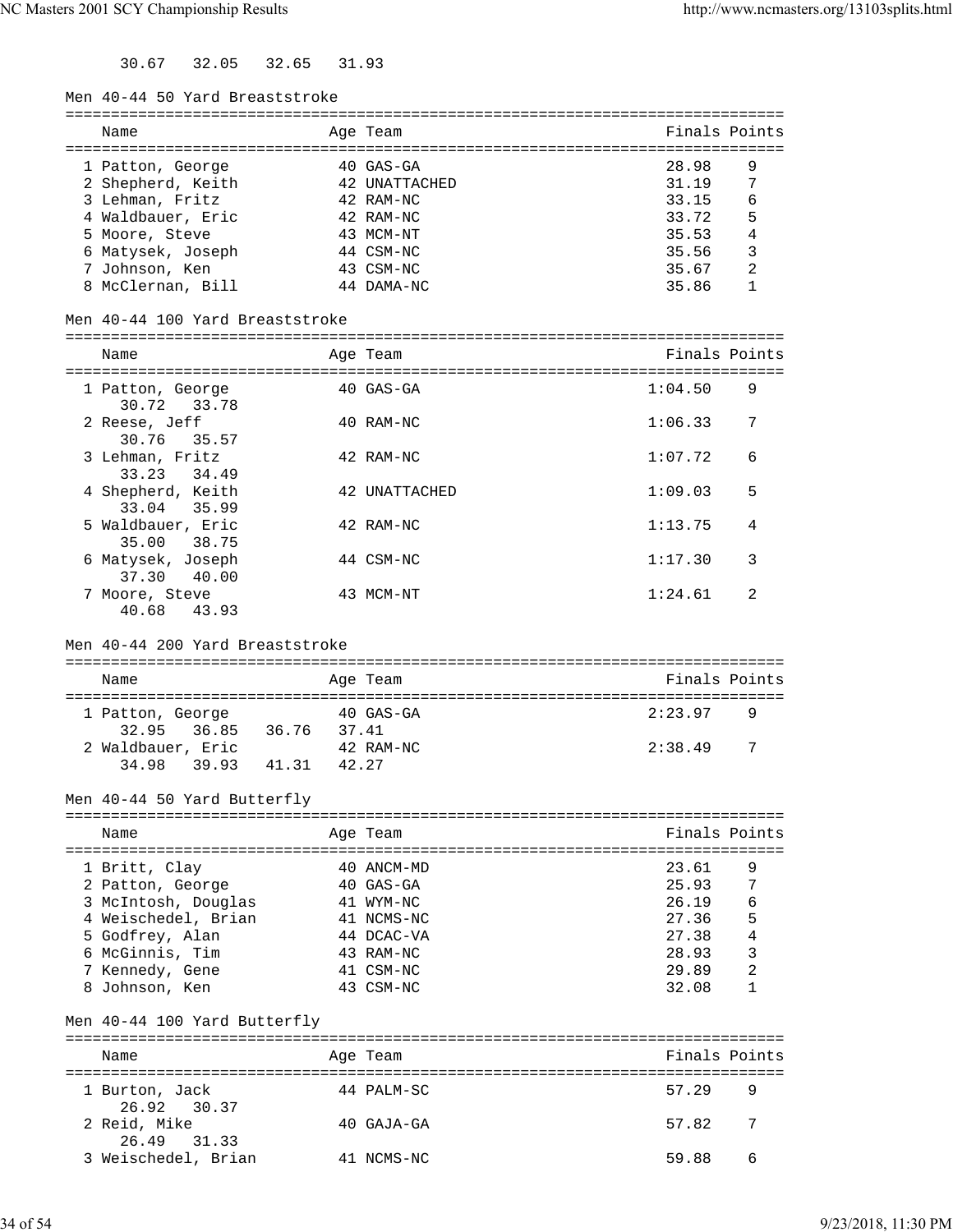28.53 31.35

| 4 Matysek, Joseph<br>32.43<br>38.37                        |             |                | 44 CSM-NC                        |  | 1:10.80          | 5 |
|------------------------------------------------------------|-------------|----------------|----------------------------------|--|------------------|---|
| Men 40-44 200 Yard Butterfly                               |             |                |                                  |  |                  |   |
| Name                                                       |             |                | Age Team                         |  | Finals Points    |   |
| 1 Burton, Jack<br>30.54 32.98 33.88 34.12                  |             |                | 44 PALM-SC                       |  | 2:11.52          | 9 |
| Men 40-44 100 Yard IM                                      |             |                |                                  |  |                  |   |
| Name                                                       |             |                | Age Team                         |  | Finals Points    |   |
| 1 Patton, George                                           |             |                | 40 GAS-GA                        |  | 58.56            | 9 |
| 27.52<br>31.04<br>2 Godfrey, Alan<br>28.18<br>32.18        |             |                | 44 DCAC-VA                       |  | 1:00.36          | 7 |
| 3 Lehman, Fritz                                            |             |                | 42 RAM-NC                        |  | 1:00.75          | 6 |
| 29.02<br>31.73<br>4 Shepherd, Keith<br>28.71<br>32.65      |             |                | 42 UNATTACHED                    |  | 1:01.36          | 5 |
| 5 Weischedel, Brian<br>29.83<br>33.30                      |             |                | 41 NCMS-NC                       |  | 1:03.13          | 4 |
| 6 McIntosh, Douglas<br>35.36<br>29.04                      |             |                | 41 WYM-NC                        |  | 1:04.40          | 3 |
| 7 Kennedy, Gene<br>31.98<br>34.53                          |             |                | 41 CSM-NC                        |  | 1:06.51          | 2 |
| 8 Johnson, Ken<br>33.44<br>37.13                           |             |                | 43 CSM-NC                        |  | 1:10.57          | 1 |
| 9 Waldbauer, Eric<br>34.28<br>36.70                        |             |                | 42 RAM-NC                        |  | 1:10.98          |   |
| 10 Matysek, Joseph<br>34.47<br>36.57                       |             |                | 44 CSM-NC                        |  | 1:11.04          |   |
| 11 McClernan, Bill<br>37.86<br>41.87                       |             |                | 44 DAMA-NC                       |  | 1:19.73          |   |
| Men 40-44 200 Yard IM                                      |             |                |                                  |  |                  |   |
| Name                                                       |             |                | Age Team                         |  | Finals Points    |   |
| 1 Godfrey, Alan                                            |             |                | 44 DCAC-VA                       |  | 2:10.91          | 9 |
| 27.75<br>33.59<br>2 Patton, George<br>27.13<br>34.14 38.57 | 38.88       | 30.69<br>31.43 | 40 GAS-GA                        |  | 2:11.27          | 7 |
| 3 Shepherd, Keith<br>28.13<br>36.23                        | 40.68       | 31.99          | 42 UNATTACHED                    |  | 2:17.03          | 6 |
| 4 Meyer, Bill<br>30.61<br>39.07 41.49                      |             | 34.92          | 43 NCAM-NC                       |  | 2:26.09          | 5 |
| 5 Waldbauer, Eric<br>32.41<br>39.43 41.94                  |             | 37.55          | 42 RAM-NC                        |  | 2:31.33          | 4 |
| 6 McIntosh, Douglas<br>38.43<br>29.17                      | 53.72 31.39 |                | 41 WYM-NC                        |  | 2:32.71          | 3 |
| Men 40-44 400 Yard IM                                      |             |                |                                  |  |                  |   |
| Name                                                       |             |                | Age Team                         |  | Finals Points    |   |
| 1 Reese, Jeff                                              |             |                | 40 RAM-NC                        |  | 5:34.21          | 9 |
| 34.45<br>42.53 49.43 48.51<br>2 Matysek, Joseph            |             |                | 41.79  42.21  39.02<br>44 CSM-NC |  | 36.27<br>5:52.82 | 7 |
| 35.71  40.09  51.67  47.67  50.98  48.80  40.23            |             |                |                                  |  | 37.67            |   |

Men 45-49 50 Yard Freestyle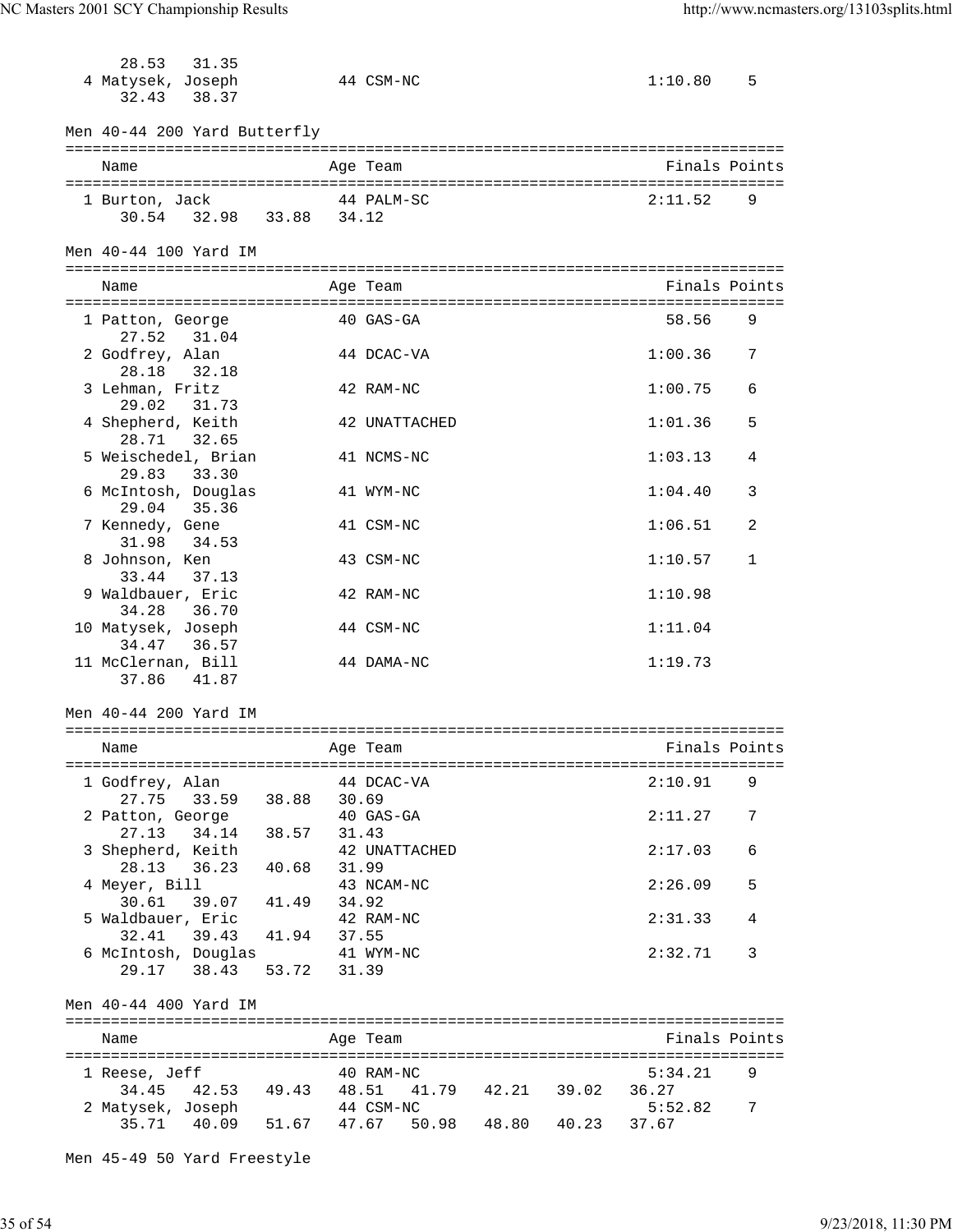| Finals Points<br>Age Team<br>26.72<br>45 FMM-FL<br>9<br>1 Kurtzman, Andy<br>7<br>2 Facchine, Kevin<br>27.42<br>45 RAM-NC<br>28.73<br>3 Dlesk, Richard<br>6<br>45 NCAM-NC<br>4 Murphy, Lee<br>45 NCAM-NC<br>29.24<br>5<br>Men 45-49 100 Yard Freestyle<br>Finals Points<br>Name<br>Age Team<br>1 Facchine, Kevin<br>45 RAM-NC<br>53.88<br>9<br>25.95<br>27.93<br>46 RAM-NC<br>57.08<br>2 Carrow, Hill<br>7<br>27.16<br>29.92<br>3 Murphy, Lee<br>1:06.68<br>45 NCAM-NC<br>6<br>31.65 35.03<br>4 Dlesk, Richard<br>45 NCAM-NC<br>1:07.06<br>5<br>32.64 34.42<br>Men 45-49 200 Yard Freestyle<br>Finals Points<br>Name<br>Age Team<br>1 Facchine, Kevin<br>45 RAM-NC<br>1:59.29<br>9<br>30.85<br>30.19<br>30.11<br>28.14<br>2:11.78<br>2 Kurtzman, Andy<br>45 FMM-FL<br>7<br>33.49 34.59<br>30.38<br>33.32<br>3 Dlesk, Richard<br>45 NCAM-NC<br>2:31.54<br>6<br>35.45 39.47 39.21 37.41<br>45 NCAM-NC<br>5<br>4 Murphy, Lee<br>2:33.88<br>32.77 38.39 40.82<br>41.90<br>Men 45-49 500 Yard Freestyle<br>Finals Points<br>Name<br>Age Team<br>1 Facchine, Kevin<br>45 RAM-NC<br>5:31.91<br>9<br>33.40<br>33.71<br>33.86<br>34.21 34.16 33.89<br>33.28<br>30.33<br>31.46<br>33.61<br>Men 45-49 1000 Yard Freestyle<br>Finals Points<br>Age Team<br>Name<br>1 Facchine, Kevin<br>45 RAM-NC<br>11:31.33<br>9<br>Men 45-49 50 Yard Backstroke<br>Finals Points<br>Age Team<br>Name<br>9<br>1 Murphy, Lee<br>45 NCAM-NC<br>37.77<br>Men 45-49 100 Yard Backstroke<br>. = = = = = = = = = = =<br>Finals Points<br>Name<br>Age Team<br>1:22.98<br>1 Murphy, Lee<br>45 NCAM-NC<br>9<br>40.93 42.05<br>Men 45-49 200 Yard Backstroke<br>Finals Points<br>Age Team<br>Name | ========================== | ============<br>====================================== |  |
|--------------------------------------------------------------------------------------------------------------------------------------------------------------------------------------------------------------------------------------------------------------------------------------------------------------------------------------------------------------------------------------------------------------------------------------------------------------------------------------------------------------------------------------------------------------------------------------------------------------------------------------------------------------------------------------------------------------------------------------------------------------------------------------------------------------------------------------------------------------------------------------------------------------------------------------------------------------------------------------------------------------------------------------------------------------------------------------------------------------------------------------------------------------------------------------------------------------------------------------------------------------------------------------------------------------------------------------------------------------------------------------------------------------------------------------------------------------------------------------------------------------------------------------------------------------------------------------------------------------------------------------------------------------|----------------------------|--------------------------------------------------------|--|
|                                                                                                                                                                                                                                                                                                                                                                                                                                                                                                                                                                                                                                                                                                                                                                                                                                                                                                                                                                                                                                                                                                                                                                                                                                                                                                                                                                                                                                                                                                                                                                                                                                                              | Name                       |                                                        |  |
|                                                                                                                                                                                                                                                                                                                                                                                                                                                                                                                                                                                                                                                                                                                                                                                                                                                                                                                                                                                                                                                                                                                                                                                                                                                                                                                                                                                                                                                                                                                                                                                                                                                              |                            |                                                        |  |
|                                                                                                                                                                                                                                                                                                                                                                                                                                                                                                                                                                                                                                                                                                                                                                                                                                                                                                                                                                                                                                                                                                                                                                                                                                                                                                                                                                                                                                                                                                                                                                                                                                                              |                            |                                                        |  |
|                                                                                                                                                                                                                                                                                                                                                                                                                                                                                                                                                                                                                                                                                                                                                                                                                                                                                                                                                                                                                                                                                                                                                                                                                                                                                                                                                                                                                                                                                                                                                                                                                                                              |                            |                                                        |  |
|                                                                                                                                                                                                                                                                                                                                                                                                                                                                                                                                                                                                                                                                                                                                                                                                                                                                                                                                                                                                                                                                                                                                                                                                                                                                                                                                                                                                                                                                                                                                                                                                                                                              |                            |                                                        |  |
|                                                                                                                                                                                                                                                                                                                                                                                                                                                                                                                                                                                                                                                                                                                                                                                                                                                                                                                                                                                                                                                                                                                                                                                                                                                                                                                                                                                                                                                                                                                                                                                                                                                              |                            |                                                        |  |
|                                                                                                                                                                                                                                                                                                                                                                                                                                                                                                                                                                                                                                                                                                                                                                                                                                                                                                                                                                                                                                                                                                                                                                                                                                                                                                                                                                                                                                                                                                                                                                                                                                                              |                            |                                                        |  |
|                                                                                                                                                                                                                                                                                                                                                                                                                                                                                                                                                                                                                                                                                                                                                                                                                                                                                                                                                                                                                                                                                                                                                                                                                                                                                                                                                                                                                                                                                                                                                                                                                                                              |                            |                                                        |  |
|                                                                                                                                                                                                                                                                                                                                                                                                                                                                                                                                                                                                                                                                                                                                                                                                                                                                                                                                                                                                                                                                                                                                                                                                                                                                                                                                                                                                                                                                                                                                                                                                                                                              |                            |                                                        |  |
|                                                                                                                                                                                                                                                                                                                                                                                                                                                                                                                                                                                                                                                                                                                                                                                                                                                                                                                                                                                                                                                                                                                                                                                                                                                                                                                                                                                                                                                                                                                                                                                                                                                              |                            |                                                        |  |
|                                                                                                                                                                                                                                                                                                                                                                                                                                                                                                                                                                                                                                                                                                                                                                                                                                                                                                                                                                                                                                                                                                                                                                                                                                                                                                                                                                                                                                                                                                                                                                                                                                                              |                            |                                                        |  |
|                                                                                                                                                                                                                                                                                                                                                                                                                                                                                                                                                                                                                                                                                                                                                                                                                                                                                                                                                                                                                                                                                                                                                                                                                                                                                                                                                                                                                                                                                                                                                                                                                                                              |                            |                                                        |  |
|                                                                                                                                                                                                                                                                                                                                                                                                                                                                                                                                                                                                                                                                                                                                                                                                                                                                                                                                                                                                                                                                                                                                                                                                                                                                                                                                                                                                                                                                                                                                                                                                                                                              |                            |                                                        |  |
|                                                                                                                                                                                                                                                                                                                                                                                                                                                                                                                                                                                                                                                                                                                                                                                                                                                                                                                                                                                                                                                                                                                                                                                                                                                                                                                                                                                                                                                                                                                                                                                                                                                              |                            |                                                        |  |
|                                                                                                                                                                                                                                                                                                                                                                                                                                                                                                                                                                                                                                                                                                                                                                                                                                                                                                                                                                                                                                                                                                                                                                                                                                                                                                                                                                                                                                                                                                                                                                                                                                                              |                            |                                                        |  |
|                                                                                                                                                                                                                                                                                                                                                                                                                                                                                                                                                                                                                                                                                                                                                                                                                                                                                                                                                                                                                                                                                                                                                                                                                                                                                                                                                                                                                                                                                                                                                                                                                                                              |                            |                                                        |  |
|                                                                                                                                                                                                                                                                                                                                                                                                                                                                                                                                                                                                                                                                                                                                                                                                                                                                                                                                                                                                                                                                                                                                                                                                                                                                                                                                                                                                                                                                                                                                                                                                                                                              |                            |                                                        |  |
|                                                                                                                                                                                                                                                                                                                                                                                                                                                                                                                                                                                                                                                                                                                                                                                                                                                                                                                                                                                                                                                                                                                                                                                                                                                                                                                                                                                                                                                                                                                                                                                                                                                              |                            |                                                        |  |
|                                                                                                                                                                                                                                                                                                                                                                                                                                                                                                                                                                                                                                                                                                                                                                                                                                                                                                                                                                                                                                                                                                                                                                                                                                                                                                                                                                                                                                                                                                                                                                                                                                                              |                            |                                                        |  |
|                                                                                                                                                                                                                                                                                                                                                                                                                                                                                                                                                                                                                                                                                                                                                                                                                                                                                                                                                                                                                                                                                                                                                                                                                                                                                                                                                                                                                                                                                                                                                                                                                                                              |                            |                                                        |  |
|                                                                                                                                                                                                                                                                                                                                                                                                                                                                                                                                                                                                                                                                                                                                                                                                                                                                                                                                                                                                                                                                                                                                                                                                                                                                                                                                                                                                                                                                                                                                                                                                                                                              |                            |                                                        |  |
|                                                                                                                                                                                                                                                                                                                                                                                                                                                                                                                                                                                                                                                                                                                                                                                                                                                                                                                                                                                                                                                                                                                                                                                                                                                                                                                                                                                                                                                                                                                                                                                                                                                              |                            |                                                        |  |
|                                                                                                                                                                                                                                                                                                                                                                                                                                                                                                                                                                                                                                                                                                                                                                                                                                                                                                                                                                                                                                                                                                                                                                                                                                                                                                                                                                                                                                                                                                                                                                                                                                                              |                            |                                                        |  |
|                                                                                                                                                                                                                                                                                                                                                                                                                                                                                                                                                                                                                                                                                                                                                                                                                                                                                                                                                                                                                                                                                                                                                                                                                                                                                                                                                                                                                                                                                                                                                                                                                                                              |                            |                                                        |  |
|                                                                                                                                                                                                                                                                                                                                                                                                                                                                                                                                                                                                                                                                                                                                                                                                                                                                                                                                                                                                                                                                                                                                                                                                                                                                                                                                                                                                                                                                                                                                                                                                                                                              |                            |                                                        |  |
|                                                                                                                                                                                                                                                                                                                                                                                                                                                                                                                                                                                                                                                                                                                                                                                                                                                                                                                                                                                                                                                                                                                                                                                                                                                                                                                                                                                                                                                                                                                                                                                                                                                              |                            |                                                        |  |
|                                                                                                                                                                                                                                                                                                                                                                                                                                                                                                                                                                                                                                                                                                                                                                                                                                                                                                                                                                                                                                                                                                                                                                                                                                                                                                                                                                                                                                                                                                                                                                                                                                                              |                            |                                                        |  |
|                                                                                                                                                                                                                                                                                                                                                                                                                                                                                                                                                                                                                                                                                                                                                                                                                                                                                                                                                                                                                                                                                                                                                                                                                                                                                                                                                                                                                                                                                                                                                                                                                                                              |                            |                                                        |  |
|                                                                                                                                                                                                                                                                                                                                                                                                                                                                                                                                                                                                                                                                                                                                                                                                                                                                                                                                                                                                                                                                                                                                                                                                                                                                                                                                                                                                                                                                                                                                                                                                                                                              |                            |                                                        |  |
|                                                                                                                                                                                                                                                                                                                                                                                                                                                                                                                                                                                                                                                                                                                                                                                                                                                                                                                                                                                                                                                                                                                                                                                                                                                                                                                                                                                                                                                                                                                                                                                                                                                              |                            |                                                        |  |
|                                                                                                                                                                                                                                                                                                                                                                                                                                                                                                                                                                                                                                                                                                                                                                                                                                                                                                                                                                                                                                                                                                                                                                                                                                                                                                                                                                                                                                                                                                                                                                                                                                                              |                            |                                                        |  |
|                                                                                                                                                                                                                                                                                                                                                                                                                                                                                                                                                                                                                                                                                                                                                                                                                                                                                                                                                                                                                                                                                                                                                                                                                                                                                                                                                                                                                                                                                                                                                                                                                                                              |                            |                                                        |  |
|                                                                                                                                                                                                                                                                                                                                                                                                                                                                                                                                                                                                                                                                                                                                                                                                                                                                                                                                                                                                                                                                                                                                                                                                                                                                                                                                                                                                                                                                                                                                                                                                                                                              |                            |                                                        |  |
|                                                                                                                                                                                                                                                                                                                                                                                                                                                                                                                                                                                                                                                                                                                                                                                                                                                                                                                                                                                                                                                                                                                                                                                                                                                                                                                                                                                                                                                                                                                                                                                                                                                              |                            |                                                        |  |
|                                                                                                                                                                                                                                                                                                                                                                                                                                                                                                                                                                                                                                                                                                                                                                                                                                                                                                                                                                                                                                                                                                                                                                                                                                                                                                                                                                                                                                                                                                                                                                                                                                                              |                            |                                                        |  |
|                                                                                                                                                                                                                                                                                                                                                                                                                                                                                                                                                                                                                                                                                                                                                                                                                                                                                                                                                                                                                                                                                                                                                                                                                                                                                                                                                                                                                                                                                                                                                                                                                                                              |                            |                                                        |  |
|                                                                                                                                                                                                                                                                                                                                                                                                                                                                                                                                                                                                                                                                                                                                                                                                                                                                                                                                                                                                                                                                                                                                                                                                                                                                                                                                                                                                                                                                                                                                                                                                                                                              |                            |                                                        |  |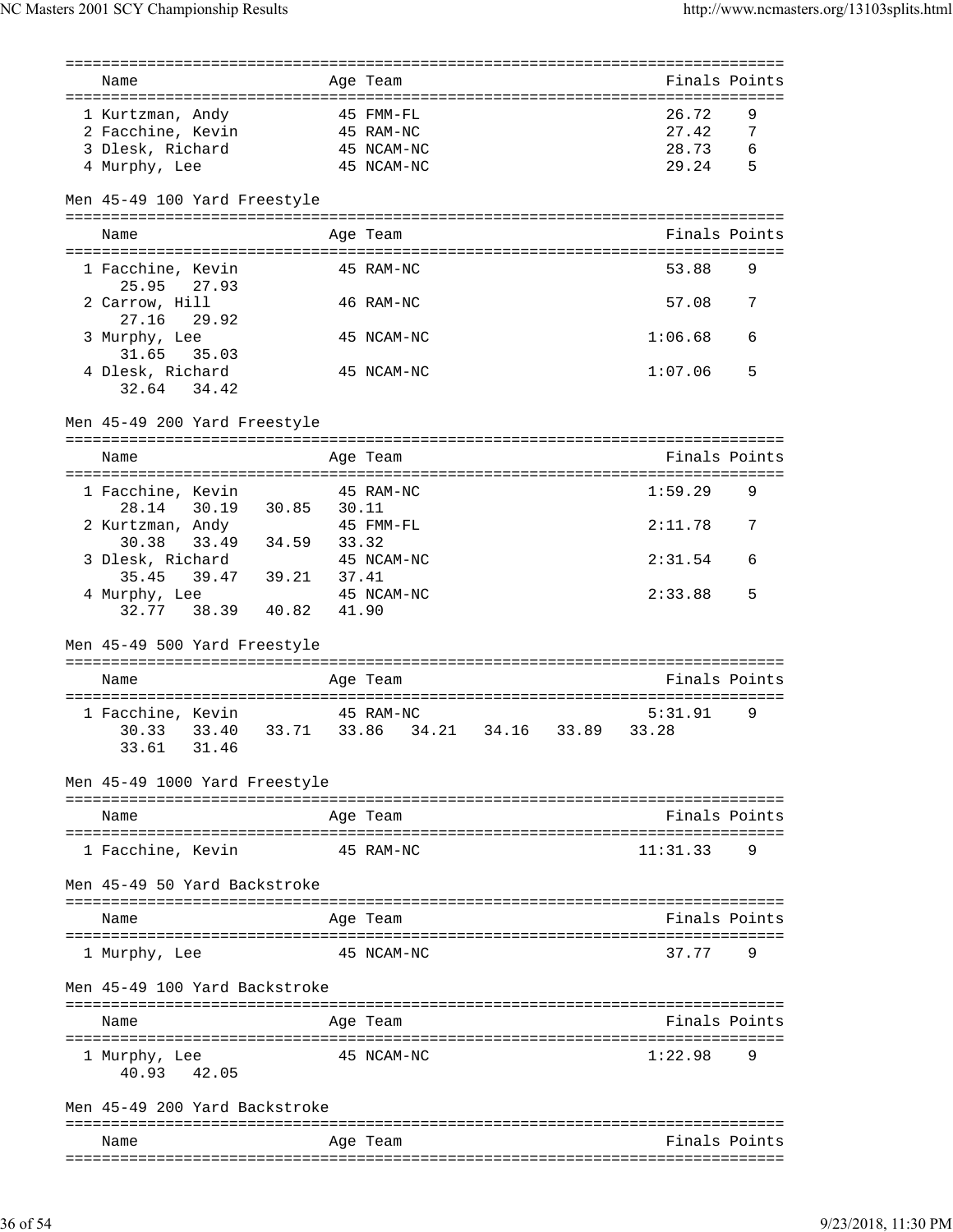| 1 Murphy, Lee<br>41.79  44.47  45.82  45.74          | 45 NCAM-NC                                      | 2:57.82       | 9 |
|------------------------------------------------------|-------------------------------------------------|---------------|---|
| Men 45-49 50 Yard Breaststroke                       |                                                 |               |   |
| Name                                                 | Age Team                                        | Finals Points |   |
| 1 Facchine, Kevin<br>45 RAM-NC                       |                                                 | 34.28         | 9 |
| Men 45-49 50 Yard Butterfly                          |                                                 |               |   |
| Name                                                 | Age Team                                        | Finals Points |   |
| 1 Facchine, Kevin                                    | 45 RAM-NC                                       | 26.76         | 9 |
| 2 Carrow, Hill<br>-- Murphy, Lee                     | 46 RAM-NC<br>45 NCAM-NC                         | 28.47<br>DO.  | 7 |
| Men 45-49 100 Yard Butterfly                         |                                                 |               |   |
| Name                                                 | --------------------------------<br>Age Team    | Finals Points |   |
| 1 Facchine, Kevin                                    | 45 RAM-NC                                       | 1:00.02       | 9 |
| 27.59 32.43                                          |                                                 |               |   |
| 2 Kurtzman, Andy<br>30.58 34.07                      | 45 FMM-FL                                       | 1:04.65       | 7 |
| Men 45-49 200 Yard Butterfly                         |                                                 |               |   |
| Name                                                 | Age Team                                        | Finals Points |   |
| 1 Carrow, Hill<br>37.69 38.99 39.54<br>32.60         | 46 RAM-NC                                       | 2:28.82       | 9 |
| Men 45-49 100 Yard IM                                |                                                 |               |   |
| Name                                                 | Age Team                                        | Finals Points |   |
| 1 Facchine, Kevin                                    | 45 RAM-NC                                       | 1:03.37       | 9 |
| 29.35<br>34.02<br>2 Dlesk, Richard<br>37.17 39.96    | 45 NCAM-NC                                      | 1:17.13       | 7 |
| Men 45-49 200 Yard IM                                |                                                 |               |   |
| Name                                                 | Age Team                                        | Finals Points |   |
|                                                      |                                                 |               |   |
| 1 Kurtzman, Andy<br>$42.18$ $47.19$ $35.80$<br>31.96 | $45$ FMM-FL                                     | 2:37.13       | 9 |
| Men 45-49 400 Yard IM                                |                                                 |               |   |
| Name                                                 | Age Team                                        | Finals Points |   |
| 1 Facchine, Kevin                                    | 45 RAM-NC                                       | 5:02.93       | 9 |
|                                                      | 32.07 36.41 41.95 40.12 43.65 43.79 33.67 31.27 |               |   |
| Men 50-54 50 Yard Freestyle                          |                                                 |               |   |
| Name                                                 | Age Team                                        | Finals Points |   |
| 1 Bober, Richard                                     | 50 CSM-NC                                       | 26.09         | 9 |
| 2 Glotzer, Rob                                       | 50 RAM-NC                                       | 26.77         | 7 |
| 3 Byers, Jerry                                       | 53 UNATTACHED                                   | 33.02         | 6 |

Men 50-54 100 Yard Freestyle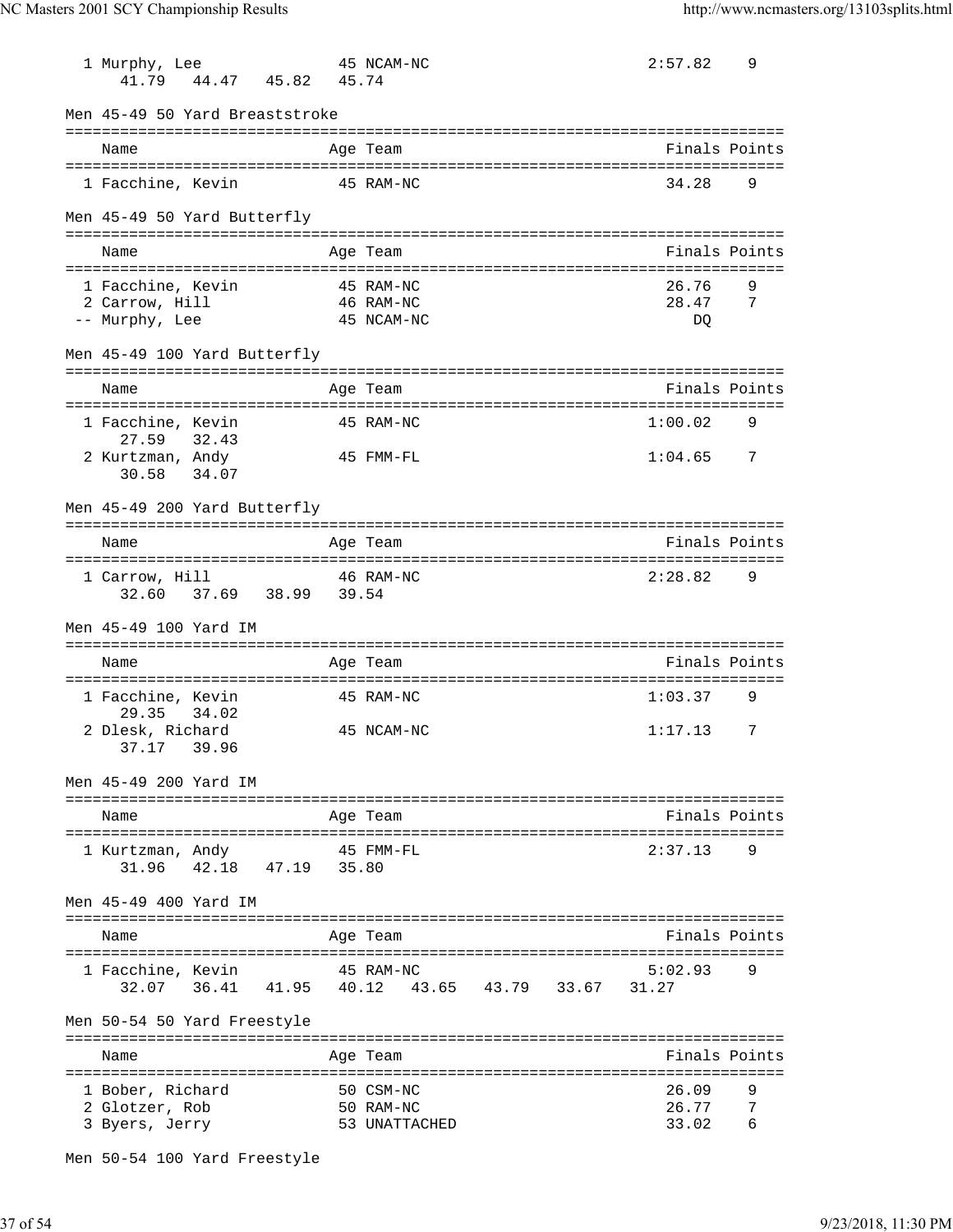| Name                                                                                  |            | Age Team                                              |  | Finals Points    |   |
|---------------------------------------------------------------------------------------|------------|-------------------------------------------------------|--|------------------|---|
| 1 Wilder, Hugh<br>26.16<br>28.23                                                      | 53 PALM-SC |                                                       |  | 54.39            | 9 |
| 2 Bober, Richard<br>26.43<br>29.34                                                    |            | 50 CSM-NC                                             |  | 55.77            | 7 |
| Men 50-54 200 Yard Freestyle                                                          |            |                                                       |  |                  |   |
| Name                                                                                  |            | Age Team                                              |  | Finals Points    |   |
| 1 Glotzer, Rob                                                                        |            | 50 RAM-NC                                             |  | 2:24.00          | 9 |
| 32.33 36.88 38.34 36.45<br>2 Karpinos, Ralph 51 NCAM-NC<br>45.92 46.76 45.40<br>41.80 |            |                                                       |  | 2:59.88          | 7 |
| Men 50-54 500 Yard Freestyle                                                          |            |                                                       |  |                  |   |
| Name                                                                                  |            | Age Team                                              |  | Finals Points    |   |
| 1 Wilder, Hugh                                                                        |            | 53 PALM-SC                                            |  | 5:38.34          | 9 |
| 30.28<br>34.38<br>33.58                                                               |            | 33.40 34.34 34.48 34.60 34.60 34.18 34.50             |  |                  |   |
| 2 Bober, Richard                                                                      |            | 50 CSM-NC<br>34.84  35.71  36.76  36.02  36.34  36.56 |  | 5:53.35          | 7 |
| 31.43<br>34.05<br>35.52                                                               |            |                                                       |  | 36.12            |   |
| 3 Andrews, Chuck<br>31.87 35.77 36.86 37.95 38.40 37.74 37.56<br>36.65<br>34.54       |            | 54 AM-SC                                              |  | 6:04.62<br>37.28 | 6 |
| Men 50-54 50 Yard Backstroke                                                          |            |                                                       |  |                  |   |
|                                                                                       |            |                                                       |  |                  |   |
| Name                                                                                  |            |                                                       |  |                  |   |
|                                                                                       |            | Age Team                                              |  | Finals Points    |   |
| 1 Wilder, Hugh                                                                        |            | 53 PALM-SC                                            |  | 27.38            | 9 |
| 2 Stringer, Rick                                                                      |            | 51 VMST-VA                                            |  | 27.75            | 7 |
| 3 Bober, Richard                                                                      |            | 50 CSM-NC                                             |  | 28.60            | 6 |
| 4 Karpinos, Ralph                                                                     |            | 51 NCAM-NC                                            |  | 50.22            | 5 |
| Men 50-54 100 Yard Backstroke                                                         |            |                                                       |  |                  |   |
| Name                                                                                  |            | Age Team                                              |  | Finals Points    |   |
| 1 Wilder, Hugh<br>30.77                                                               |            | 53 PALM-SC                                            |  | 59.26            | 9 |
| 28.49<br>2 Stringer, Rick                                                             |            | 51 VMST-VA                                            |  | 1:00.16          | 7 |
| 29.60<br>30.56<br>3 Bober, Richard                                                    |            | 50 CSM-NC                                             |  | 1:01.39          | 6 |
| 30.43<br>30.96<br>4 Glass, Ernie<br>34.86 35.69                                       |            | 51 CSM-NC                                             |  | 1:10.55          | 5 |
| Men 50-54 200 Yard Backstroke                                                         |            |                                                       |  |                  |   |
| Name                                                                                  |            | Age Team                                              |  | Finals Points    |   |
| 1 Stringer, Rick                                                                      |            | 51 VMST-VA                                            |  | 2:10.42          | 9 |
| 31.52<br>33.86 32.86 32.18<br>2 Wilder, Hugh                                          |            | 53 PALM-SC                                            |  | 2:12.93          | 7 |
| 33.38 34.48<br>31.10<br>3 Bober, Richard                                              | 33.97      | 50 CSM-NC                                             |  | 2:16.05          | 6 |
| 34.16 34.81<br>32.13<br>4 Andrews, Chuck                                              | 34.95      | 54 AM-SC                                              |  | 2:46.72          | 5 |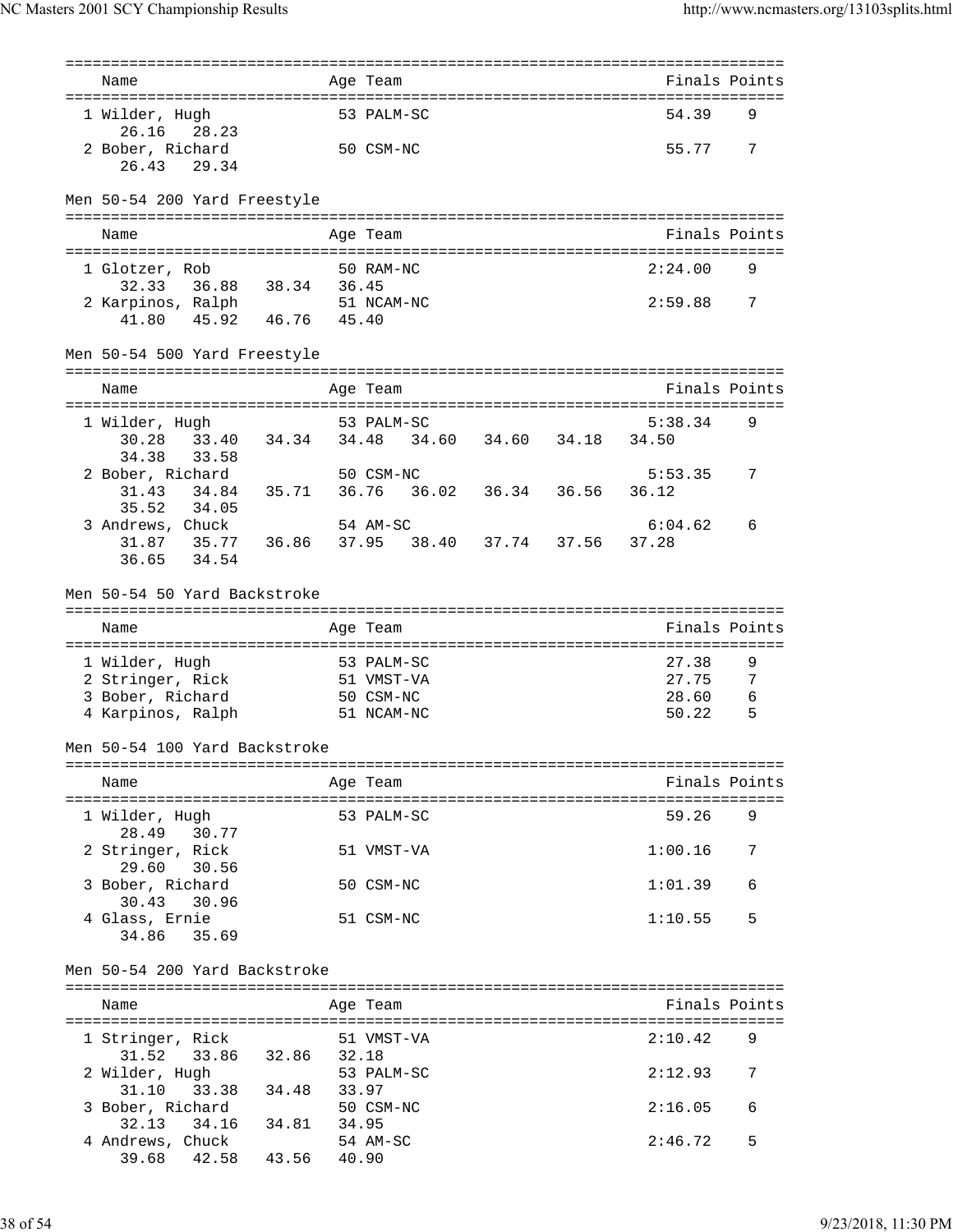| Men 50-54 50 Yard Breaststroke                 |       |               |                           |          |
|------------------------------------------------|-------|---------------|---------------------------|----------|
| Name                                           |       | Age Team      | Finals Points             |          |
| 50 RAM-NC<br>1 Glotzer, Rob<br>2 Byers, Jerry  |       | 53 UNATTACHED | 35.29<br>35.49            | 9<br>- 7 |
| Men 50-54 100 Yard Breaststroke                |       |               |                           |          |
| Name                                           |       | Age Team      | Finals Points             |          |
| 1 Byers, Jerry<br>37.16                        |       | 53 UNATTACHED | 1:18.30                   | 9        |
| 41.14<br>2 Karpinos, Ralph<br>47.79 51.66      |       | 51 NCAM-NC    | 1:39.45<br>$\overline{7}$ |          |
| Men 50-54 200 Yard Breaststroke                |       |               |                           |          |
| Name                                           |       | Age Team      | Finals Points             |          |
| 1 Andrews, Chuck<br>37.90  44.57  46.52  45.87 |       | 54 AM-SC      | 2:54.86                   | 9        |
| Men 50-54 50 Yard Butterfly                    |       |               |                           |          |
| Name                                           |       | Age Team      | Finals Points             |          |
| 1 Bober, Richard                               |       | 50 CSM-NC     | 28.19                     | 9        |
| 2 Glass, Ernie                                 |       | 51 CSM-NC     | 28.57                     | - 7      |
| 3 Glotzer, Rob                                 |       | 50 RAM-NC     | 6<br>29.61                |          |
| Men 50-54 100 Yard Butterfly                   |       |               |                           |          |
| Name                                           |       | Age Team      | Finals Points             |          |
| 1 Glotzer, Rob<br>32.66<br>37.72               |       | 50 RAM-NC     | 1:10.38                   | 9        |
| 2 Karpinos, Ralph<br>46.96 58.25               |       | 51 NCAM-NC    | 1:45.21                   | 7        |
| Men 50-54 200 Yard Butterfly                   |       |               |                           |          |
| Name                                           |       | Age Team      | Finals Points             |          |
| 1 Andrews, Chuck<br>35.37 43.14 43.34          | 42.40 | 54 AM-SC      | 2:44.25                   | 9        |
| Men 50-54 100 Yard IM                          |       |               |                           |          |
| Name                                           |       | Age Team      | Finals Points             |          |
| 1 Stringer, Rick<br>28.31 33.18                |       | 51 VMST-VA    | 1:01.49                   | 9        |
| 2 Wilder, Hugh<br>28.36                        |       | 53 PALM-SC    | 1:04.08                   | 7        |
| 35.72<br>3 Glotzer, Rob<br>37.24<br>33.02      |       | 50 RAM-NC     | 1:10.26                   | 6        |
| 4 Byers, Jerry<br>41.71<br>43.17               |       | 53 UNATTACHED | 1:24.88                   | 5        |
| Men 50-54 200 Yard IM                          |       |               |                           |          |
| Name                                           |       | Age Team      | Finals Points             |          |
|                                                |       |               |                           |          |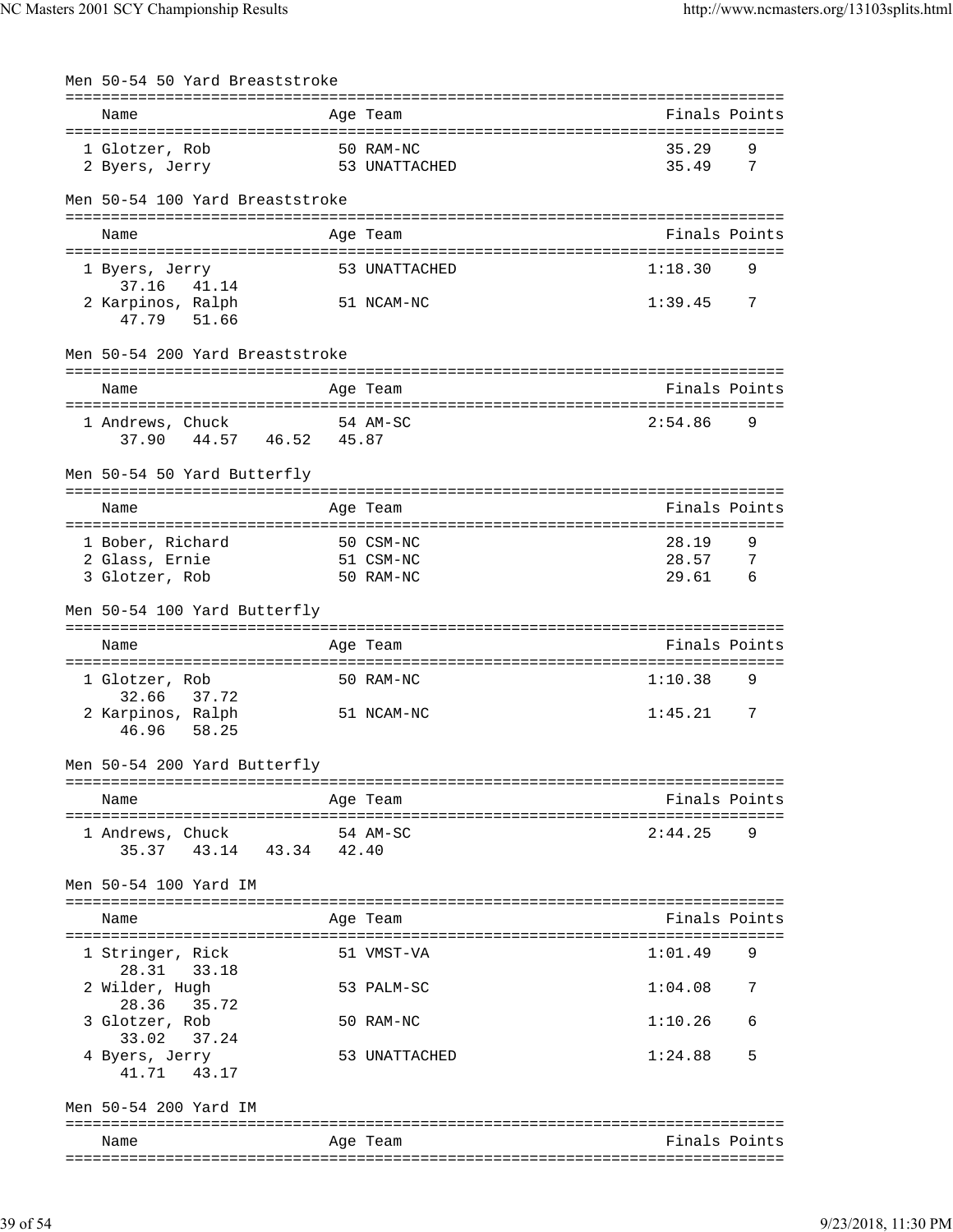| 1 Stringer, Rick<br>29.01<br>33.98 40.23 31.82 |                    | 51 VMST-VA |                     |       | 2:15.04          | 9 |
|------------------------------------------------|--------------------|------------|---------------------|-------|------------------|---|
| 2 Wilder, Hugh<br>28.59<br>34.66 42.67         | 31.58              | 53 PALM-SC |                     |       | 2:17.50          | 7 |
| 3 Andrews, Chuck<br>44.84<br>31.52<br>40.95    | 54 AM-SC<br>35.45  |            |                     |       | 2:32.76          | 6 |
| 4 Karpinos, Ralph<br>59.09<br>56.72<br>44.82   | 46.43              | 51 NCAM-NC |                     |       | 3:27.06          | 5 |
| Men 50-54 400 Yard IM                          |                    |            |                     |       |                  |   |
| Name                                           | Age Team           |            |                     |       | Finals Points    |   |
|                                                |                    |            |                     |       |                  |   |
| 1 Stringer, Rick                               |                    | 51 VMST-VA |                     |       | 4:55.23          | 9 |
| 35.86 38.17 37.40<br>31.45                     |                    |            | 43.15 43.56 33.71   |       | 31.93            |   |
| 2 Wilder, Hugh                                 | 53 PALM-SC         |            |                     |       | 5:05.56          | 7 |
| 30.79<br>35.57 40.79 39.64<br>3 Bober, Richard | 50 CSM-NC          |            | 45.71  46.12  33.80 |       | 33.14<br>5:23.59 | 6 |
| 33.08 37.16 40.69 39.41                        |                    |            | 53.80 52.50 34.79   |       | 32.16            |   |
| 4 Andrews, Chuck                               | 54 AM-SC           |            |                     |       | 5:28.51          | 5 |
| 35.30<br>41.82                                 | 43.57 42.68        |            | 46.36 46.60         | 36.85 | 35.33            |   |
|                                                |                    |            |                     |       |                  |   |
| Men 55-59 50 Yard Freestyle                    |                    |            |                     |       |                  |   |
| Name                                           |                    |            |                     |       | Finals Points    |   |
|                                                | Age Team           |            |                     |       |                  |   |
| 1 White, Bernie                                | 57 CSM-NC          |            |                     |       | 28.56            | 9 |
| 2 Enyart, James                                | 59 WYM-NC          |            |                     |       | 32.61            | 7 |
| 3 Wycoff, Steve                                | 56 AM-SC           |            |                     |       | 32.96            | 6 |
| 4 Baker, Frank                                 | 59 NCAM-NC         |            |                     |       | 35.46            | 5 |
|                                                |                    |            |                     |       |                  |   |
| Men 55-59 100 Yard Freestyle                   |                    |            |                     |       |                  |   |
|                                                |                    |            |                     |       |                  |   |
|                                                |                    |            |                     |       |                  |   |
| Name                                           | Age Team           |            |                     |       | Finals Points    |   |
| 1 Slaughter, James<br>36.70 40.44              | 55 RAM-NC          |            |                     |       | 1:17.14          | 9 |
| 2 Enyart, James                                | 59 WYM-NC          |            |                     |       | 1:17.15          | 7 |
| 37.04 40.11                                    |                    |            |                     |       |                  |   |
| Men 55-59 200 Yard Freestyle                   |                    |            |                     |       |                  |   |
|                                                |                    |            |                     |       |                  |   |
| Name                                           | Age Team           |            |                     |       | Finals Points    |   |
|                                                |                    |            |                     |       |                  |   |
| 1 White, Bernie                                | 57 CSM-NC          |            |                     |       | 2:34.08          | 9 |
| 1:16.55<br>40.91 36.81                         |                    |            |                     |       |                  |   |
| 2 Slaughter, James                             | 55 RAM-NC          |            |                     |       | 2:34.50          | 7 |
| 39.79<br>36.33<br>39.18                        | 39.20<br>59 WYM-NC |            |                     |       | 2:50.96          | 6 |
| 3 Enyart, James<br>42.17 46.58<br>37.85        | 44.36              |            |                     |       |                  |   |
|                                                |                    |            |                     |       |                  |   |
| Men 55-59 500 Yard Freestyle                   |                    |            |                     |       |                  |   |
| Name                                           |                    |            |                     |       | Finals Points    |   |
|                                                | Age Team           |            |                     |       |                  |   |
| 1 Poiletman, Robert                            | 57 GCAM-SC         |            |                     |       | 5:48.42          | 9 |
| 34.12 34.92 35.40 35.63 35.14 34.76<br>30.49   |                    |            |                     |       | 36.39            |   |
| 35.83<br>35.74                                 |                    |            |                     |       |                  |   |
| 2 Slaughter, James                             | 55 RAM-NC          |            |                     |       | 7:17.03          | 7 |
| 38.36<br>41.05<br>44.12                        | 44.80              |            | 43.78 44.87 44.62   |       | 45.57            |   |
| 45.15<br>44.71                                 |                    |            |                     |       |                  |   |
| 3 Enyart, James                                | 59 WYM-NC          |            |                     |       | 7:48.33          | 6 |
| 41.66<br>45.88 48.48<br>47.87<br>45.13         | 47.82              |            | 48.87 47.01 47.92   |       | 47.69            |   |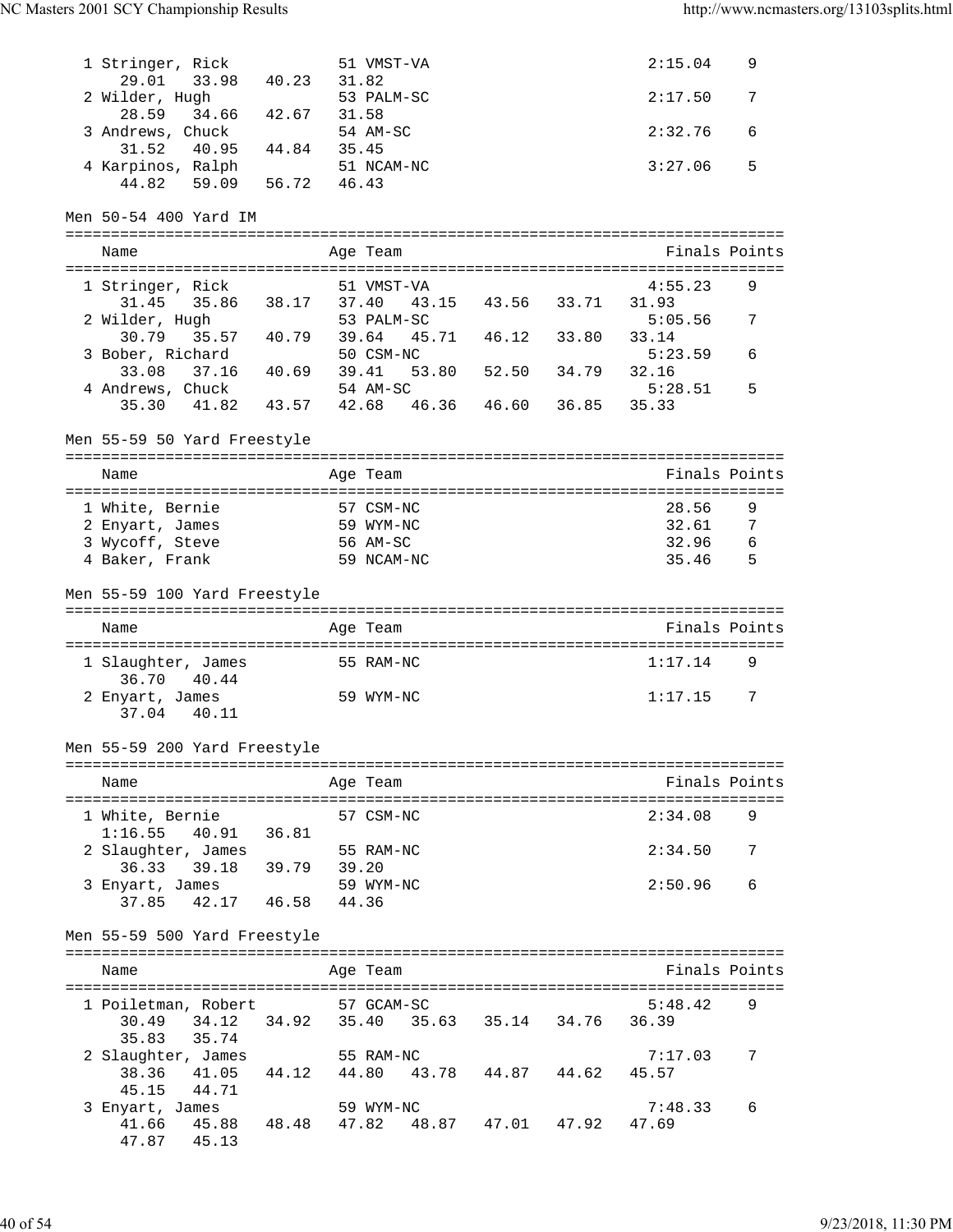| Men 55-59 1000 Yard Freestyle                           |                |            |                             |   |
|---------------------------------------------------------|----------------|------------|-----------------------------|---|
|                                                         |                |            |                             |   |
| Name                                                    |                | Age Team   | Finals Points               |   |
|                                                         | 55 RAM-NC      |            | 15:06.54                    | 9 |
| 1 Slaughter, James<br>2 Enyart, James                   |                | 59 WYM-NC  | 15:59.93<br>7               |   |
| 3 Baker, Frank                                          |                | 59 NCAM-NC | $6\overline{6}$<br>17:54.60 |   |
|                                                         |                |            |                             |   |
| Men 55-59 50 Yard Backstroke                            |                |            |                             |   |
|                                                         |                |            |                             |   |
| Name                                                    |                | Age Team   | Finals Points               |   |
|                                                         |                |            |                             |   |
| 1 Fowler, Larry                                         |                | 58 RAM-NC  | 36.06<br>9                  |   |
| 2 Wycoff, Steve                                         |                | 56 AM-SC   | 38.98<br>7                  |   |
| 3 Baker, Frank                                          |                | 59 NCAM-NC | 45.28<br>6                  |   |
| 4 Slaughter, James                                      |                | 55 RAM-NC  | 45.91<br>- 5                |   |
| 5 Enyart, James                                         |                | 59 WYM-NC  | 49.58<br>-4                 |   |
| Men 55-59 100 Yard Backstroke                           |                |            |                             |   |
|                                                         |                |            |                             |   |
| Name                                                    |                | Age Team   | Finals Points               |   |
|                                                         |                |            |                             |   |
| 1 Fowler, Larry                                         |                | 58 RAM-NC  | 1:18.57<br>9                |   |
| 29.36<br>49.21                                          |                |            |                             |   |
| 2 White, Bernie                                         |                | 57 CSM-NC  | 1:23.90<br>7                |   |
| 41.92<br>41.98                                          |                |            |                             |   |
| 3 Enyart, James                                         |                | 59 WYM-NC  | 1:53.82<br>6                |   |
|                                                         |                |            |                             |   |
| Men 55-59 200 Yard Backstroke                           |                |            |                             |   |
|                                                         |                |            |                             |   |
| Name                                                    |                | Age Team   | Finals Points               |   |
|                                                         |                |            |                             |   |
| 1 Fowler, Larry 58 RAM-NC<br>41.57  44.83  46.98  43.82 |                |            | 2:57.20<br>9                |   |
|                                                         |                |            |                             |   |
| Men 55-59 50 Yard Breaststroke                          |                |            |                             |   |
|                                                         |                |            |                             |   |
| Name                                                    |                | Age Team   | Finals Points               |   |
|                                                         |                |            |                             |   |
| 1 Slaughter, James                                      |                | 55 RAM-NC  | 36.86<br>9                  |   |
| 2 Wycoff, Steve                                         |                | 56 AM-SC   | 37.59                       | 7 |
| 3 Enyart, James                                         |                | 59 WYM-NC  | 52.74<br>6                  |   |
|                                                         |                |            |                             |   |
| Men 55-59 100 Yard Breaststroke                         |                |            |                             |   |
|                                                         |                |            |                             |   |
| Name                                                    |                | Age Team   | Finals Points               |   |
|                                                         |                | 56 AM-SC   | 1:22.24<br>9                |   |
| 1 Wycoff, Steve<br>40.05<br>42.19                       |                |            |                             |   |
| 2 Slaughter, James                                      |                | 55 RAM-NC  | 1:25.48                     | 7 |
| 40.58<br>44.90                                          |                |            |                             |   |
| 3 Fowler, Larry                                         |                | 58 RAM-NC  | 1:37.90<br>6                |   |
| 46.02<br>51.88                                          |                |            |                             |   |
|                                                         |                |            |                             |   |
| Men 55-59 200 Yard Breaststroke                         |                |            |                             |   |
|                                                         |                |            |                             |   |
| Name                                                    |                | Age Team   | Finals Points               |   |
|                                                         |                |            |                             |   |
| 1 Poiletman, Robert                                     |                | 57 GCAM-SC | 2:35.92                     | 9 |
| 35.64<br>39.31                                          | 40.76  40.21   |            |                             |   |
| 2 Wycoff, Steve                                         |                | 56 AM-SC   | 3:08.79                     | 7 |
| 48.52<br>50.59<br>43.40                                 | 46.28          |            |                             |   |
| 3 Slaughter, James                                      |                | 55 RAM-NC  | 3:10.64                     | 6 |
| 44.64<br>49.33                                          | 50.10<br>46.57 |            |                             |   |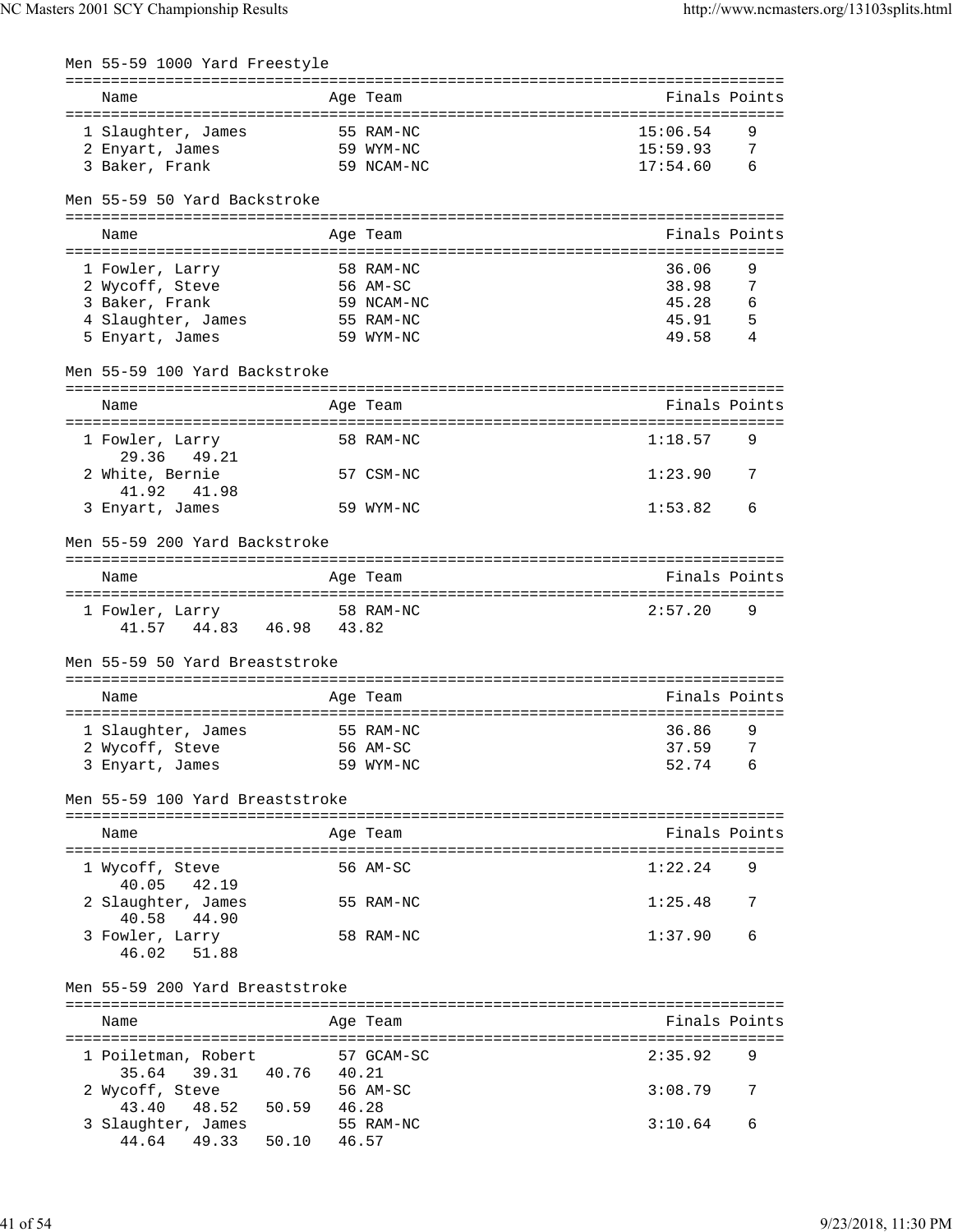| Men 55-59 50 Yard Butterfly                                               |       |                                           |                |        |
|---------------------------------------------------------------------------|-------|-------------------------------------------|----------------|--------|
| Name                                                                      |       | Age Team                                  | Finals Points  |        |
| 1 White, Bernie                                                           |       | 57 CSM-NC                                 | 29.83          | 9      |
| Men 55-59 100 Yard Butterfly                                              |       |                                           |                |        |
| Name                                                                      |       | Age Team                                  | Finals Points  |        |
| 1 Poiletman, Robert<br>28.02 30.58                                        |       | 57 GCAM-SC                                | 58.60<br>- 9   |        |
| Men 55-59 200 Yard Butterfly                                              |       |                                           |                |        |
| Name                                                                      |       | Age Team                                  | Finals Points  |        |
| 1 Poiletman, Robert 57 GCAM-SC<br>29.59 34.77 34.46 34.01                 |       |                                           | 2:12.83        | 9      |
| Men 55-59 100 Yard IM                                                     |       |                                           |                |        |
| Name                                                                      |       | Age Team                                  | Finals Points  |        |
| 1 Fowler, Larry                                                           |       | 58 RAM-NC                                 | 1:18.26        | 9      |
| 36.20 42.06<br>2 Wycoff, Steve<br>38.75<br>40.77                          |       | 56 AM-SC                                  | 1:19.52        | 7      |
| 3 Slaughter, James<br>40.66 42.28                                         |       | 55 RAM-NC                                 | 1:22.94        | 6      |
| 4 Enyart, James<br>49.41<br>54.02                                         |       | 59 WYM-NC                                 | 1:43.43        | 5      |
| Men 55-59 200 Yard IM                                                     |       |                                           |                |        |
| Name                                                                      |       | Age Team                                  | Finals Points  |        |
| 1 Wycoff, Steve                                                           |       | 56 AM-SC                                  | 2:55.48        | 9      |
| 46.12 47.45<br>40.52<br>2 Slaughter, James                                | 41.39 | 55 RAM-NC                                 | 3:12.55        | 7      |
| 43.66 56.05 52.56 40.28<br>-- Fowler, Larry<br>37.36  44.42  56.11  41.29 |       | 58 RAM-NC                                 | DQ             |        |
| Men 55-59 400 Yard IM                                                     |       |                                           |                |        |
| Name                                                                      |       | Age Team                                  | Finals Points  |        |
| 1 Poiletman, Robert                                                       |       | 57 GCAM-SC                                | 4:59.75        | 9      |
| 30.68                                                                     |       | 36.50 40.29 40.21 43.25 43.01 33.87 31.94 |                |        |
| Men 60-64 50 Yard Freestyle                                               |       |                                           |                |        |
| Name                                                                      |       | Age Team                                  | Finals Points  |        |
| 1 Clark, Jerry                                                            |       | 63 CSM-NC                                 | 26.11          |        |
| 2 Pinkerton, Rolffs<br>3 Goldstein, Simon                                 |       | 62 NCAM-NC<br>63 SMAC-NC                  | 29.98<br>35.95 | 7<br>6 |
| 4 Stroupe, Mike                                                           |       | 63 RAM-NC                                 | 49.45          | 5      |
| Men 60-64 100 Yard Freestyle                                              |       |                                           |                |        |
| Name                                                                      |       | Age Team                                  | Finals Points  |        |
| 1 Clark, Jerry                                                            |       | 63 CSM-NC                                 | 58.38          | 9      |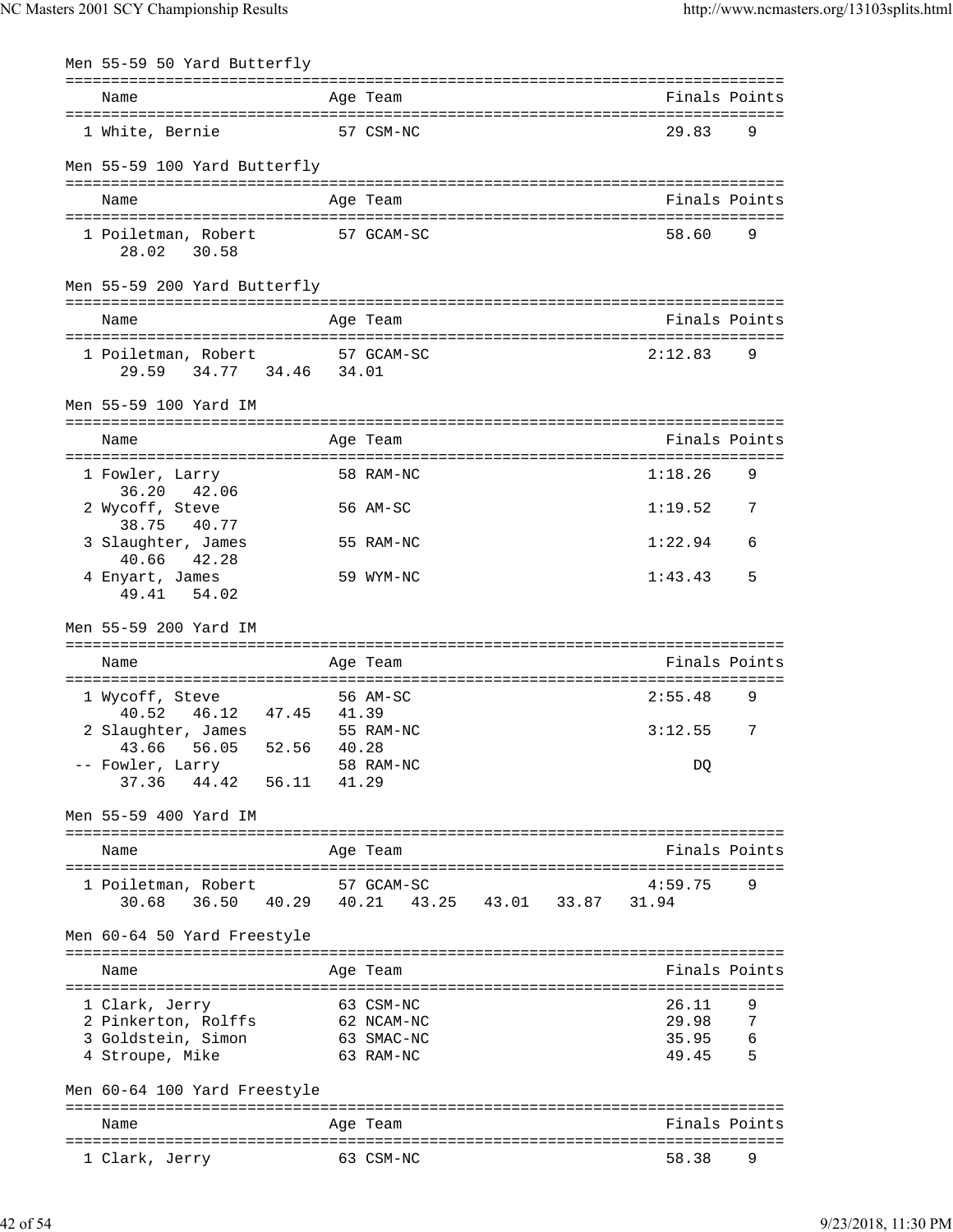| 28.32<br>2 Macartney, Norman                    | 30.06             |  | 62 SCMM-NC |  | 1:19.59                          | 7 |
|-------------------------------------------------|-------------------|--|------------|--|----------------------------------|---|
| 35.97<br>3 Goldstein, Simon                     | 43.62             |  | 63 SMAC-NC |  | 1:23.03                          | 6 |
| 39.63                                           | 43.40             |  |            |  |                                  |   |
| Men 60-64 200 Yard Freestyle                    |                   |  |            |  |                                  |   |
| Name                                            |                   |  | Age Team   |  | Finals Points                    |   |
|                                                 |                   |  |            |  |                                  |   |
| 1 Clark, Jerry                                  |                   |  | 63 CSM-NC  |  | 2:14.56                          | 9 |
| 31.23 33.74 34.92 34.67                         |                   |  |            |  |                                  |   |
| 2 Pinkerton, Rolffs 62 NCAM-NC                  |                   |  |            |  | 2:37.7777                        |   |
| 34.13                                           | 40.66 42.29 40.69 |  |            |  |                                  |   |
| Men 60-64 500 Yard Freestyle                    |                   |  |            |  |                                  |   |
|                                                 |                   |  |            |  | ================================ |   |
| Name                                            |                   |  | Age Team   |  | Finals Points                    |   |
| 1 Clark, Jerry                                  |                   |  | 63 CSM-NC  |  | 6:21.13                          | 9 |
|                                                 |                   |  |            |  |                                  |   |
| 37.71                                           | 36.12             |  |            |  |                                  |   |
| 2 Macartney, Norman 62 SCMM-NC                  |                   |  |            |  | 7:48.18                          | 7 |
| 41.22  46.79  47.95  48.37  47.37  47.20  47.25 |                   |  |            |  | 47.56                            |   |
| 48.06 46.41                                     |                   |  |            |  |                                  |   |
|                                                 |                   |  |            |  |                                  |   |
| Men 60-64 1650 Yard Freestyle                   |                   |  |            |  |                                  |   |
|                                                 |                   |  |            |  |                                  |   |
| Name                                            |                   |  | Age Team   |  | Finals Points                    |   |
|                                                 |                   |  |            |  |                                  |   |
| 1 Pinkerton, Rolffs 62 NCAM-NC                  |                   |  |            |  | 23:56.53                         | 9 |
| Men 60-64 50 Yard Backstroke                    |                   |  |            |  |                                  |   |
|                                                 |                   |  |            |  |                                  |   |
| Name                                            |                   |  | Age Team   |  | Finals Points                    |   |
|                                                 |                   |  |            |  |                                  |   |
| 1 Pinkerton, Rolffs                             |                   |  | 62 NCAM-NC |  | 38.70                            | 9 |
| 2 Goldstein, Simon                              |                   |  | 63 SMAC-NC |  | 41.57                            | 7 |
| 3 Stroupe, Mike                                 |                   |  | 63 RAM-NC  |  | 1:15.40                          | 6 |
|                                                 |                   |  |            |  |                                  |   |
| Men 60-64 100 Yard Backstroke                   |                   |  |            |  |                                  |   |
|                                                 |                   |  |            |  |                                  |   |
| Name                                            |                   |  | Age Team   |  | Finals Points                    |   |
|                                                 |                   |  |            |  |                                  |   |
| 1 Macartney, Norman                             |                   |  | 62 SCMM-NC |  | 1:38.61                          | 9 |
| 49.79 48.82                                     |                   |  |            |  |                                  |   |
| 2 Goldstein, Simon                              |                   |  | 63 SMAC-NC |  | 1:39.62                          | 7 |
| 49.50                                           | 50.12             |  |            |  |                                  |   |
| Men 60-64 200 Yard Backstroke                   |                   |  |            |  |                                  |   |
|                                                 |                   |  |            |  |                                  |   |
| Name                                            |                   |  | Age Team   |  | Finals Points                    |   |
| 1 Goldstein, Simon                              |                   |  | 63 SMAC-NC |  | 3:47.26                          | 9 |
|                                                 | 59.16 58.97 56.82 |  |            |  |                                  |   |
| 52.31                                           |                   |  |            |  |                                  |   |
| Men 60-64 50 Yard Breaststroke                  |                   |  |            |  |                                  |   |
|                                                 |                   |  |            |  |                                  |   |
|                                                 |                   |  |            |  |                                  |   |
| Name                                            |                   |  | Age Team   |  | Finals Points                    |   |
|                                                 |                   |  |            |  |                                  | 9 |
| 1 Clark, Jerry                                  |                   |  | 63 CSM-NC  |  | 38.44                            | 7 |
| 2 Stroupe, Mike                                 |                   |  | 63 RAM-NC  |  | 1:18.37                          |   |
| Men 60-64 100 Yard Breaststroke                 |                   |  |            |  |                                  |   |

===============================================================================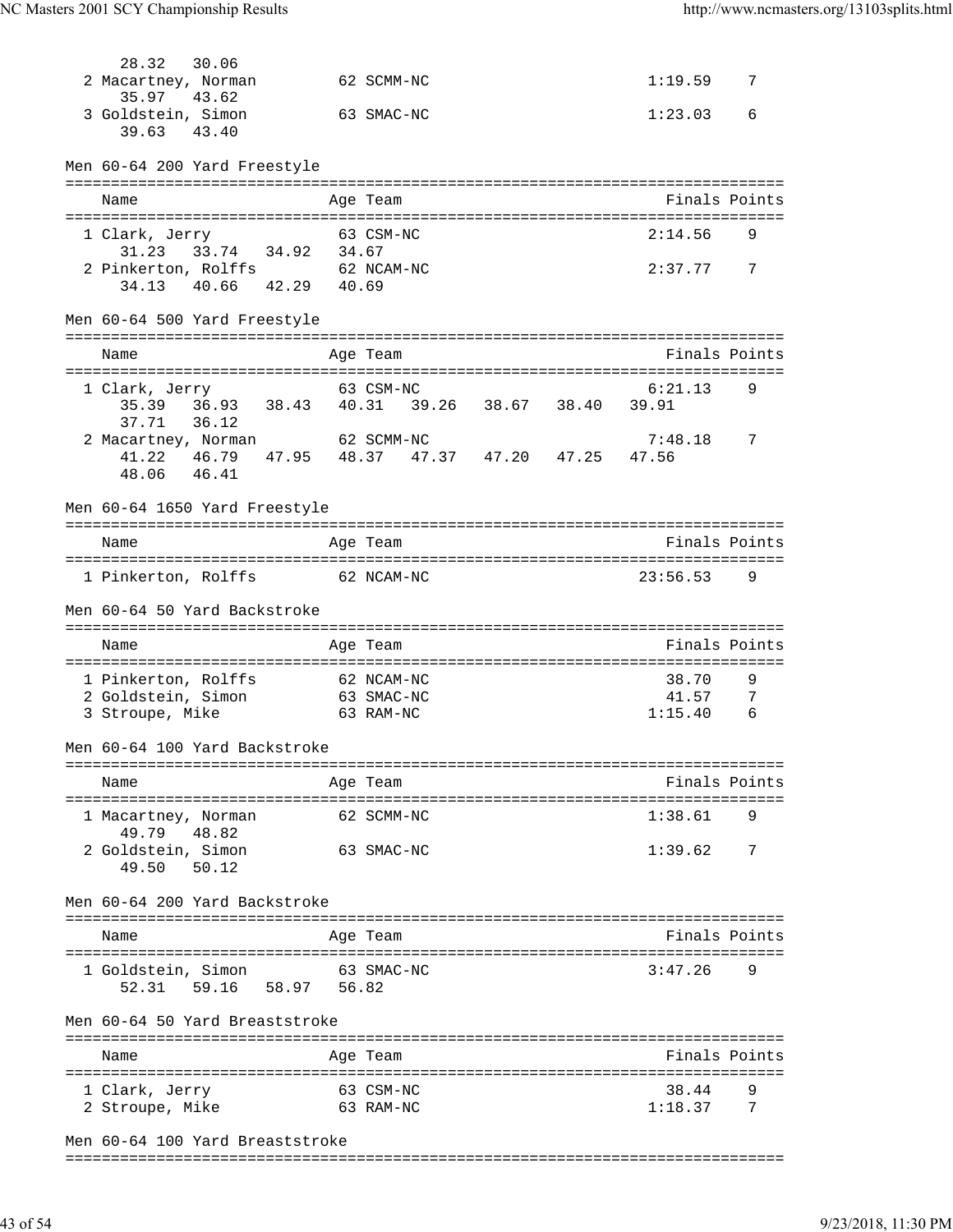| Name                                                              |       | Age Team   |       | Finals Points                   |     |
|-------------------------------------------------------------------|-------|------------|-------|---------------------------------|-----|
| ========================<br>1 Macartney, Norman<br>43.92<br>49.54 |       | 62 SCMM-NC |       | 1:33.46                         | 9   |
| Men 60-64 50 Yard Butterfly                                       |       |            |       |                                 |     |
| Name                                                              |       | Age Team   |       | Finals Points                   |     |
|                                                                   |       |            |       |                                 |     |
| 1 Kitchell, Richard                                               |       | 60 PEAK-NC |       | 30.91                           | 9   |
| 2 Goldstein, Simon                                                |       | 63 SMAC-NC |       | 39.43                           | - 7 |
| 3 Stroupe, Mike                                                   |       | 63 RAM-NC  |       | 1:14.16                         | 6   |
| Men 60-64 100 Yard Butterfly                                      |       |            |       | =============================== |     |
| Name                                                              |       | Age Team   |       | Finals Points                   |     |
|                                                                   |       |            |       |                                 |     |
| 1 Kitchell, Richard<br>33.01 36.61                                |       | 60 PEAK-NC |       | 1:09.62                         | 9   |
| 2 Macartney, Norman<br>46.43<br>53.87                             |       | 62 SCMM-NC |       | 1:40.30                         | 7   |
| 3 Goldstein, Simon<br>46.88 1:00.43                               |       | 63 SMAC-NC |       | 1:47.31                         | 6   |
| Men 60-64 200 Yard Butterfly                                      |       |            |       | =============================   |     |
| Name                                                              |       | Age Team   |       | Finals Points                   |     |
|                                                                   |       |            |       |                                 |     |
| 1 Kitchell, Richard<br>37.84 42.71 44.96                          | 42.58 | 60 PEAK-NC |       | 2:48.09                         | 9   |
| 2 Macartney, Norman 62 SCMM-NC<br>49.92 1:03.27 1:07.89 1:08.46   |       |            |       | 4:09.54                         | 7   |
| 3 Goldstein, Simon 63 SMAC-NC<br>55.43 1:09.39 1:12.98 1:09.25    |       |            |       | 4:27.05                         | 6   |
| Men 60-64 100 Yard TM                                             |       |            |       |                                 |     |
|                                                                   |       |            |       |                                 |     |
| Name                                                              |       | Age Team   |       | Finals Points                   |     |
| 1 Goldstein, Simon<br>42.85<br>51.35                              |       | 63 SMAC-NC |       | 1:34.20                         | 9   |
| 2 Stroupe, Mike<br>$1:13.82$ $1:19.62$                            |       | 63 RAM-NC  |       | 2:33.44                         | 7   |
|                                                                   |       |            |       |                                 |     |
| Men 60-64 200 Yard IM                                             |       |            |       |                                 |     |
| Name                                                              |       | Age Team   |       | Finals Points                   |     |
|                                                                   |       |            |       |                                 |     |
| 1 Kitchell, Richard                                               |       | 60 PEAK-NC |       | 2:44.06                         | 9   |
| 49.26 39.61<br>41.83<br>33.36                                     |       |            |       |                                 |     |
| 2 Macartney, Norman<br>52.52 56.40 48.34<br>45.12                 |       | 62 SCMM-NC |       | 3:22.38                         | 7   |
| Men 60-64 400 Yard IM                                             |       |            |       |                                 |     |
|                                                                   |       |            |       |                                 |     |
| Name                                                              |       | Age Team   |       | Finals Points                   |     |
| 1 Macartney, Norman                                               |       | 62 SCMM-NC |       | 7:21.58                         | 9   |
| 47.60 57.89 2:02.85                                               |       |            | 51.55 | 46.20                           |     |
| 2 Goldstein, Simon 63 SMAC-NC                                     |       |            |       | 8:25.15                         | 7   |
| 54.07 1:11.27 1:00.23 1:01.64 1:07.13 1:14.19 58.94               |       |            |       | 57.68                           |     |
|                                                                   |       |            |       |                                 |     |
| Men 65-69 50 Yard Freestyle                                       |       |            |       |                                 |     |
| Name                                                              |       | Age Team   |       | Finals Points                   |     |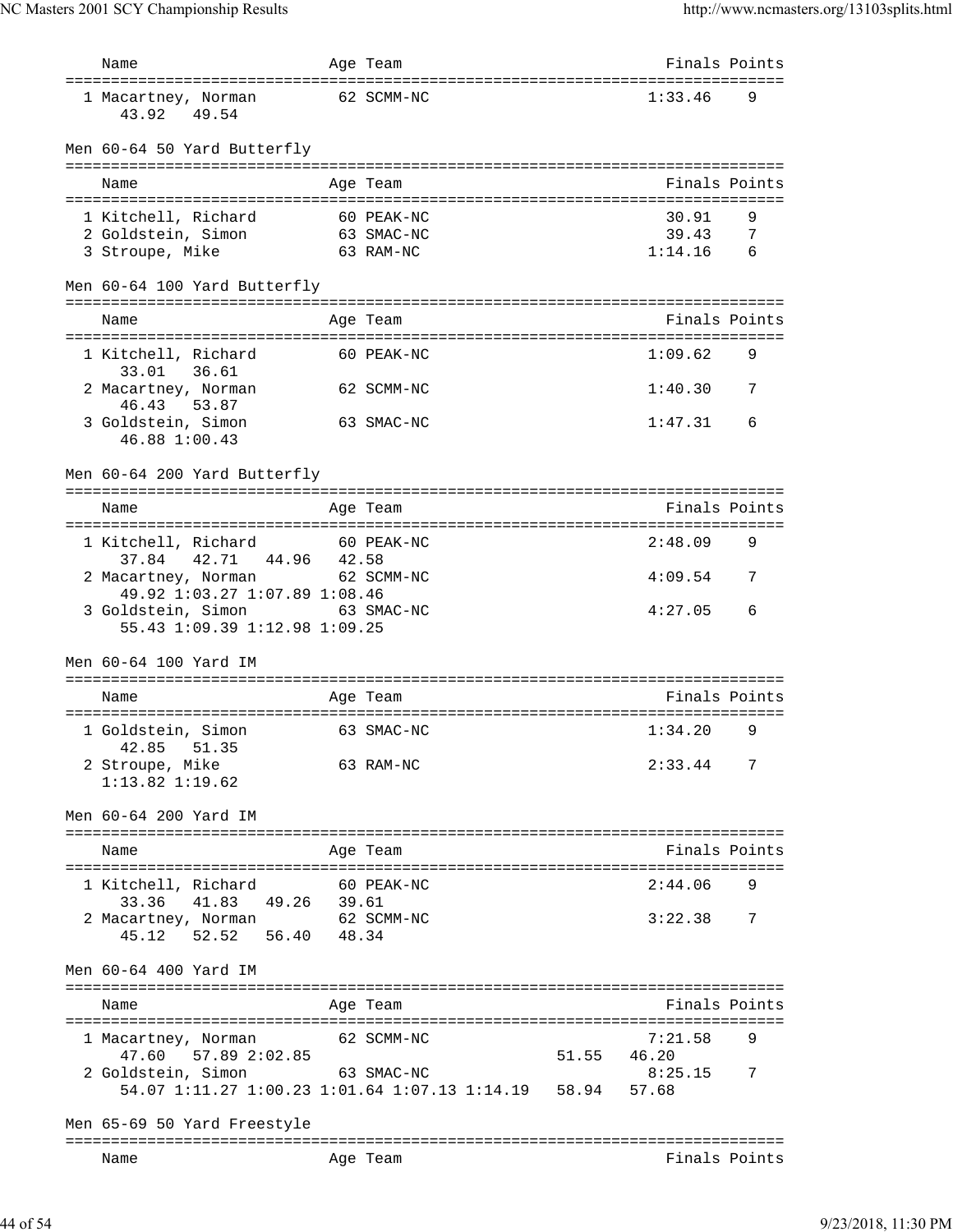NC Masters 2001 SCY Championship Results http://www.ncmasters.org/13103splits.html

|                                        | ==========<br>:====================== |                |        |
|----------------------------------------|---------------------------------------|----------------|--------|
| 69 RAM-NC<br>1 Marsil, John            |                                       | 37.85          | 9      |
| 2 Shouse, W.D.                         | 67 UNATTACHED                         | 41.98          | 7      |
|                                        |                                       |                |        |
| Men 65-69 200 Yard Freestyle           |                                       |                |        |
|                                        | Age Team                              | Finals Points  |        |
| Name                                   |                                       |                |        |
|                                        | 69 RAM-NC                             | 3:21.47        | 9      |
| 1 Marsil, John                         |                                       |                |        |
| 43.74 51.13 54.13 52.47                |                                       |                |        |
|                                        |                                       |                |        |
| Men 65-69 1000 Yard Freestyle          |                                       |                |        |
|                                        |                                       |                |        |
| Name                                   | Age Team                              | Finals Points  |        |
| ====================================== |                                       |                |        |
| 1 Fowle, David                         | 68 RAM-NC                             | 14:10.57       | 9      |
|                                        |                                       |                |        |
| Men 65-69 50 Yard Backstroke           |                                       |                |        |
|                                        |                                       |                |        |
| Name                                   | Age Team                              | Finals Points  |        |
|                                        |                                       |                |        |
| 1 Marsil, John                         | 69 RAM-NC                             | 47.44          | 9      |
| 2 Shouse, W.D.                         | 67 UNATTACHED                         | 52.82          | 7      |
|                                        |                                       |                |        |
| Men 65-69 200 Yard Backstroke          |                                       |                |        |
|                                        | ===============================       |                |        |
| Name                                   | Age Team                              | Finals Points  |        |
|                                        |                                       |                |        |
| 69 RAM-NC<br>1 Marsil, John            |                                       | 3:45.89        | 9      |
| 57.20 58.96 56.48<br>53.25             |                                       |                |        |
|                                        |                                       |                |        |
| Men 65-69 50 Yard Breaststroke         |                                       |                |        |
|                                        |                                       |                |        |
|                                        |                                       |                |        |
|                                        |                                       |                |        |
| Name                                   | Age Team                              | Finals Points  |        |
|                                        |                                       |                |        |
| 1 Shouse, W.D.                         | 67 UNATTACHED                         | 48.28          | 9      |
|                                        |                                       |                |        |
| Men 65-69 100 Yard Breaststroke        |                                       |                |        |
|                                        |                                       |                |        |
| Name                                   | Age Team                              | Finals Points  |        |
|                                        |                                       |                |        |
| 1 Shouse, W.D.                         | 67 UNATTACHED                         | 1:37.86        | 9      |
| 51.77<br>46.09                         |                                       |                |        |
|                                        |                                       |                |        |
| Men 65-69 200 Yard Breaststroke        |                                       |                |        |
|                                        |                                       |                |        |
| Name                                   | Age Team                              | Finals Points  |        |
|                                        |                                       |                |        |
| 1 Shouse, W.D.                         | 67 UNATTACHED                         | 3:41.48        | 9      |
| 49.95 55.84 57.52 58.17                |                                       |                |        |
|                                        |                                       |                |        |
| Men 65-69 100 Yard IM                  |                                       |                |        |
|                                        |                                       |                |        |
| Name                                   | Age Team                              | Finals Points  |        |
|                                        |                                       |                |        |
|                                        |                                       |                | 9      |
| 1 Shouse, W.D.                         | 67 UNATTACHED                         | 1:50.59        |        |
| 53.28<br>57.31                         |                                       |                |        |
|                                        |                                       |                |        |
| Men 70-74 50 Yard Freestyle            |                                       |                |        |
|                                        |                                       |                |        |
| Name                                   | Age Team                              | Finals Points  |        |
|                                        |                                       |                |        |
| 1 Kortheuer, John<br>2 Patrie, Lewis   | 70 CSM-NC<br>72 PEAK-NC               | 27.63<br>34.79 | 9<br>7 |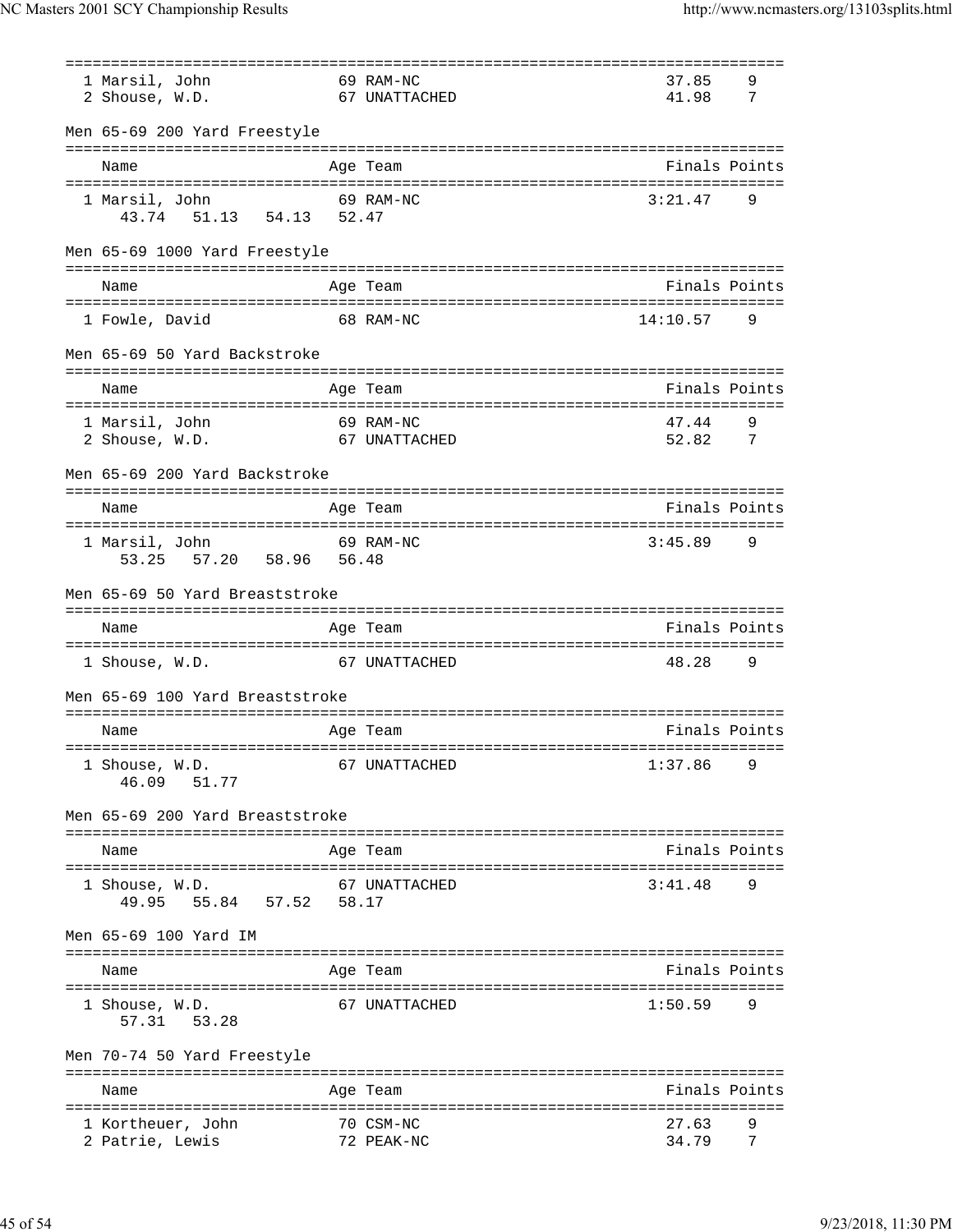| Men 70-74 200 Yard Freestyle                                         |       |                        |                |        |
|----------------------------------------------------------------------|-------|------------------------|----------------|--------|
| Name                                                                 |       | Age Team               | Finals Points  |        |
| 1 Patrie, Lewis<br>50.33 55.04 52.48<br>42.76                        |       | 72 PEAK-NC             | 3:20.61        | 9      |
| 2 Moore, Bobby<br>55.52 1:12.65 1:17.06 1:01.60                      |       | 71 MCM-NT              | 4:26.83        | 7      |
| Men 70-74 1000 Yard Freestyle                                        |       |                        |                |        |
| Name                                                                 |       | Age Team               | Finals Points  |        |
| 1 Moore, Bobby                                                       |       | 71 MCM-NT              | 24:41.58       | 9      |
| Men 70-74 1650 Yard Freestyle                                        |       |                        |                |        |
| Name                                                                 |       | Age Team               | Finals Points  |        |
| 1 Patrie, Lewis                                                      |       | 72 PEAK-NC             | 30:30.74       | 9      |
| Men 70-74 50 Yard Backstroke                                         |       |                        |                |        |
| Name                                                                 |       | Age Team               | Finals Points  |        |
| 1 Kortheuer, John                                                    |       | 70 CSM-NC              | 35.17          | 9      |
| Men 70-74 100 Yard Backstroke                                        |       |                        |                |        |
| Name                                                                 |       | Age Team               | Finals Points  |        |
| 1 Moore, Bobby<br>$1:11.68$ $1:16.40$                                |       | 71 MCM-NT              | 2:28.08        | 9      |
| Men 70-74 200 Yard Backstroke                                        |       |                        |                |        |
| Name                                                                 |       | Age Team               | Finals Points  |        |
| 1 Moore, Bobby<br>$1:15.80$ $1:21.58$ $1:25.99$ $1:19.22$            |       | 71 MCM-NT              | 5:22.59        | 9      |
| Men 70-74 50 Yard Breaststroke                                       |       |                        |                |        |
| Name                                                                 |       | Age Team               | Finals Points  |        |
| 1 Kortheuer, John<br>2 Formo, Arnie                                  |       | 70 CSM-NC<br>74 RAM-NC | 33.19<br>44.76 | 9<br>7 |
| Men 70-74 100 Yard Breaststroke                                      |       |                        |                |        |
| Name                                                                 |       | Age Team               | Finals Points  |        |
| 1 Kortheuer, John                                                    |       | 70 CSM-NC              | 1:15.24        | 9      |
| 34.73<br>40.51                                                       |       | 74 RAM-NC              |                | 7      |
| 2 Formo, Arnie<br>46.68<br>51.20                                     |       |                        | 1:37.88        |        |
| Men 70-74 200 Yard Breaststroke                                      |       |                        |                |        |
| Name                                                                 |       | Age Team               | Finals Points  |        |
| 1 Kortheuer, John                                                    |       | 70 CSM-NC              | 2:58.39        | 9      |
| 39.87<br>46.85<br>47.10<br>2 Formo, Arnie<br>52.32 59.36 57.99 58.41 | 44.57 | 74 RAM-NC              | 3:48.08        | 7      |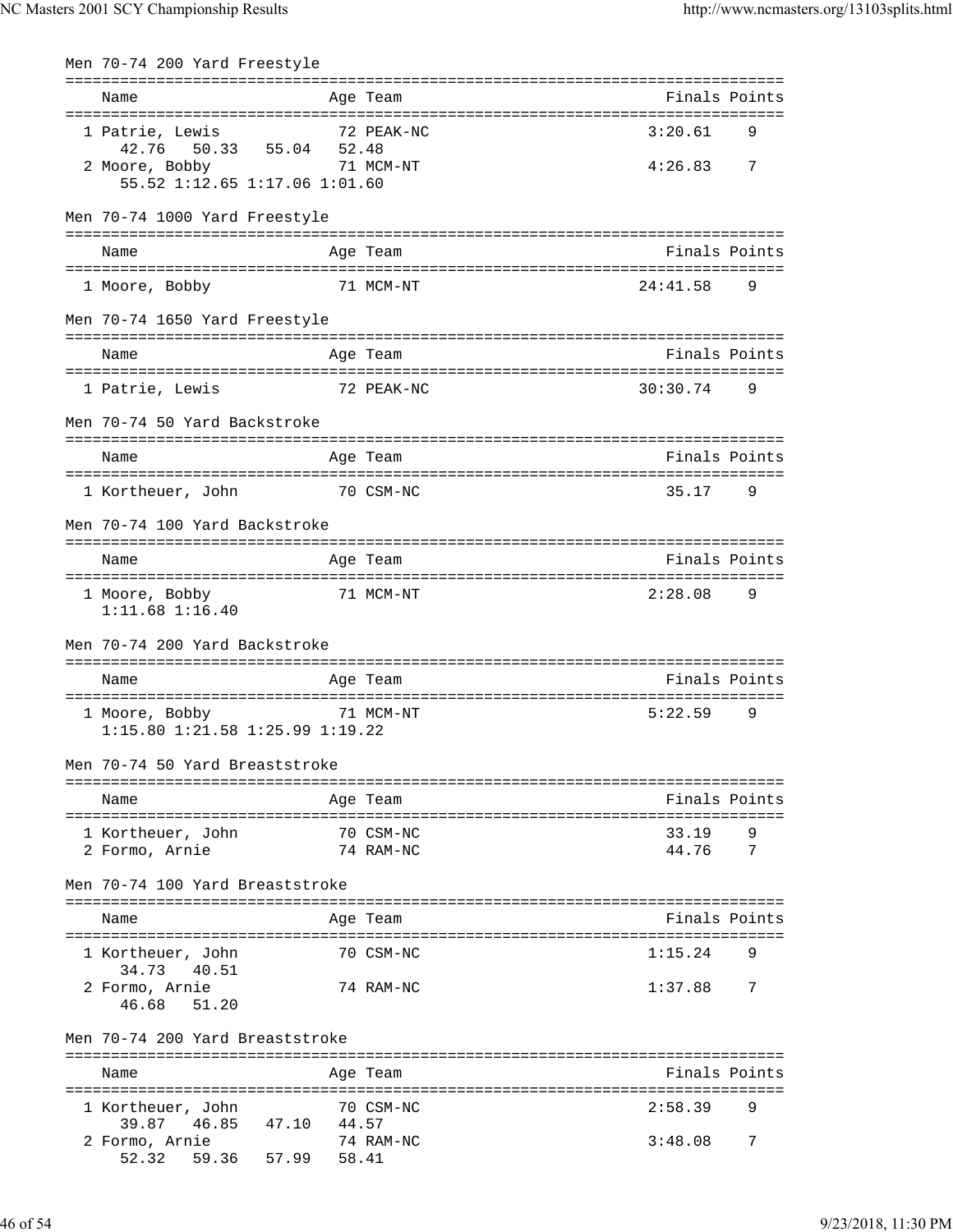| Men 70-74 50 Yard Butterfly                    |                                                                                      |                  |                     |
|------------------------------------------------|--------------------------------------------------------------------------------------|------------------|---------------------|
| Name                                           | Age Team                                                                             | Finals Points    |                     |
| 1 Kortheuer, John 70 CSM-NC<br>2 Moore, Bobby  | 71 MCM-NT                                                                            | 31.14<br>1:28.12 | 9<br>$\overline{7}$ |
| Men 70-74 100 Yard IM                          |                                                                                      |                  |                     |
| Name                                           | Age Team                                                                             | Finals Points    |                     |
| 1 Moore, Bobby<br>$1:20.80$ $1:40.72$          | 71 MCM-NT                                                                            | 3:01.52          | 9                   |
| Men 75-79 100 Yard Freestyle<br>Name           | Age Team                                                                             | Finals Points    |                     |
| 77 VMST-VA                                     |                                                                                      |                  |                     |
| 1 Barnes, Calvin<br>39.67 45.13                |                                                                                      | 1:24.80          | 9                   |
| Men 75-79 200 Yard Freestyle                   |                                                                                      |                  |                     |
| Name                                           | Age Team                                                                             | Finals Points    |                     |
| 1 Barnes, Calvin<br>42.87  46.14  50.69  50.50 | 77 VMST-VA                                                                           | 3:10.20          | 9                   |
| Men 75-79 500 Yard Freestyle                   |                                                                                      |                  |                     |
| Name                                           | Age Team                                                                             | Finals Points    |                     |
| 1 Barnes, Calvin                               | 77 VMST-VA<br>43.72  48.81  49.98  51.68  52.27  51.78  52.07  52.35<br>52.38  50.19 | 8:25.23          | 9                   |
| Men 75-79 1650 Yard Freestyle                  |                                                                                      |                  |                     |
| Name                                           | Age Team                                                                             | Finals Points    |                     |
| 1 Boone, Vester 75 AWSM-NC                     |                                                                                      | $30:46.00$ 9     |                     |
| Men 75-79 100 Yard Backstroke                  |                                                                                      |                  |                     |
| Name                                           | Age Team                                                                             | Finals Points    |                     |
| 1 Barnes, Calvin<br>47.28 49.87                | 77 VMST-VA                                                                           | 1:37.15          | 9                   |
| Men 75-79 200 Yard Backstroke                  |                                                                                      |                  |                     |
| Name                                           | Age Team                                                                             | Finals Points    |                     |
| 1 Barnes, Calvin<br>49.73 52.83 53.96 52.80    | 77 VMST-VA                                                                           | 3:29.32          | 9                   |
| Men 75-79 100 Yard Breaststroke                |                                                                                      |                  |                     |
| Name                                           | Age Team                                                                             | Finals Points    |                     |
| 1 Boone, Vester<br>57.64 1:00.45               | 75 AWSM-NC                                                                           | 1:58.09          | 9                   |

Men 75-79 200 Yard Breaststroke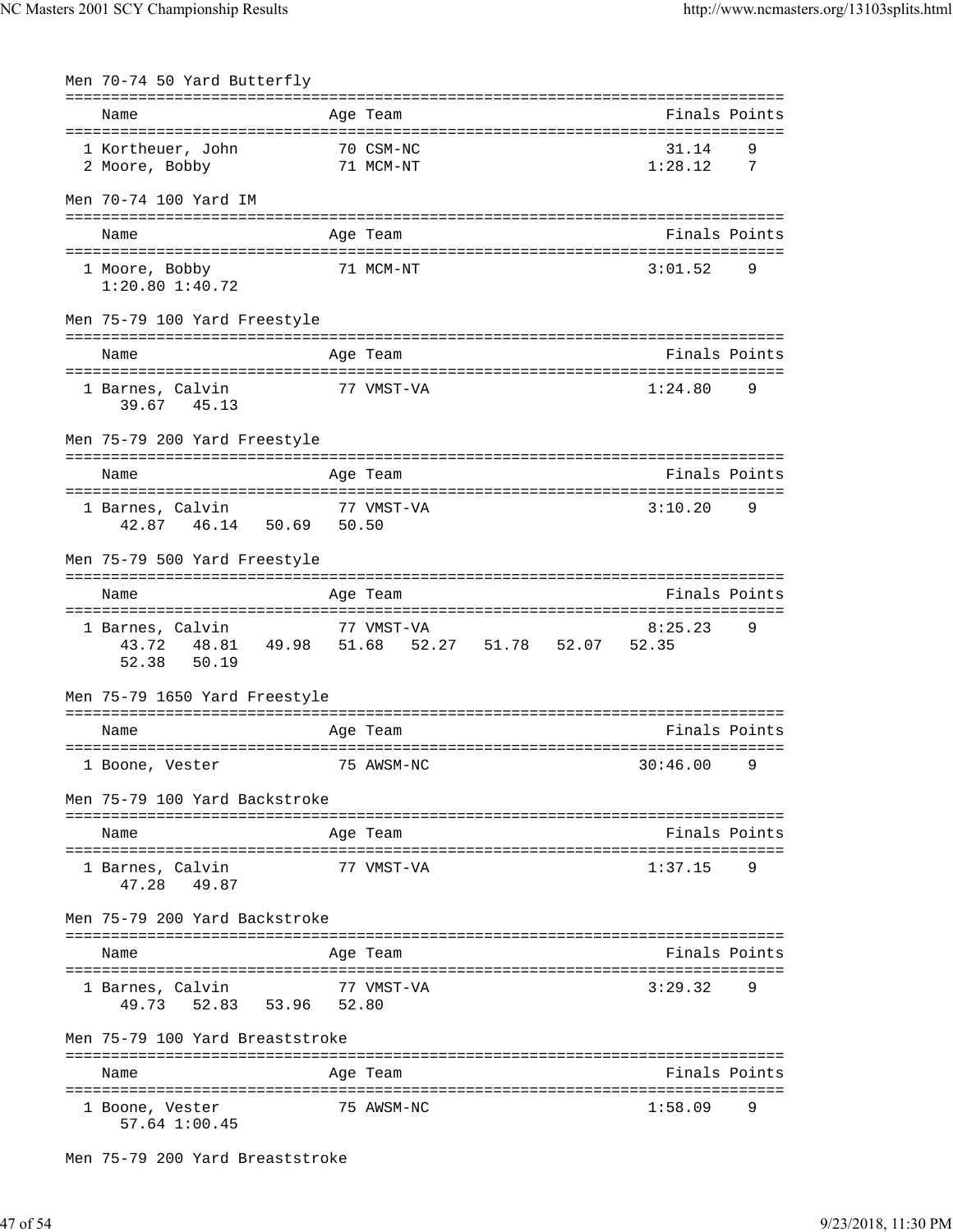=============================================================================== Name **Age Team Age Team** Rinals Points =============================================================================== 1 Boone, Vester 75 AWSM-NC 4:20.72 9 1:01.85 1:07.45 1:09.81 1:01.61 Men 75-79 100 Yard IM =============================================================================== Name Age Team Finals Points =============================================================================== 1 Barnes, Calvin 177 VMST-VA 1:42.38 9 46.26 56.12 Men 75-79 200 Yard IM =============================================================================== Name Age Team Finals Points =============================================================================== 1 Boone, Vester 75 AWSM-NC 4:11.20 9 1:03.56 1:15.66 1:01.60 50.38 Men 80-84 50 Yard Freestyle =============================================================================== Name **Age Team** Age Team Finals Points =============================================================================== 1 Girton, George 80 NCAM-NC 56.39 Men 80-84 50 Yard Backstroke =============================================================================== Name **Age Team Age Team** Rinals Points =============================================================================== 1 Girton, George 80 NCAM-NC 1:01.96 Women 19+ 200 Yard Freestyle Relay =============================================================================== Team Finals Points =============================================================================== 1 NC WEST-NC 'A' 1) Tone, Stacey 28 2) Hagman, Heather 30 3) LaCasse, Helena 24 4) Glossop, Amanda 25 28.69 26.18 30.17 27.38 Women 19+ 200 Yard Medley Relay =============================================================================== Team Finals Points =============================================================================== 1 CHARLOTTE SWIMMASTERS-NC 'B' 2:20.46 18<br>
1) Glossop, Amanda 25 2) Tone, Stacey 28 1) Glossop, Amanda 25 2) Tone, Stacey 28 3) LaCasse, Helena 24 4) Feimster, Melissa 22 34.22 38.24 37.17 30.83 Women 25+ 200 Yard Freestyle Relay =============================================================================== Team **Finals Points** =============================================================================== 1 NC EAST-NC 'A' 1:46.62 18 1) Mancini, Jennifer 25 2) Sullivan, Liz 27 3) Riley, Jennifer 28 4) Waterston, Adrienne 34 27.47 27.73 24.78 26.64 2 NC EAST-NC 'B' 1:54.41 14 1) DeMilia, Mary 29 2) Fairlee, Susan 26 3) Dyble, Juli 25 4) Tello, Adrienne 26 26.78 28.99 30.71 27.93 3 NORTH CAROLINA AQUATIC MASTERS-NC 'A' 2:35.37 12<br>1) Hogan, Patricia 31 2) Brooks, S.A.M. 57 1) Hogan, Patricia 31<br>3) Cole, Cathy 54 4) Mathews, Barbara 42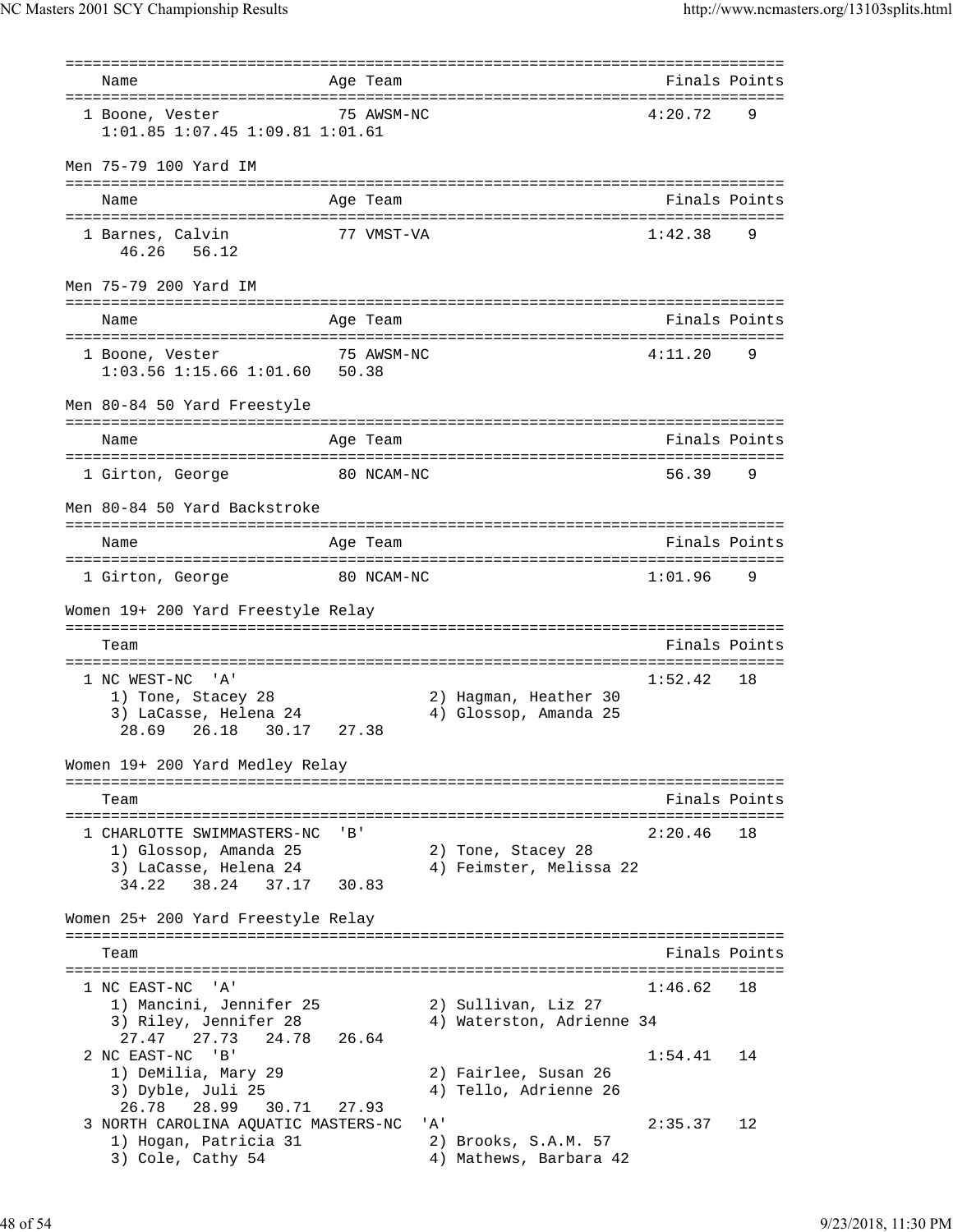32.56 48.03 44.41 30.37

Women 25+ 400 Yard Freestyle Relay =============================================================================== Team Finals Points =============================================================================== 1 NORTH CAROLINA AQUATIC MASTERS-NC 'A' 4:09.58 18 1) Sullivan, Liz 27 2) Hall, Virginia 28 3) Hogan, Patricia 31 4) Geiss, Angelique 36 29.52 31.78 30.63 33.49 31.20 34.07 27.93 30.96<br>2 NC EAST-NC 'A' 2 NC EAST-NC 'A' 4:20.34 14 1) Riley, Jennifer 28 2) Springer, Margie 40 3) Duval, Michelle 31 4) Waterston, Adrienne 34 32.66 35.77 28.20 30.57 32.53 36.28 30.28 34.05 Women 25+ 200 Yard Medley Relay =============================================================================== Team Finals Points =============================================================================== 1 NC EAST-NC 'B' 2:00.92 18 1) Mancini, Jennifer 25 2) Sullivan, Liz 27 3) Riley, Jennifer 28 4) DeMilia, Mary 29 30.86 34.21 28.60 27.25 2 NORTH CAROLINA AQUATIC MASTERS-NC 'A' 2:14.36 14 1) Mistretta, Claire 37 2) Geiss, Angelique 36 3) Alexander, Janet 33 4) Hall, Virginia 28 34.63 38.60 32.12 29.01 3 CHARLOTTE SWIMMASTERS-NC 'C' 2:57.11 12 1) Rogers, Jennie 48 2) Bredeson, Cami 31 3) Medearis, Rebecca 47 (4) Phillips, Rita 47 43.39 42.36 44.54 46.82 4 NORTH CAROLINA AQUATIC MASTERS-NC 'B' 2:59.36 10 1) Hogan, Patricia 31 2) Brooks, S.A.M. 57 3) Mathews, Barbara 42 (4) Cole, Cathy 54 35.37 1:02.54 37.75 43.70 -- NC EAST-NC 'A' DQ 41.02 38.24 30.83 31.27 Women 35+ 200 Yard Medley Relay =============================================================================== Team **Finals Points** =============================================================================== 1 CHARLOTTE SWIMMASTERS-NC 'A' 2:34.80 18 1) Mitchell, Jeannie 54 2) Coneys, Suznne 36 3) Tiska-Rivers, Patty 41  $\hskip1cm$  4) Kelly, Elaine 51 37.80 44.60 36.31 36.09 Women 45+ 200 Yard Freestyle Relay =============================================================================== Team Finals Points =============================================================================== 1 NC WEST-NC 'B' 2:40.07 18<br>1) Kelly, Elaine 51 2) Phillips, Rita 47 1) Kelly, Elaine 51 2) Phillips, Rita 47 3) Pline, Elizabeth 46 4) Medearis, Rebecca 47 37.59 47.89 40.62 33.97 Women 55+ 200 Yard Medley Relay =============================================================================== Team Finals Points =============================================================================== 1 NC EAST-NC 'C'<br>
1) Blackwell, Ceil 60 2) Newell, Sally 63 1) Blackwell, Ceil 60 2) Newell, Sally 63 3) Stroupe, Dawn 62 4) Robbins-Bonitz, Suzanne 67 43.21 41.13 51.95 38.81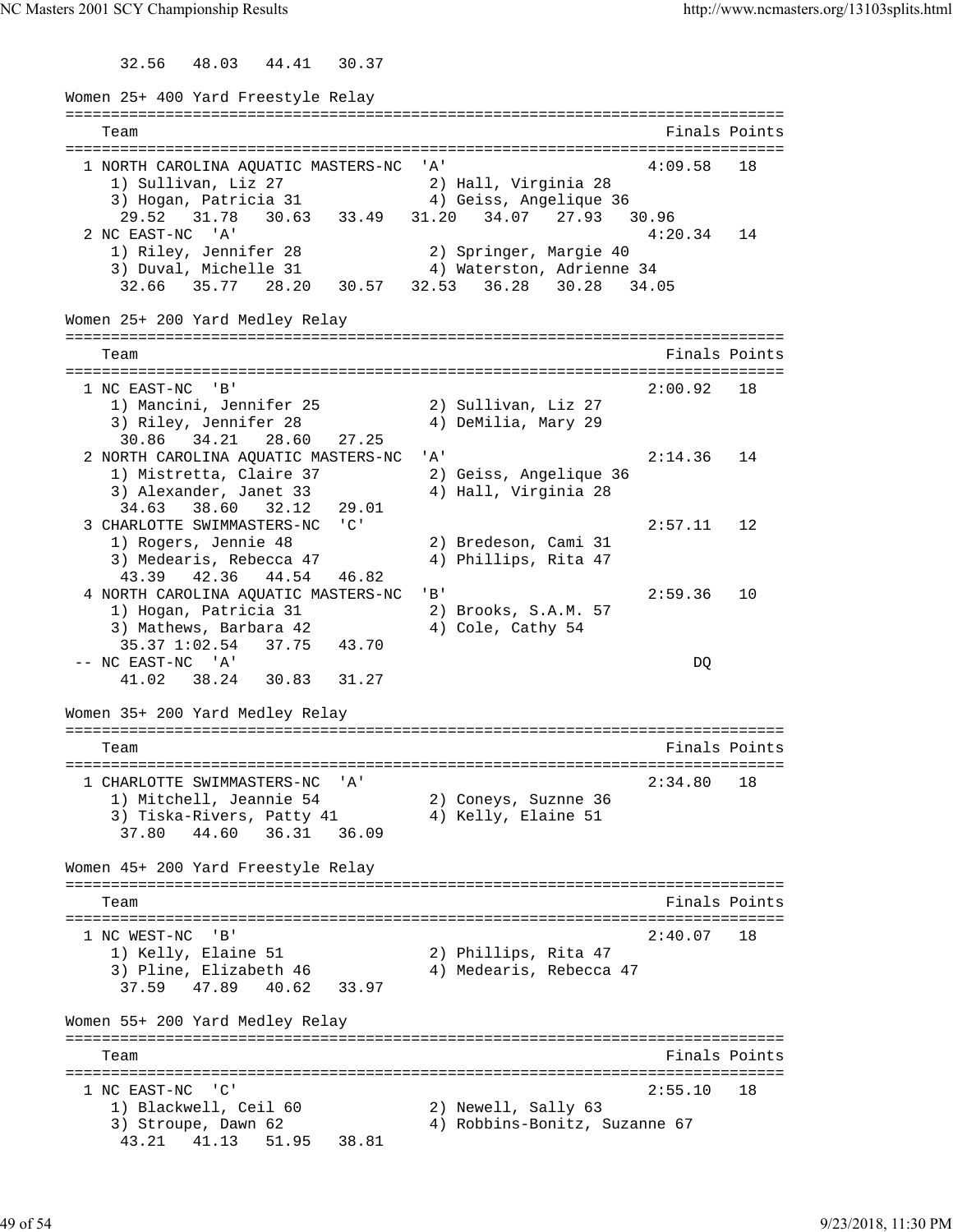```
Men 19+ 200 Yard Freestyle Relay
===============================================================================
   Team Finals Points 
===============================================================================
   NC EAST-NC 'E' 1:32.57 18<br>1) Stringer, Sean 25 2) VanDerMeid, Matt 24
 1) Stringer, Sean 25 2) VanDerMeid, Matt 24 
3) Doan, Brian 30 4) Walter, Jason 24
     23.97 21.40 23.27 23.93 
Men 19+ 400 Yard Freestyle Relay
===============================================================================
  Team Finals Points and the Community of the Community of the Points Points Points and the Community of the Community of the Community of the Community of the Community of the Community of the Community of the Community of 
===============================================================================
 1 NC EAST-NC 'A'
 1) VanDerMeid, Matt 24 2) Shamlin, David 35 
3) Hinkley, Scott 40 \hskip1cm 4) Walter, Jason 24
Men 19+ 200 Yard Medley Relay
===============================================================================
    Team Finals Points 
===============================================================================
 1 NC EAST-NC 'A' 1:50.60 18<br>1) Wilk, Tomasz 28 29 2) Stutts, David 28
 1) Wilk, Tomasz 28 2) Stutts, David 28 
 3) Rudolph, Daniel 29 4) VanDerMeid, Matt 24 
     28.56 35.04 25.71 21.29 
Men 25+ 200 Yard Freestyle Relay
===============================================================================
   Team Finals Points 
===============================================================================
 1 NC EAST-NC 'D' 1:33.02 18<br>1) McGinnis, Tim 43 2) Weischedel, Brian 41
 1) McGinnis, Tim 43 2) Weischedel, Brian 41 
3) Oman, William 27 (4) Lower, Edward 35
     23.00 24.66 23.35 22.01 
 2 NC EAST-NC 'C' 1:40.04 14<br>1) Shamlin, David 35 2) Kretz, Rusty 39
 1) Shamlin, David 35 2) Kretz, Rusty 39 
3) Hinkley, Scott 40 (4) Redd, Robert 32
    25.99 26.17 23.58 24.303 NC WEST-NC 'C' 1:45.75 12<br>1) Matysek, Joseph 44 2) Johnson, Ken 43
 1) Matysek, Joseph 44 2) Johnson, Ken 43 
 3) Glass, Ernie 51 4) Kucharski, Michael 33 
     25.58 27.20 27.09 25.88 
 -- NC EAST-NC 'F' DQ 
Men 25+ 200 Yard Medley Relay
===============================================================================
   Team Finals Points 
===============================================================================
1 NC EAST-NC 'D' 1:44.26 18
 1) Oman, William 27 2) Lower, Edward 35 
3) Weischedel, Brian 41 \hskip1cm 4) McGinnis, Tim 43
     26.40 28.66 26.78 22.42 
Men 35+ 200 Yard Freestyle Relay
===============================================================================
   Team Finals Points 
===============================================================================
  1 NC WEST-NC 'A' 1:40.65 18 
 1) Smith, Jeffery 38 2) Robert, Fary 36 
3) Bober, Richard 50 (4) Kennedy, Gene 41
     25.23 23.79 29.37 22.26 
Men 35+ 200 Yard Medley Relay
===============================================================================
   Team Finals Points
```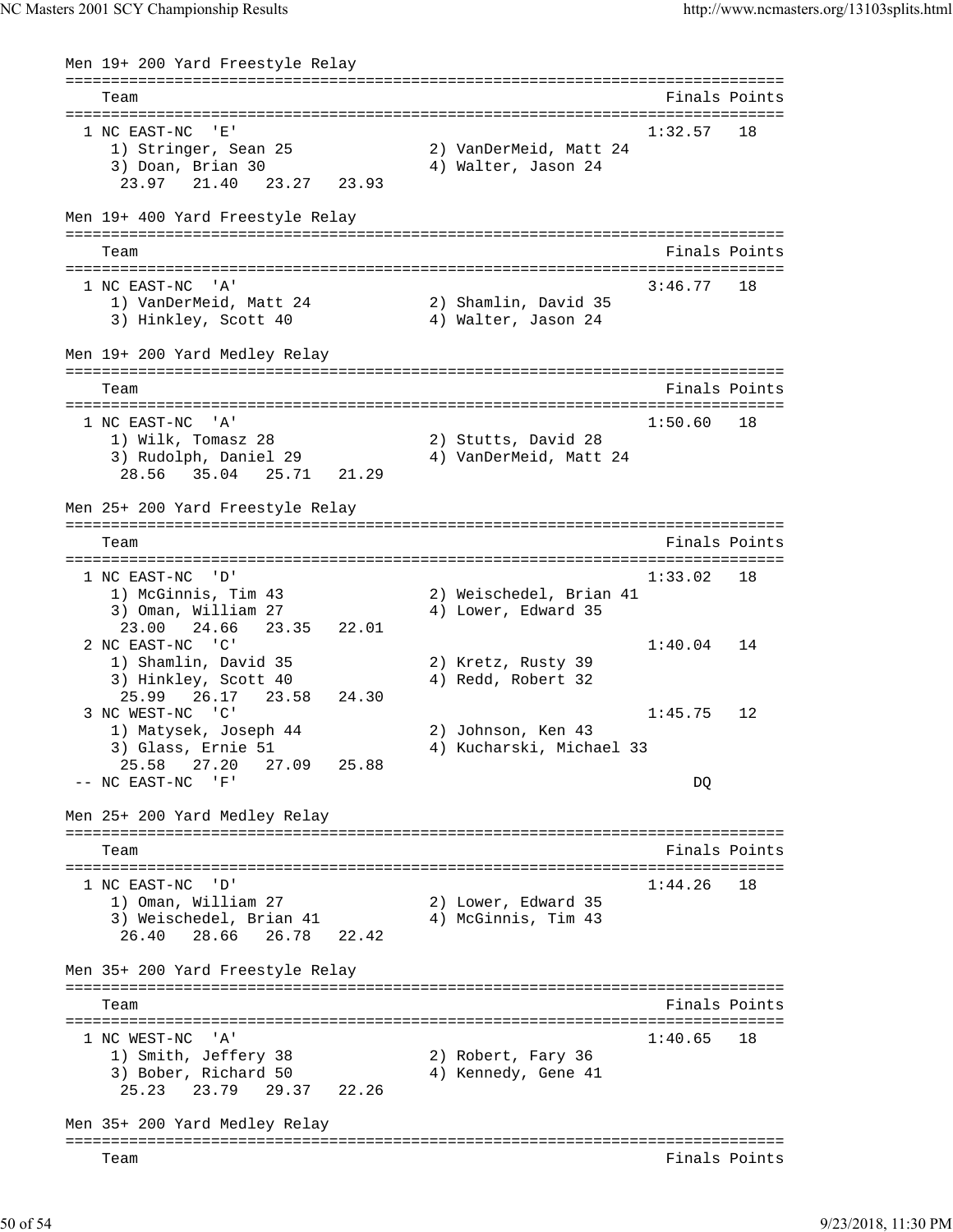=============================================================================== 1 NC EAST-NC 'B' 1) Kretz, Rusty 39 2) Lehman, Fritz 42 3) McIntosh, Douglas 41 4) Hinkley, Scott 40 26.62 28.13 29.30 23.36 2 CHARLOTTE SWIMMASTERS-NC 'A' 2:05.30 14 1) Bober, Richard 50 2) Matysek, Joseph 44 3) Seidler, Howard 39 4) Smith, Jeffery 38 31.54 38.31 27.83 27.62 -- NC EAST-NC 'C' DQ 37.33 35.89 31.02 24.01 Men 45+ 200 Yard Freestyle Relay =============================================================================== Team Finals Points Points All the Second Second Second Second Second Second Second Second Second Second Second Second Second Second Second Second Second Second Second Second Second Second Second Second Second Second Second =============================================================================== 1 NC EAST-NC 'A' 1:48.27 18 1) Facchine, Kevin 45 2) Glotzer, Rob 50 3) Carrow, Hill 46 4) Murphy, Lee 45 25.40 26.91 29.23 26.73 Men 45+ 200 Yard Medley Relay =============================================================================== Team Finals Points =============================================================================== 1 NORTH CAROLINA AQUATIC MASTERS-NC 'A' 2:02.30 18 1) Murphy, Lee 45 2) Karpinos, Ralph 51 3) Dlesk, Richard 45 4) Baker, Frank 59 37.52 45.86 20.24 18.68 Men 55+ 200 Yard Freestyle Relay =============================================================================== Team Finals Points =============================================================================== 1 NC WEST-NC 'B' 1:54.58 18 1) White, Bernie 57 2) Clark, Jerry 63 3) Kortheuer, John 70 4) Kitchell, Richard 60 27.59 29.47 29.06 28.46 Men 55+ 200 Yard Medley Relay =============================================================================== Team Finals Points =============================================================================== 1 CHARLOTTE SWIMMASTERS-NC 'B' 2:32.03 18 1) White, Bernie 57 2) Kortheuer, John 70 3) Clark, Jerry 63 (4) Boone, Vester 75 39.18 35.98 34.49 42.38 Mixed 19+ 200 Yard Freestyle Relay =============================================================================== Team Finals Points =============================================================================== 1 NC EAST-NC 'G' 1:49.86 18 1) McWilliams, Jenny 23 2) Gregory, Tracy 23 3) VanDerMeid, Matt 24 4) Kretz, Rusty 39 21.58 30.37 34.75 23.16 2 NC WEST-NC 'D' 1:54.44 14 1) Feimster, Melissa 22 2) Mendendorp, Mark 23 3) Shapard, James 24 4) LaCasse, Helena 24 36.21 26.62 28.80 22.81 3 NC EAST-NC 'F' 1:59.00 12<br>1) Walter, Jason 24 2) Sexauer, Tim 35 1) Walter, Jason 24 2) Sexauer, Tim 35 3) Davis, Cathy 36 4) Springer, Margie 40 32.50 31.63 29.94 24.93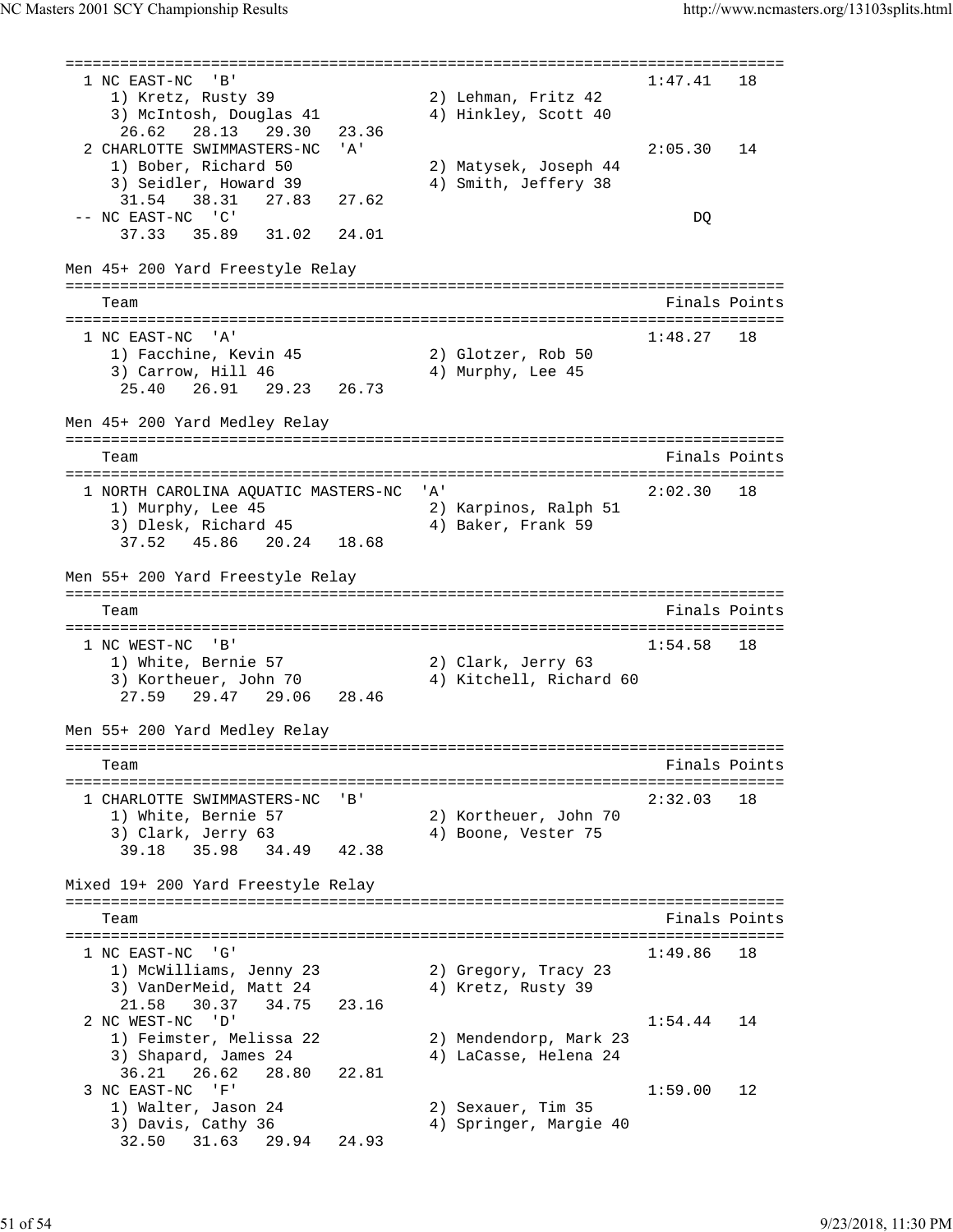```
Mixed 19+ 200 Yard Medley Relay
===============================================================================
   Team Finals Points 
===============================================================================
  1 NC EAST-NC 'E' 2:03.48 18 
 1) McGinnis, Tim 43 2) Springer, Margie 40 
3) Waterston, Adrienne 34 (4) Walter, Jason 24
     29.54 40.17 30.87 22.90 
  2 NC EAST-NC 'F' 2:05.53 14 
 1) Fairlee, Susan 26 2) Gregory, Tracy 23 
3) Hinkley, Scott 40 (4) Redd, Robert 32
     28.97 37.93 29.77 28.86 
 3 NC WEST-NC 'F' 2:11.80 12<br>1) Mendendorp, Mark 23 2) Shapard, James 24
                            2) Shapard, James 24
 3) LaCasse, Helena 24 4) Gleichauf, Sabine 30 
 36.47 43.36 24.82 27.15 
Mixed 25+ 200 Yard Freestyle Relay
===============================================================================
   Team Finals Points 
===============================================================================
 1 NC EAST-NC 'D' 1:44.94 18<br>1) Tello, Adrienne 26 2) Riley, Jennifer 28
 1) Tello, Adrienne 26 2) Riley, Jennifer 28 
3) Stringer, Sean 25 (4) Doan, Brian 30
     27.43 29.14 25.07 23.30 
  2 NC EAST-NC 'C' 1:46.48 14 
   1) Duval, Michelle 31 2) Boshoff, Alton 32<br>3) Bodd, Bobert 32 2, Materston Adrienne
    3) Redd, Robert 32 4) Waterston, Adrienne 34 
     31.09 27.54 23.47 24.38 
  3 NC WEST-NC 'C' 1:51.26 12 
 1) Glossop, Amanda 25 2) Tone, Stacey 28 
 3) Kucharski, Michael 33 4) Seidler, Howard 39 
     28.00 28.47 29.12 25.67 
 4 NORTH CAROLINA AQUATIC MASTERS-NC 'B' 1:53.01 10<br>1) Dlesk, Richard 45 2) Mistretta, Claire 37
   1) Dlesk, Richard 45
   3) Alexander, Janet 33 4) Meyer, Bill 43
     29.42 29.77 27.78 26.04 
 5 NORTH CAROLINA AQUATIC MASTERS-NC 'C' 2:01.23 8
 1) Baker, Frank 59 2) Hogan, Patricia 31 
3) Hall, Virginia 28 4) Murphy, Lee 45
     35.03 29.25 28.31 28.64 
Mixed 25+ 200 Yard Medley Relay
===============================================================================
   Team Finals Points 
===============================================================================
  1 NC EAST-NC 'D' 1:49.43 18 
   1) Stringer, Sean 25 2) Doan, Brian 30
   3) Mancini, Jennifer 25 4) Riley, Jennifer 28
     27.04 27.07 28.21 27.11 
  2 VIRGINIA MASTERS SWIM TEAM-VA 'A' 1:59.27 14 
   1) Malsbury, David 39 2) Frawley, Tabitha 27
   3) Haas, William 38 4) Romash, Manon 25
     26.14 34.60 29.38 29.15 
  3 NC WEST-NC 'E' 2:01.03 12 
 1) Hagman, Heather 30 2) Glossop, Amanda 25 
3) Smith, Jeffery 38 4) Robert, Fary 36
    34.22 31.54 29.47 25.80 
  4 NC WEST-NC 'D' 2:02.93 10 
 1) Tone, Stacey 28 2) Rock, Jennifer 33 
 3) Kucharski, Michael 33 4) Seidler, Howard 39 
     31.47 36.03 29.67 25.76 
Mixed 35+ 200 Yard Freestyle Relay
===============================================================================
```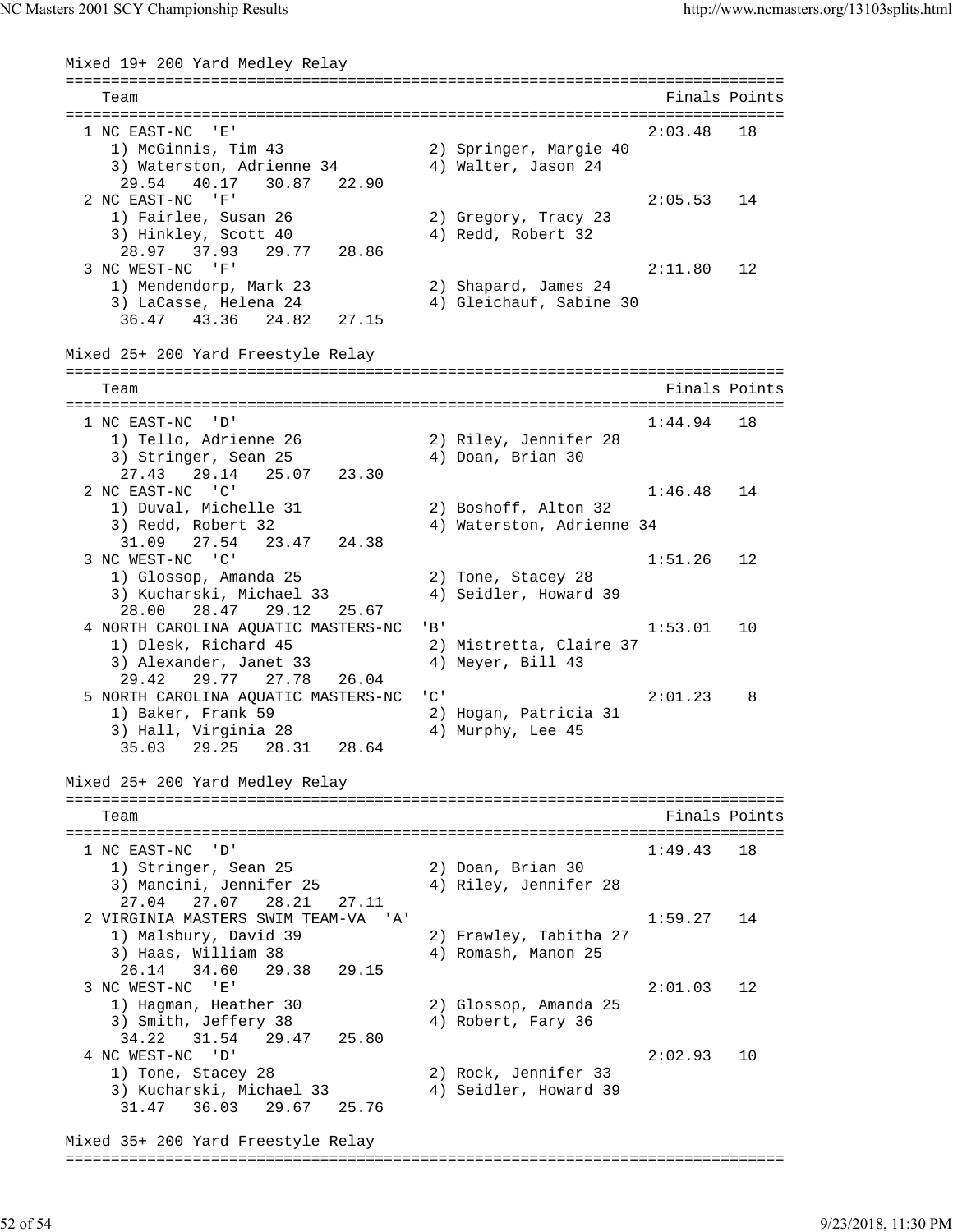Team Finals Points =============================================================================== 1 NC EAST-NC 'B' 1:47.86 18 1) McIntosh, Douglas 41 2) Lehman, Fritz 42 3) Geiss, Angelique 36 4) Stott, Kim 42 23.81 31.30 28.46 24.29<br>2 NC EAST-NC 'E' 2 NC EAST-NC 'E' 1:56.67 14 1) Hinkley, Scott 40 2) Shamlin, David 35 3) McClernan, Candy 40 4) Sutton, Miriam 43 27.63 30.65 26.44 31.95 Mixed 35+ 200 Yard Medley Relay =============================================================================== Team **Finals Points** =============================================================================== 1 NC EAST-NC 'B' 1:55.53 18 1) Lehman, Fritz 42 2) Kretz, Rusty 39 3) Stott, Kim 42 4) Geiss, Angelique 36 25.52 28.69 33.77 27.55 2 NC WEST-NC 'B' 2:17.41 14 1) Coneys, Suznne 36 2) Tiska-Rivers, Patty 41 3) Matysek, Joseph 44  $\hskip 4cm 4$  4) Kennedy, Gene 41  $37.79$   $36.83$   $35.99$   $26.80$ <br>3 NC EAST-NC  ${}^1G^1$  3 NC EAST-NC 'G' 2:26.24 12 1) Sexauer, Tim 35 2) Davis, Cathy 36 3) Waldbauer, Eric 42 4) McClernan, Candy 40 39.06 33.13 34.46 39.59 4 NORTH CAROLINA AQUATIC MASTERS-NC 'A' 2:41.67 10 1) Murphy, Lee 45 2) Dlesk, Richard 45 3) Mathews, Barbara 42 (4) Cole, Cathy 54 42.13 35.63 39.11 44.80 Mixed 45+ 200 Yard Freestyle Relay =============================================================================== Team Finals Points =============================================================================== 1 NC WEST-NC 'A' 1) Pline, Elizabeth 46 2) Rogers, Jennie 48 3) Clark, Jerry 63 (4) White, Bernie 57 30.42 26.89 33.79 29.90<br>2 NC WEST-NC 'B' 2 NC WEST-NC 'B' 2:09.75 14 1) Mitchell, Jeannie 54 2) Medearis, Rebecca 47 3) Bober, Richard 50 4) Kortheuer, John 70 33.42 29.18 39.96 27.19 3 NORTH CAROLINA AQUATIC MASTERS-NC 'A' 3:11.40 12 1) Girton, George 80 2) Brooks, S.A.M. 57 3) Cole, Cathy 54 4) Karpinos, Ralph 51 59.40 49.20 45.77 37.03 Mixed 45+ 200 Yard Medley Relay =============================================================================== Team Finals Points =============================================================================== 1 NC WEST-NC 'A' 2:11.49 18 1) Bober, Richard 50 2) Glass, Ernie 51 3) Amick, Beverly 46 4) Pline, Elizabeth 46 31.38 44.49 27.75 27.87 2 NC EAST-NC 'A' 2:12.52 14<br>
2) Glotzer, Rob 50 2:12.52 14 1) Carrow, Hill 46 a a subcast, ROD 50<br>3) Sargeant, Pat 47 49 Braswell, Barbara 49 33.02 35.19 32.57 31.74<br>3 NC WEST-NC 'C' 3 NC WEST-NC 'C' 2:24.60 12 1) Clark, Jerry 63 2) White, Bernie 57 3) Medearis, Rebecca 47 4) Rogers, Jennie 48 40.26 46.63 30.34 27.37